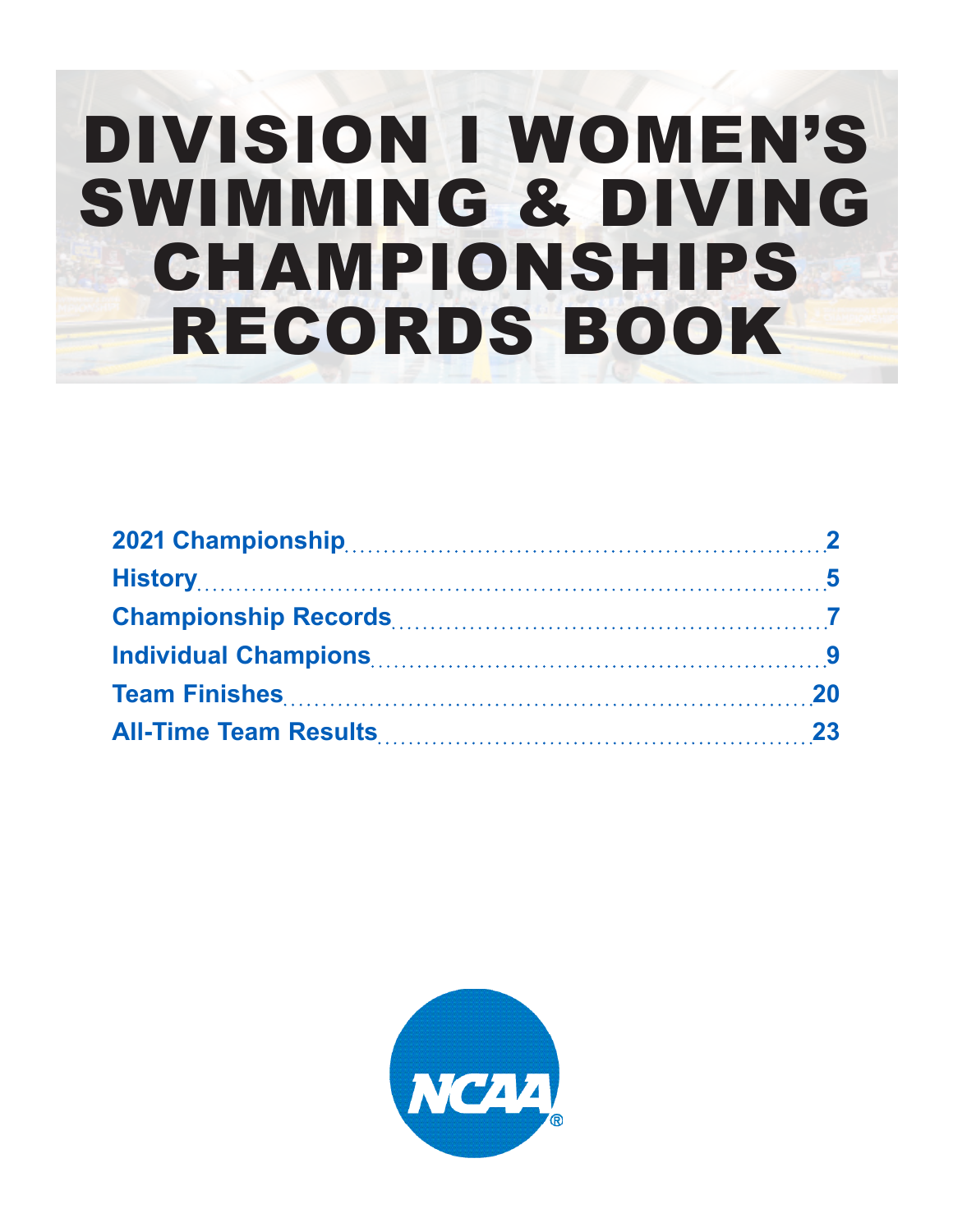# 2021 CHAMPIONSHIP

# 2021 TEAM RESULTS

| Virginia            | 491                     |
|---------------------|-------------------------|
| <b>NC State</b>     | 354                     |
| Texas               | 344.5                   |
| California          | 290                     |
| Alabama             | 266                     |
| Michigan            | 224.5                   |
| Ohio St.            | 215.5                   |
| Georgia             | 181                     |
| Stanford            | 159                     |
| Tennessee           | 153                     |
| Kentucky            | 152                     |
| <b>UNC</b>          | 144                     |
| Louisville          | 108                     |
| Texas A&M           | 107.5                   |
| Indiana             | 102                     |
| Northwestern        | 96                      |
| Flordia             | 84.5                    |
| <b>Missouri</b>     | 79                      |
| Wisconsin           | 61                      |
| Purdue              | 56                      |
| Virginia Tech       | 55                      |
| Southern California | 51                      |
| Miami               | 42                      |
| Minnesota           | 40                      |
| Arizona             | 34.5                    |
| Nebraska            | 33                      |
| Arkansas            | 26                      |
| Georgia Tech        | 24                      |
| Notre Dame          | 12                      |
| Houston             | 9                       |
| LSU                 | 9                       |
| <b>FGCU</b>         | 6                       |
| San Diego St.       | 6                       |
| Duke                | 5                       |
| Wyoming             | $\overline{\mathbf{4}}$ |
| Akron               | 3                       |
| U.S. Navy           | $\mathbf{1}$            |
| Oakland             | $\overline{1}$          |
|                     |                         |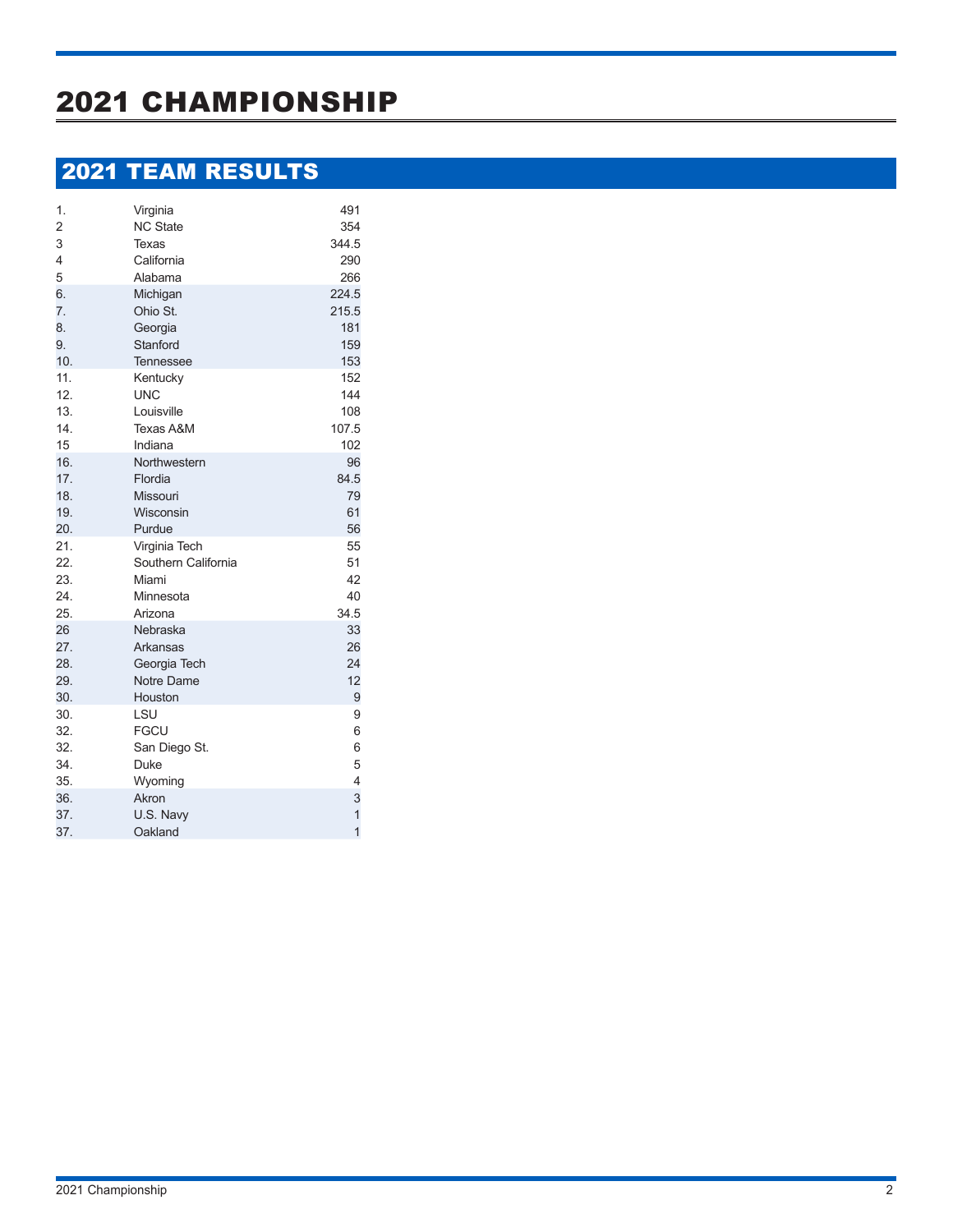# 2021 INDIVIDUAL RESULTS

### 50-Yard Freestyle

#### **Final**

| <b>Place</b>       | <b>Athlete</b>     | <b>School</b>   | <b>Finals Time</b> |
|--------------------|--------------------|-----------------|--------------------|
| 1                  | Douglass, Kate     | Virginia        | 21.13              |
| 2                  | MacNeil, Maggie    | Michigan        | 21.17              |
| 3                  | Thompson, Sarah    | Missouri        | 21.42              |
| 4                  | Alons, Kylee       | <b>NC State</b> | 21.51              |
| 5                  | Countie, Grace     | <b>UNC</b>      | 21.60              |
| 6                  | Antoniou, Kalia    | Alabama         | 21.85              |
| 7                  | Smith, Maddie      | Northwestern    | 21.92              |
| 8                  | Berkoff, Katharine | <b>NC State</b> | 21.96              |
| <b>Consolation</b> |                    |                 |                    |
| <b>Place</b>       | Athlete            | <b>School</b>   | <b>Finals Time</b> |
| 9                  | Keil, Megan        | Missouri        | 21.87              |
| 10                 | Gantrils, Emily    | California      | 21.90              |
| 11                 | Dobler, Kaitlyn    | Southern Cali.  | 21.92              |
| 12                 | Parker, Maxine     | Georiga         | 21.96              |
| 13                 | Wheal, Emma        | Stanford        | 21.97              |
| 14                 | Albiero, Gabi      | Louisville      | 22.27              |
| $15*$              | Petrak, Gabi       | Ohio St.        | 22.35              |
|                    |                    |                 |                    |

### 100-Yard Freestyle41

#### **Final**

| <b>Place</b>       | <b>Athlete</b>  | <b>School</b>   | <b>Finals Time</b> |
|--------------------|-----------------|-----------------|--------------------|
| 1                  | MacNeil, Maggie | Michigan        | 46:02              |
| 2                  | Douglass, Kate  | Virginia        | 46:30              |
| 3                  | Ivey, Isabel    | California      | 46.95              |
| 4                  | Scott, Morgan   | Alabama         | 47.48              |
| 5                  | Antoniou, Kalia | Alabama         | 47.64              |
| 6                  | Alons, Kylee    | <b>NC State</b> | 47.71              |
| 7                  | Dupre Cora      | Alabama         | 47.72              |
| 8                  | Stepanek, Chloe | Texas A&M       | 48.30              |
| <b>Consolation</b> |                 |                 |                    |
|                    |                 |                 |                    |
| <b>Place</b>       | <b>Athlete</b>  | <b>School</b>   | <b>Finals Time</b> |
| 9                  | Countie, Grace  | <b>UNC</b>      | 47.84              |
| 10                 | Bates, Talia    | Flordia         | 48.09              |
| 11                 | Smith, Maddie   | Northwestern    | 48.15              |
| 12                 | Parker, Maxine  | Georgia         | 48.30              |
| 13                 | Neumann, Robin  | California      | 48.54              |
| 14                 | Gantriis, Emily | California      | 48.58              |
| 15                 | Pintar, Tjasa   | Tennessee       | 48.61              |

### 200-Yard Freestyle

#### **Final**

| <b>Place</b>   | <b>Athlete</b>  | <b>School</b> | <b>Finals Time</b> |
|----------------|-----------------|---------------|--------------------|
| $\mathbf{1}$   | Madden, Paige   | Virginia      | 1:42.35            |
| 2              | Bates, Talia    | Flordia       | 1:43.49            |
| 3              | Pash, Kelly     | Texas         | 1:43.50            |
| $\overline{4}$ | Stepanek, Chloe | Texas A&M     | 1:43.82            |
| 5              | Walsh, Alex     | Virginia      | 1:44.12            |
| 6              | Neumann, Robin  | California    | 1:44.26            |
| 7              | Gaines, Riley   | Georgia       | 1:44.52            |

| 8                  | Harnish, Countrey | Georgia       | 1:45.50            |
|--------------------|-------------------|---------------|--------------------|
| <b>Consolation</b> |                   |               |                    |
| <b>Place</b>       | <b>Athlete</b>    | <b>School</b> | <b>Finals Time</b> |
| $9*$               | Haebig, Autumn    | Nebraska      | 1:44.39            |
| $9*$               | Scott, Morgan     | Alabama       | 1:44.39            |
| 11                 | Spitz, Ayla       | California    | 1:45.17            |
| 12                 | Leehy, Mykenzie   | Houston       | 1:45.59            |
| 13                 | Valls, Kyla       | Virginia      | 1:45.63            |
| 14                 | Gantriis, Emily   | California    | 1:45.74            |
| 14                 | Housey, Sophie    | Michigan      | 1:45.74            |
| 16                 | Wheeler, Kaitlynn | Kentucky      | 1:45.99            |
|                    |                   |               |                    |

### 500-Yard Freestyle

#### **Final**

| <b>Place</b>       | <b>Athlete</b>    | <b>School</b>   | <b>Finals Time</b> |
|--------------------|-------------------|-----------------|--------------------|
| 1                  | Madden, Paige     | Virginia        | 4:33.61            |
| 2                  | Pfeifer, Evie     | Texas           | 4:35.02            |
| 3                  | Forde, Brooke     | Stanford        | 4:35.22            |
| 4                  | Schmidt, Sierra   | Michigan        | 4:39.30            |
| 5                  | Spitz, Alya       | California      | 4:39.70            |
| 6                  | Moore, Kate       | <b>NC State</b> | 4:39.71            |
| 7                  | Tafuto, Sally     | Ohio St.        | 4:40.29            |
| 8                  | Harnish, Countrey | Georgia         | 4:41.33            |
| <b>Consolation</b> |                   |                 |                    |
|                    |                   |                 |                    |
| <b>Place</b>       | <b>Athlete</b>    | <b>School</b>   | <b>Finals Time</b> |
| 9                  | Stege, Kristen    | <b>Tennesse</b> | 4:41.40            |
| 10                 | McMahon, Kensey   | Alabama         | 4:39.98            |
| 11                 | Mathieu, Tylor    | Florida         | 4:40.34            |
| 12                 | Gyorgy, Reka      | Virginia Tech   | 4:42.04            |
| 13                 | Neumann, Robin    | California      | 4:42.31            |
| 14                 | Haebig, Autumn    | Nebraska        | 4:42.32            |
| 15                 | Donohoe, Maddie   | Viriginia       | 4:44.58            |
| 16                 | Klinker, Rachel   | California      | 4:45.39            |

### 1,650-Yard Freestyle

#### **Final**

| Place | <b>Athlete</b>   | <b>School</b>    | <b>Finals Time</b> |
|-------|------------------|------------------|--------------------|
| 1     | Madden, Paige    | Virginia         | 15.41.86:          |
| 2     | Pfeifer, Evie    | Texas            | 15:46.41           |
| 3     | Schmidt, Sierra  | Michigan         | 15:51.09           |
| 4     | Stege, Kristen   | <b>Tennessee</b> | 15:52.07           |
| 5     | Sims, Kaitlynn   | Michigan         | 16:00.62           |
| 6     | McMahon, Kensey  | Alabama          | 16:00.62           |
| 7     | Toney, Camryn    | Texas A&M        | 16:04.02           |
| 8     | Mull, Lola       | Northwestern     | 16:04.11           |
| 9     | Tafuto, Sallty   | Ohio St.         | 16:07.36           |
| 10    | Anderson, Olivia | Georgia          | 16:08.22           |
| 11    | Donohoe, Maddie  | Virginia         | 16:09.01           |
| 12    | Palsha, Peyton   | Arkansas         | 16:09.26           |
| 13    | McNeese, Beth    | Kentucky         | 16:11.73           |
| 14    | Geringer, Maya   | Ohio St.         | 16:11.97           |
| 15    | Numan, Amanada   | <b>Tennessee</b> | 16:12.82           |
| 16    | Hierath, Yara    | <b>NC State</b>  | 16:13.59           |

#### 100-Yard Backstroke

| <b>Place</b> | <b>Athlete</b>     | School          | <b>Finals Time</b> |
|--------------|--------------------|-----------------|--------------------|
| 1            | Berkoff, Katherine | <b>NC State</b> | 49.74              |
| 2            | White, Rhyan       | Alabama         | 50.21              |
| 3            | Bacon. Phoebe      | Wisconsin       | 50.39              |
| 4            | Ivey, Isebel       | California      | 50.85              |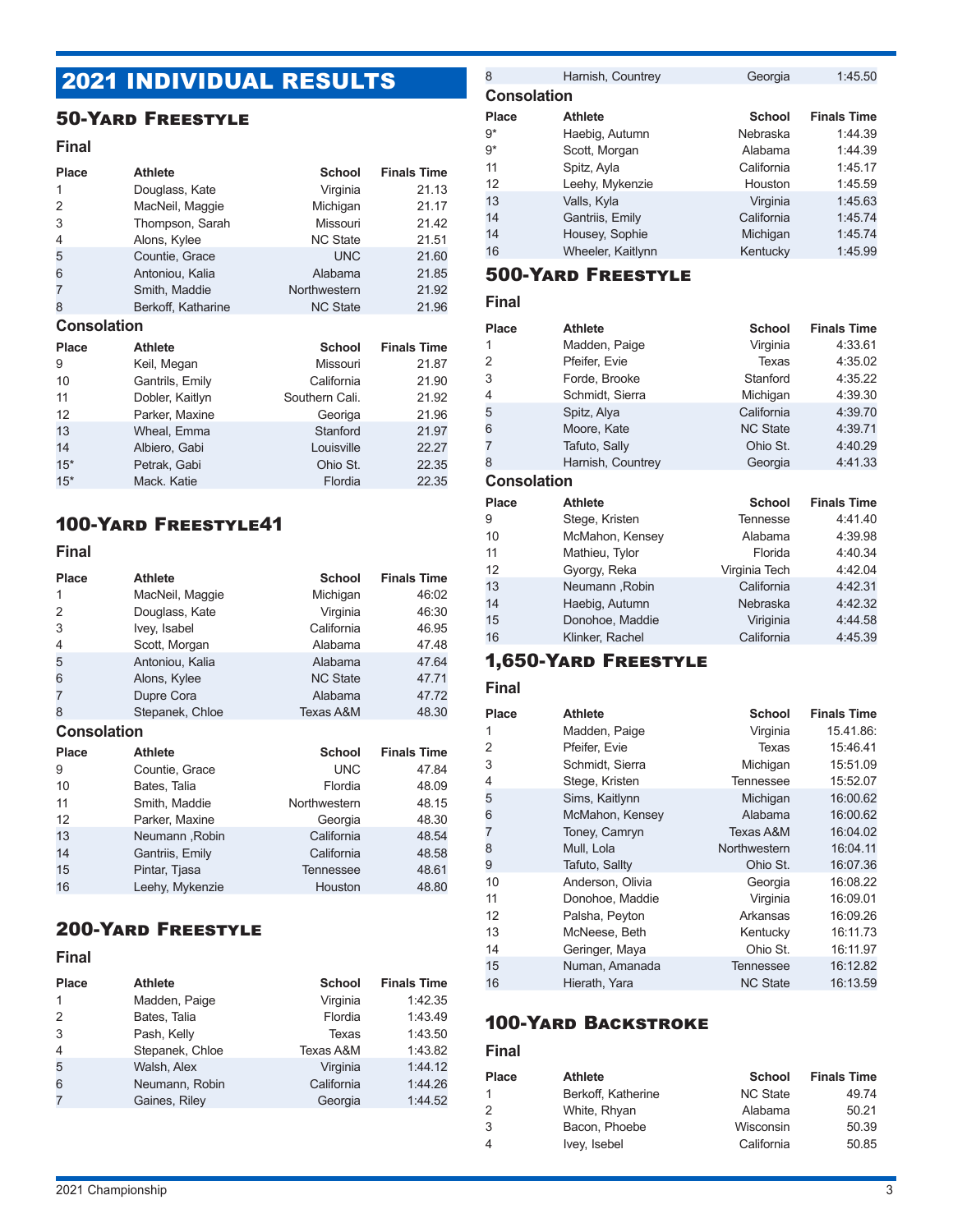| 5            | Stadden, Isabelle  | California    | 50.87              |  |  |
|--------------|--------------------|---------------|--------------------|--|--|
| 6            | Cook, Julia        | Texas         | 51.32              |  |  |
| 7            | Countie, Grace     | <b>UNC</b>    | 51.55              |  |  |
| 8            | Gmelich, Caroline  | Virginia      | 51.78              |  |  |
|              | <b>Consolation</b> |               |                    |  |  |
| <b>Place</b> | Athlete            | <b>School</b> | <b>Finals Time</b> |  |  |
| 9            | Tiltmann, Reilly   | Virginia      | 51.33              |  |  |
|              |                    |               |                    |  |  |
| 10           | Thompson, Sarah    | Missouri      | 51.41              |  |  |
| 11           | Atkinson, Emma     | Virginia Tech | 51.65              |  |  |
| 12           | Crane, Emily       | Ohio St.      | 51.91              |  |  |
| 13           | Linder, Sophie     | <b>UNC</b>    | 51.95              |  |  |

14 Reese, Meredith Missouri 52.00<br>
14 Shuppert, Emma 14 Duke 52.38

#### Shuppert, Emma Duke 52.38 Bray, Olivia 200-Yard Backstroke

#### **Final**

| <b>Place</b>       | <b>Athlete</b>     | <b>School</b>   | <b>Finals Time</b> |
|--------------------|--------------------|-----------------|--------------------|
| 1                  | Bacon, Phoebe      | Wisonsin        | 1:48.32            |
| 2                  | White, Rhyan       | Alabama         | 1:48.99            |
| 3                  | Stadden, Isabelle  | California      | 1:49.66            |
| 4                  | Atkinson, Emma     | Virginia Tech   | 1:50.43            |
| 5                  | Tiltmann, Reilly   | Virginia        | 1:50.66            |
| 6                  | Berkoff, Katharine | <b>NC State</b> | 1:50.88            |
| 7                  | Muzzy, Emma        | <b>NC State</b> | 1:51.70            |
| 8                  | Sorenson, Sophie   | Kentucky        | 1:52.63            |
| <b>Consolation</b> |                    |                 |                    |
|                    |                    |                 |                    |
| <b>Place</b>       | Athlete            | School          | <b>Finals Time</b> |
| 9                  | Moore, Kate        | <b>NC State</b> | 1:52.12            |
| 10                 | Cook, Julia        | Texas           | 1:51.83            |
| 11                 | Brooks, Caitlin    | Kentucky        | 1:52.01            |
| 12                 | Venter, Mariella   | Michigan        | 1:52.19            |
| 13                 | Lindner, Sophie    | <b>UNC</b>      | 1:52.69            |
| 14                 | Stewart, Bayley    | Notre Dame      | 1:53.08            |
| 15                 | Sacha, Ioanna      | Houston         | 1:53.91            |
| 16                 | Lagrand, Susan     | Oakland         | 1:54.13            |

### 100-Yard Butterfly

#### **Final**

| <b>Place</b>       | <b>Athlete</b>  | <b>School</b>   | <b>Finals Time</b> |
|--------------------|-----------------|-----------------|--------------------|
| 1                  | MacNeil, Maggie | Michigan        | 48.89              |
| 2                  | Douglass, Kate  | Virginia        | 49.55              |
| 3                  | Alons, Kylee    | <b>NC State</b> | 50.35              |
| 4                  | Ivey, Isabel    | California      | 50.68              |
| 5                  | White, Rhyan    | Alabama         | 50.99              |
| 6                  | Carter, Olivia  | Michigan        | 51.19              |
| 7                  | Bray, Olivia    | <b>Texas</b>    | 51.44              |
| 8                  | Cuomo, Lexi     | Virginia        | 51.80              |
| <b>Consolation</b> |                 |                 |                    |
| <b>Place</b>       | <b>Athlete</b>  | School          | <b>Finals Time</b> |
| 9                  | Gati, Izzy      | Kentucky        | 51.81              |
| 10                 | Wheal, Emma     | Stanford        | 51.83              |
| 11                 | Sticklen, Emma  | Texas           | 51.91              |
| 12                 | Harter, Abby    | Virginia        | 51.93              |
| 13                 | Guevara, Miriam | Northwestern    | 51.99              |
| 14                 | Gillain, Coleen | Notre Dame      | 52.14              |
| 15                 | Nava, Jessica   | Virginia        | 52.15              |

16 Rothrock, Trude Tennessee 52.20

### 200-Yard Butterfly

#### **Final**

| Place              | <b>Athlete</b>     | <b>School</b> | <b>Finals Time</b> |
|--------------------|--------------------|---------------|--------------------|
| 1                  | Carter, Olivia     | Michigan      | 1:51.33            |
| $\overline{2}$     | Bray, Olivia       | Texas         | 1:52.87            |
| 3                  | Luther, Dakota     | Georgia       | 1:53.01            |
| $4^*$              | Pike, Taylor       | Alabama       | 1:53.42            |
| $4^*$              | Pash, Kelly        | <b>Texas</b>  | 1:53.42            |
| 6                  | Harter, Abby       | Virginia      | 1:54.86            |
| 7                  | Sticklen, Emma     | <b>Texas</b>  | 1:54.09            |
| 8                  | Gati, Izzy         | Kentucky      | 1:54.35            |
| <b>Consolation</b> |                    |               |                    |
| <b>Place</b>       | <b>Athlete</b>     | <b>School</b> | <b>Finals Time</b> |
| 9                  | Klinker, Rachel    | California    | 1:53.19            |
| 10                 | Kraus, Alena       | Louisville    | 1:54.14            |
| 11                 | Quah, Jing         | Texas A&M     | 1:54.78            |
| 12                 | Gillian, Coleen    | Notre Dame    | 1:54.78            |
| 13                 | Hay, Abby          | Louisville    | 1:55.19            |
| 14                 | Ray, Amanda        | Florida       | 1:56.30            |
| 15                 | Albiero, Gabi      | Louisville    | 1:56.30            |
| 16                 | Harrington, Sydney | U.S. Navy     | 1:57.04            |

### 200-Yard Individual Medley

#### **Final**

| Place              | <b>Athlete</b>    | <b>School</b>    | <b>Finals Time</b> |
|--------------------|-------------------|------------------|--------------------|
| 1                  | Walsh, Alex       | Virginia         | 1:51.87            |
| $\overline{2}$     | Hartman, Zoie     | Georgia          | 1:53.34            |
| 3                  | Wilson, Alicia    | California       | 1:54.51            |
| 4                  | Bacon, Pheobe     | Wisconsin        | 1:54.55            |
| 5                  | Nelson, Ella      | Virginia         | 1:54.74            |
| 6                  | Poole, Julia      | <b>NC State</b>  | 1:55.60            |
| $\overline{7}$     | Pash, Kelly       | Texas            | 1:55.72            |
| 8                  | Romano, Kristen   | Ohio St.         | 1:56.07            |
| <b>Consolation</b> |                   |                  |                    |
| Place              | <b>Athlete</b>    | <b>School</b>    | <b>Finals Time</b> |
| 9                  | Hay, Abby         | Louisville       | 1:56.02            |
| 10                 | Pearl, Vanessa    | Flordia          | 1:56.30            |
| 11                 | Poole, Lauren     | Kentucky         | 1:56.75            |
| 12                 | Soreson, Sophie   | Kentucky         | 1:57.00            |
| 13                 | Golding, Kathleen | Florida          | 1:57.36            |
| 14                 | Watson, Sarah     | Akron            | 1:57.43            |
| 15                 | Yager, Alexis     | <b>Tennessee</b> | 1:57.65            |
| 16                 | Sacha, Joanna     | Houston          | 1:57.92            |

### 400-Yard Individual Medley

| Place              | <b>Athlete</b>    | <b>School</b> | <b>Finals Time</b> |
|--------------------|-------------------|---------------|--------------------|
| 1                  | Forde, Brooke     | Stanford      | 4:01.57            |
| 2                  | Nelson.Ella       | Virginia      | 4:02.33            |
| 3                  | Poole, Lauren     | Kentucky      | 4:02.73            |
| 4                  | Grote, Josie      | Indiana       | 4:05.06            |
| 5                  | Pfeifer, Evie     | Texas         | 4:05.41            |
| 6                  | Trace, Katie      | Ohio St.      | 4:06.49            |
| 7                  | Ackerman, Kathryn | Michigan      | 4:06.95            |
| 8                  | Gyorgy, Reka      | Virginia Tech | 4:08.69            |
| <b>Consolation</b> |                   |               |                    |
| Place              | <b>Athlete</b>    | <b>School</b> | <b>Finals Time</b> |
| 9                  | Romano, Kristen   | Ohio St.      | 4:04.28            |
| 10                 | Toney, Camryn     | Texas A&M     | 4:06.30            |
| 11                 | Bonnett, Bailey   | Kentucky      | 4:06.41            |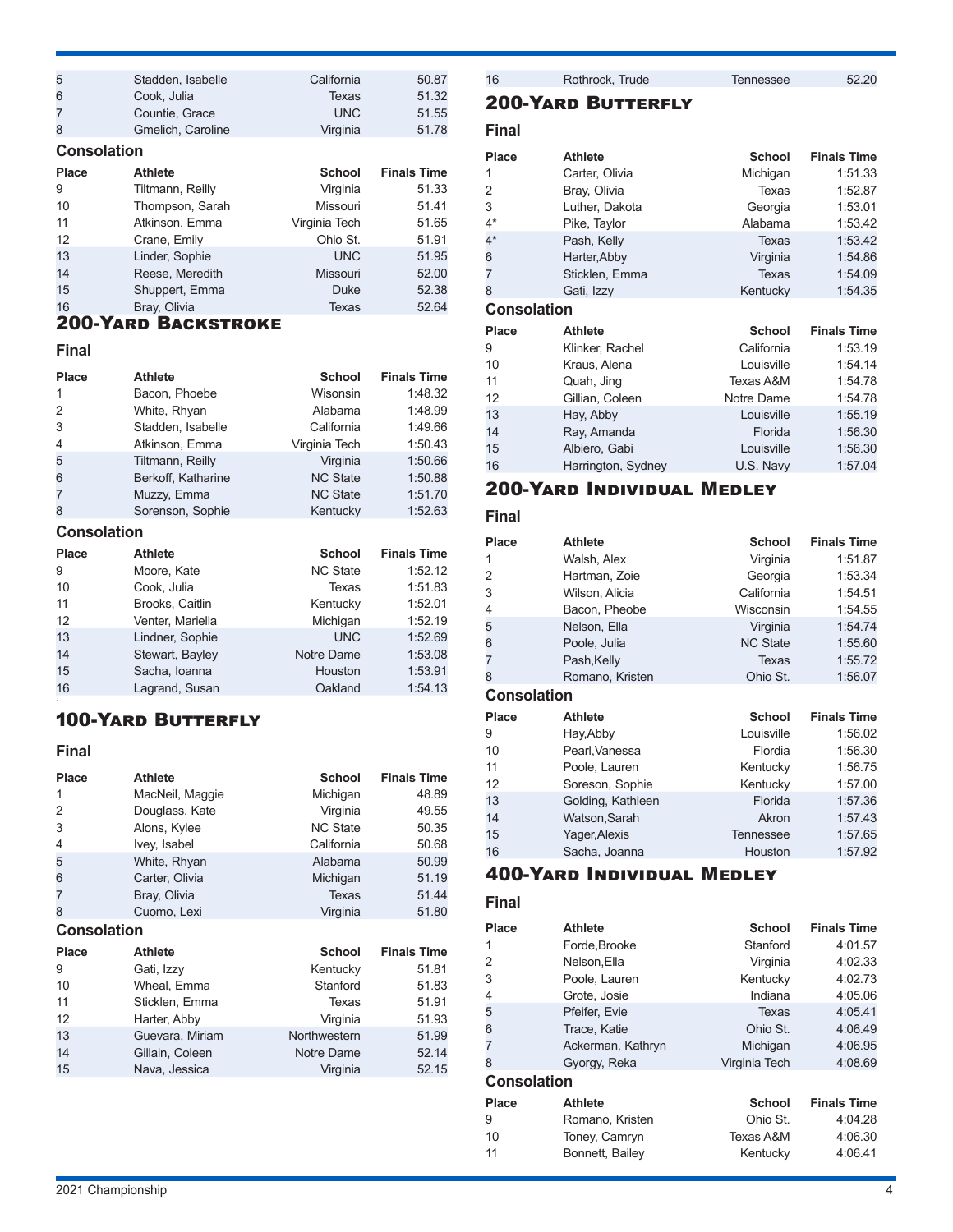| 12<br>13<br>14<br>15 | Moore, Kate<br>Davey, Gillian<br>Yager, Alexis<br>Hay, Abby | <b>NC State</b><br>Kentucky<br><b>Tennessee</b><br>Louisville | 4:07.30<br>4:07.31<br>4:08.09<br>4:08.87 |
|----------------------|-------------------------------------------------------------|---------------------------------------------------------------|------------------------------------------|
| 16                   | Rice, Anna Havens                                           | Kentucky                                                      | 4:12.79                                  |
|                      |                                                             |                                                               |                                          |

### One-Meter Diving

#### **Final**

| <b>Place</b>       | <b>Athlete</b>             | <b>School</b> | <b>Finals Time</b> |
|--------------------|----------------------------|---------------|--------------------|
| 1                  | Bacon, Sarah               | Minnesota     | 357.20             |
| 2                  | Vazquez-Montano,<br>Aranza | <b>UNC</b>    | 348.45             |
| 3                  | Schultz, Brooke            | Arkansas      | 335.85             |
| 4                  | Schnell, Delaney           | Arizona       | 334.45             |
| 5                  | Pineda, Paola              | Texas         | 329.00             |
| 6                  | Fowler, Anne               | Indiana       | 318.65             |
|                    | Campbell, Charlye          | Texas A&M     | 294.10             |
| 8                  | Vallee, Mia                | Miami         | 289.70             |
| <b>Consolation</b> |                            |               |                    |
| <b>Place</b>       | <b>Athlete</b>             | School        | <b>Finals Time</b> |
|                    |                            |               |                    |

| 9  | Gullstrand, Emma    | Miami          | 323.90 |
|----|---------------------|----------------|--------|
| 10 | McCool, Ashley      | Flordia        | 308.95 |
| 11 | Knight, Kyndal      | Kentucky       | 297.55 |
| 12 | Gilliland, Tarrin   | Indiana        | 290.50 |
| 13 | Wilson, Aimee       | Texas A&M      | 298.05 |
| 14 | Agunbiade, Nike     | Southern Cali. | 282.40 |
| 15 | Pullinger, Maddison | <b>Duke</b>    | 275.25 |
| 16 | Crawford, Mackenzie | Ohio St.       | 273.40 |

### Three-Meter Diving

#### **Final**

| <b>Place</b>       | <b>Athlete</b>             | <b>School</b> | <b>Finals Time</b> |
|--------------------|----------------------------|---------------|--------------------|
| 1                  | Bacon, Sarah               | Minnesota     | 408.60             |
| 2                  | Vazquez-Montano,<br>Aranza | <b>UNC</b>    | 384.75             |
| 3                  | Hidalgo, Camryn            | Georgia Tech  | 356.40             |
| 4                  | Gullstrand, Emma           | Miami         | 355.30             |
| 5                  | Pineda, Paola              | <b>Texas</b>  | 351.10             |
| 6                  | Bretscher, Emily           | Purdue        | 345.30             |
| 7                  | Campbell, Charlye          | Texas A&M     | 343.30             |
| 8                  | Knaptop, Abigail           | Nebraska      | 342.90             |
| <b>Consolation</b> |                            |               |                    |
| <b>Place</b>       | <b>Athlete</b>             | <b>School</b> | <b>Finals Time</b> |
| 9                  | Lavenant, Montserrat       | LSU           | 348.30             |
| 10                 | Vallee, Mia                | Miami         | 341.70             |
| 11                 | Gilliland, Tarrin          | Indiana       | 341.30             |
| 12                 | Schultz, Brooke            | Arkansas      | 334.95             |
| 13                 | McCool, Ashley             | Flordia       | 321.30             |
| 14                 | Crawford, Mackenzie        | Ohio St.      | 316.65             |
| 15                 | Fowler, Anne               | Indiana       | 312.90             |
| 16                 | Straub, Kelly              | Notre Dame    | 274.70             |

### Platform Diving

#### **Final**

| <b>Place</b>  | Athlete                    | School       | <b>Finals Time</b> |
|---------------|----------------------------|--------------|--------------------|
| 1             | Gilliland, Tarrin          | Indiana      | 338.40             |
| $\mathcal{P}$ | Schnell, Delaney           | Arizona      | 331.80             |
| 3             | Vieta, Maycey              | Purdue       | 316.80             |
| 4             | Merriman, Maggie           | Purdue       | 312.30             |
| 5             | Pineda, Paola              | <b>Texas</b> | 304.30             |
| 6             | Vazquez-Montano,<br>Aranza | <b>UNC</b>   | 280.00             |

| 7                  | Bretscher, Emily     | Purdue         | 278.00             |
|--------------------|----------------------|----------------|--------------------|
| 8                  | Knapton, Abigail     | Nebraska       | 276.70             |
| <b>Consolation</b> |                      |                |                    |
| <b>Place</b>       | <b>Athlete</b>       | School         | <b>Finals Time</b> |
| 9                  | Agunbiade, Nike      | Southern Cali. | 294.70             |
| 10                 | Skilken, Jordan      | Texas          | 281.15             |
| 11                 | Hidalgo, Camryn      | Georgia Tech   | 280.00             |
| 12                 | Boyle, Janie         | Texas          | 253.10             |
| 13                 | Mirafuentes, Melissa | Wyoming        | 245.00             |
| 14                 | Lenz, Daria          | Stanford       | 240.15             |
| 15                 | Bradescu, Anna       | Georgia Tech   | 236.00             |
| 16                 | Watson, Aliyah       | Duke           | 235.75             |

### 200-Yard Freestyle Relay

#### **Final**

| <b>Place</b>   | <b>School</b>       | <b>Finals Time</b> |
|----------------|---------------------|--------------------|
| 1              | California          | 1:25.78            |
| $\overline{2}$ | Virginia            | 1:25.97            |
| 3              | <b>NC State</b>     | 1:26.27            |
| 4              | Missouri            | 1:27.01            |
| 5              | Ohio St.            | 1:27.77            |
| 6              | Alabama             | 1:27.92            |
| 7              | <b>UNC</b>          | 1:28.08            |
| $8*$           | Louisville          | 1:28.16            |
| $8*$           | Stanford            | 1:28.16            |
| 10             | Texas               | 1:28.29            |
| 11             | Georgia             | 1:28.42            |
| 12             | <b>Tennessee</b>    | 1:28.70            |
| 13             | Flordia             | 1:28.89            |
| 14             | Northwestern        | 1:28.90            |
| 15             | Southern California | 1:29:00            |
| 16             | Michigan            | 1:29.18            |

### 400-Yard Freestyle Relay

#### **Final**

| <b>Place</b> | <b>School</b>    | <b>Finals Time</b> |
|--------------|------------------|--------------------|
| 1            | Alabama          | 3:09.78            |
| 2            | Virginia         | 3:10.45            |
| 3            | California       | 3:10.64            |
| 4            | <b>NC State</b>  | 3:10.25            |
| 5            | <b>Tennessee</b> | 3:12.66            |
| 6            | Ohio St.         | 3:13.03            |
| 7            | Georgia          | 3:13.35            |
| 8            | Michigan         | 3:13.35            |
| 9            | Texas            | 3:13.35            |
| 10           | Louisville       | 3:13.84            |
| 11           | Virginia Tech    | 3:14.07            |
| 12           | Stanford         | 3:14.20            |
| 13           | Northwestern     | 3:14.58            |
| 14           | Indiana          | 3:15.20            |
| 15           | <b>UNC</b>       | 3:15.26            |
| 16           | Wisconsin        | 3:15.27            |

### 800-Yard Freestyle Relay

| Place | <b>School</b> | <b>Finals Time</b> |
|-------|---------------|--------------------|
|       |               |                    |
| 1     | Virginia      | 6:52.56            |
| 2     | Kentucky      | 6:57.02            |
| 3     | California    | 6:57.06            |
| 4     | Texas         | 6:57.21            |
|       |               |                    |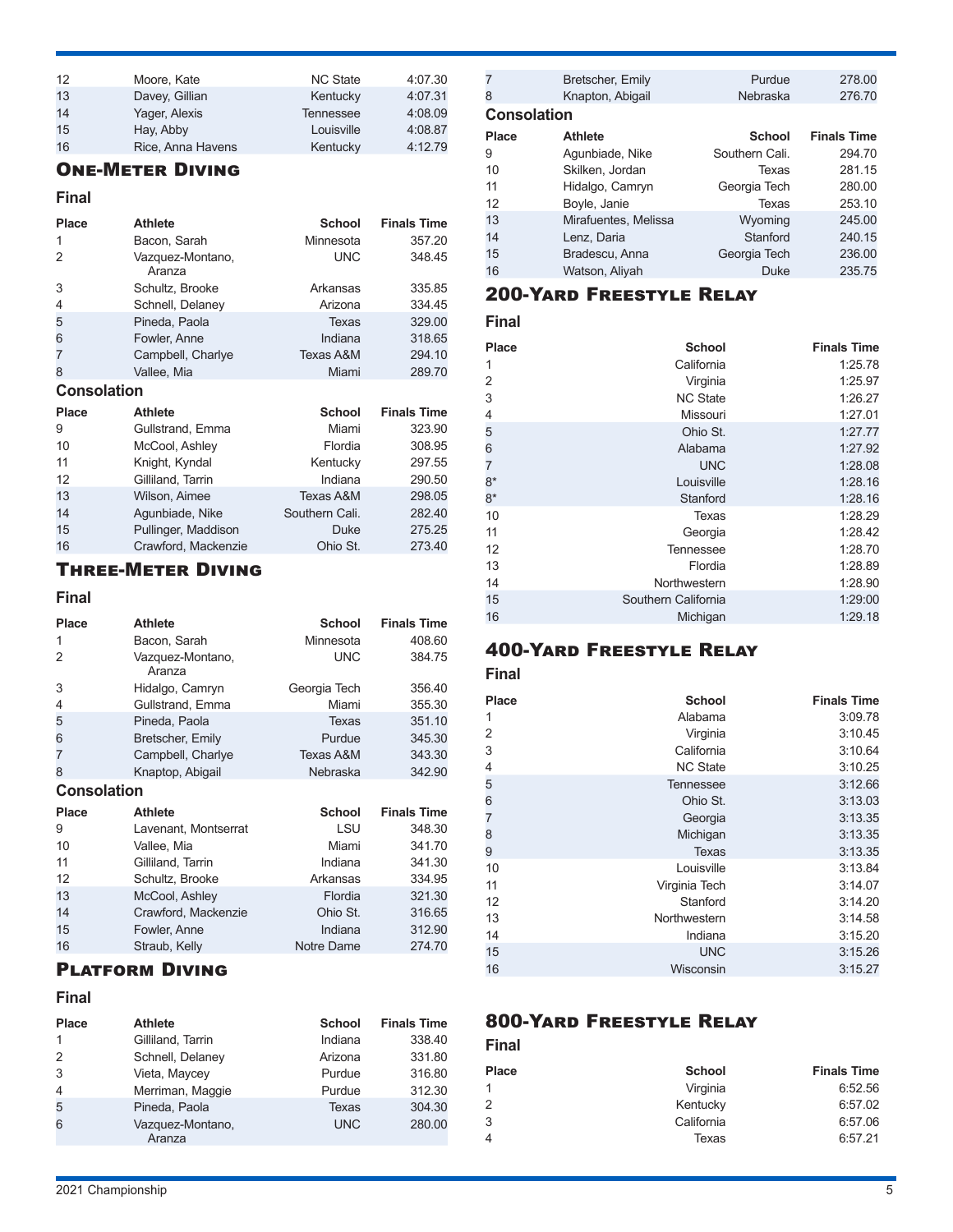| 5    | Georgia          | 6:59.82 |
|------|------------------|---------|
| 6    | Alabama          | 7:00.38 |
| 7    | Ohio St.         | 7:00.79 |
| $8*$ | Stanford         | 7:01.05 |
| $8*$ | Flordia          | 7:01.43 |
| 10   | Michigan         | 7:01.81 |
| 11   | Indiana          | 7:02.42 |
| 12   | Texas A&M        | 7:02.48 |
| 13   | Wisconsin        | 7:02.63 |
| 14   | Virginia Tech    | 7:02.73 |
| 15   | Louisville       | 7:02.74 |
| 16   | <b>Tennessee</b> | 7:04.08 |

### 200-Yard Medley Relay

#### **Final**

| <b>Place</b> | <b>School</b>       | <b>Finals Time</b> |
|--------------|---------------------|--------------------|
| 1            | <b>NC State</b>     | 1:33.18            |
| 2            | Virginia            | 1:34.13            |
| 3            | Ohio St.            | 1:34.98            |
| 4            | California          | 1:34.98            |
| 5            | Stanford            | 1:35.62            |
| 6            | Alabama             | 1:35.62            |
| 7            | Texas               | 1:3525             |
| $8*$         | <b>UNC</b>          | 1:36.25            |
| $8*$         | <b>Tennessee</b>    | 1:36.60            |
| 10           | Missouri            | 1:36.60            |
| 11           | Northwestern        | 1:36.60            |
| 12           | Louisville          | 1:36.63            |
| 13           | Indiana             | 1:36.83            |
| 14           | Georgia             | 1:36.92            |
| 15           | Southern California | 1:37.29            |
| 16           | Michigan            | 1:37.37            |

### 400-Yard Medley Relay

| <b>Place</b> | <b>School</b>       | <b>Finals Time</b> |
|--------------|---------------------|--------------------|
| 1            | <b>NC State</b>     | 3:24.59            |
| 2            | Virginia            | 3:25.13            |
| 3            | Texas               | 3:27.83            |
| 4            | Michigan            | 3:29.75            |
| 5            | <b>Tennessee</b>    | 3:29.81            |
| 6            | Louisville          | 3:29.91            |
| 7            | Ohio St.            | 3:30.22            |
| 8            | Stanford            | 3:30.36            |
| 9            | Alabama             | 3:30.69            |
| 10           | Kentucky            | 3:31.13            |
| 11           | Georgia             | 3:31.99            |
| 12           | Northwestern        | 3:32.09            |
| 13           | Southern California | 3:32.49            |
| 14           | <b>UNC</b>          | 3:32.64            |
| 15           | Texas A&M           | 3:32.64            |
| 16           | Flordia             | 3:33.06            |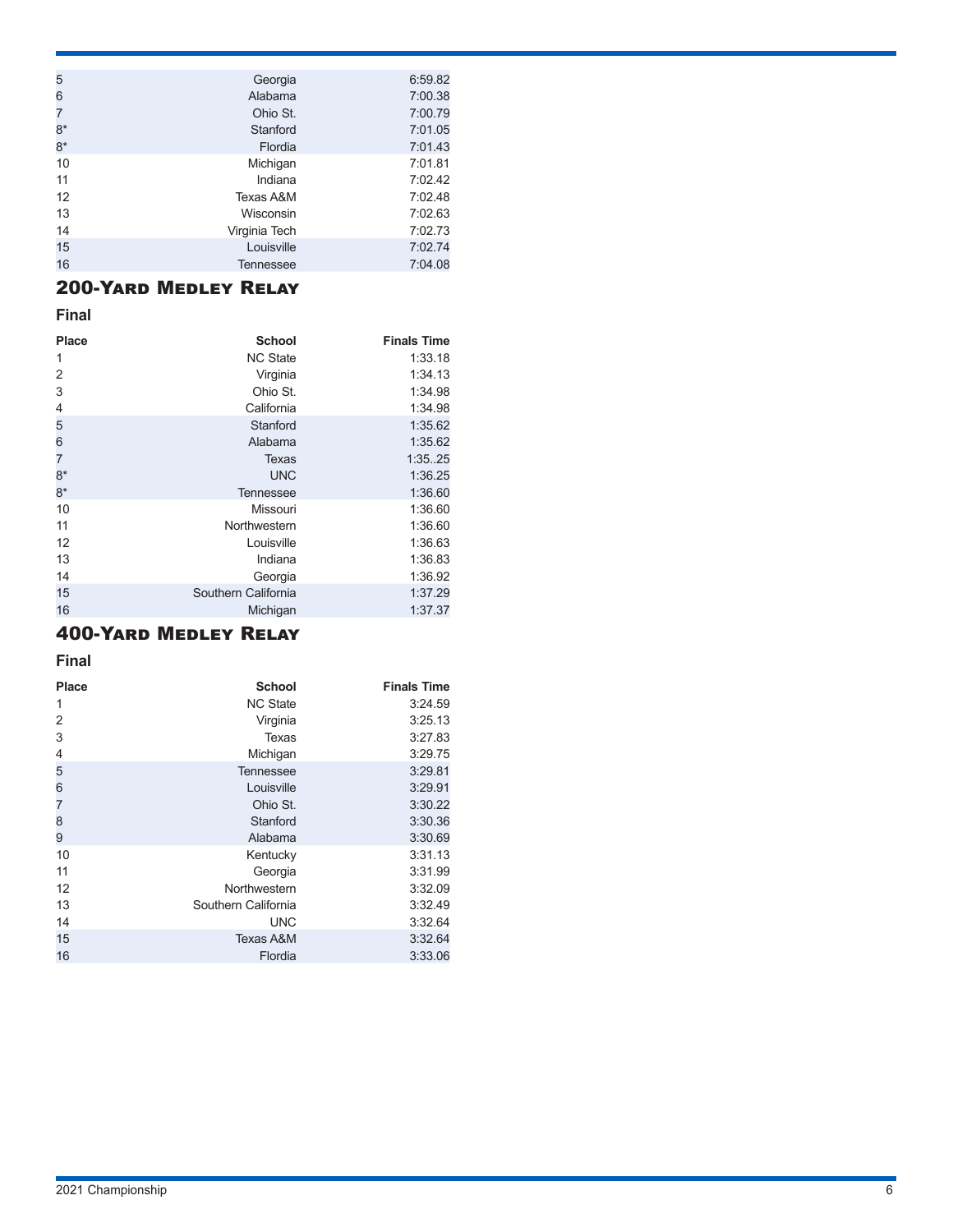# **HISTORY**

## RESULTS

| Year         | Champion            | Coach                                       | <b>Points</b>    | Runner-Up           | <b>Points</b>    | <b>Host or Site</b> | <b>Attendance</b> |
|--------------|---------------------|---------------------------------------------|------------------|---------------------|------------------|---------------------|-------------------|
| 1982<br>1983 | Florida<br>Stanford | Randy Reese<br>George Haines                | 505<br>4181/2    | Stanford<br>Florida | 383<br>3891/2    | Florida<br>Nebraska | 1,670<br>1,714    |
| 1984         | Texas               | <b>Richard Quick</b>                        | 392              | Stanford            | 324              | Indianapolis        | 2,418             |
| 1985         | <b>Texas</b>        | <b>Richard Quick</b>                        | 643              | Florida             | 400              | Alabama             | 2,089             |
| 1986         | Texas               | <b>Richard Quick</b>                        | 633              | Florida             | 586              | Arkansas            | 1,600             |
| 1987         | <b>Texas</b>        | <b>Richard Quick</b>                        | 6481/2           | Stanford            | 6311/2           | Indianapolis        | 6,050             |
| 1988         | <b>Texas</b>        | <b>Richard Quick</b>                        | 661              | Florida             | $542\frac{1}{2}$ | <b>Texas</b>        | 4,327             |
| 1989         | Stanford            | <b>Richard Quick</b>                        | 6101/2           | <b>Texas</b>        | 547              | Indianapolis        | 4,791             |
| 1990         | <b>Texas</b>        | <b>Mark Schubert</b>                        | 632              | Stanford            | $622\frac{1}{2}$ | <b>Texas</b>        | 4,279             |
| 1991         | <b>Texas</b>        | Mark Schubert                               | 746              | Stanford            | 653              | Indianapolis        | 7,854             |
| 1992         | Stanford            | <b>Richard Quick</b>                        | 7351/2           | <b>Texas</b>        | 651              | Texas               | 2,708             |
| 1993         | Stanford            | <b>Richard Quick</b>                        | 6491/2           | Florida             | 421              | Minnesota           | 6,487             |
| 1994         | Stanford            | <b>Richard Quick</b>                        | 512              | Texas               | 421              | Indianapolis        | 5,098             |
| 1995         | Stanford            | <b>Richard Quick</b>                        | 4971/2           | Michigan            | 4781/2           | <b>Texas</b>        | 1,717             |
| 1996         | Stanford            | <b>Richard Quick</b>                        | 478              | <b>SMU</b>          | 397              | Michigan            | 3,340             |
| 1997         | Southern California | <b>Mark Schubert</b>                        | 406              | Stanford            | 395              | Indianapolis        | 5,922             |
| 1998         | Stanford            | <b>Richard Quick</b>                        | 422              | Arizona             | 378              | Minnesota           | 2,318             |
| 1999         | Georgia             | <b>Jack Bauerle</b>                         | $504\frac{1}{2}$ | Stanford            | 441              | Georgia             | 7,686             |
| 2000         | Georgia             | <b>Jack Bauerle</b>                         | 4901/2           | Arizona             | 472              | Indianapolis        | 4,622             |
| 2001         | Georgia             | <b>Jack Bauerle</b>                         | 389              | Stanford            | $387\frac{1}{2}$ | Long Island         | 4,618             |
| 2002         | Auburn              | David Marsh                                 | 474              | Georgia             | 386              | Texas               | 6,767             |
| 2003         | Auburn              | David Marsh                                 | 536              | Georgia             | 373              | Auburn              | 3,520             |
| 2004         | Auburn              | David Marsh                                 | 569              | Georgia             | 431              | Texas A&M           | 4,002             |
| 2005         | Georgia             | <b>Jack Bauerle</b>                         | 6091/2           | Auburn              | 492              | Purdue              | 6,266             |
| 2006         | Auburn              | David Marsh/Dorsey<br>Tierney-Walker        | 5181/2           | Georgia             | 5151/2           | Georgia             | 6,282             |
| 2007         | Auburn              | David Marsh/Dorsey<br><b>Tierney-Walker</b> | 535              | Arizona             | 477              | Minnesota           | 6,458             |
| 2008         | Arizona             | <b>Frank Busch</b>                          | 484              | Auburn              | 348              | Ohio St.            | 7,185             |
| 2009         | California          | <b>Teri McKeever</b>                        | $411\frac{1}{2}$ | Georgia             | 4001/2           | Texas A&M           | 1,377             |
| 2010         | Florida             | <b>Gregg Troy</b>                           | 382              | Stanford            | 3791/2           | Purdue              | 2,043             |
| 2011         | California          | <b>Teri McKeever</b>                        | 424              | Georgia             | 3941/2           | <b>Texas</b>        | 7,207             |
| 2012         | California          | <b>Teri McKeever</b>                        | 4121/2           | Georgia             | 366              | Auburn              | 2,954             |
| 2013         | Georgia             | <b>Jack Bauerle</b>                         | 477              | California          | 393              | Indianapolis        | 9,155             |
| 2014         | Georgia             | <b>Jack Bauerle</b>                         | 528              | Stanford            | 4021/2           | Minneapolis         | 8,366             |
| 2015         | California          | <b>Teri McKeever</b>                        | 513              | Georgia             | 452              | Greensboro, N.C.    | 8,969             |
| 2016         | Georgia             | <b>Jack Bauerle</b>                         | 414              | Stanford            | 395              | Georgia Tech        | 11,705            |
| 2017         | Stanford            | Greg Meehan                                 | 5261/2           | California          | 366              | Indianapolis        | 45,707^           |
| 2018         | Stanford            | Greg Meehan                                 | 593              | California          | 373              | Ohio St.            | 10,762            |
| 2019         | Stanford            | Greg Meehan                                 | 456.5            | California          | 419              | <b>Texas</b>        | 13,900            |
| 2020&        | No Champion         |                                             |                  |                     |                  |                     |                   |
| 2021         | Virginia            | <b>Todd Desorbo</b>                         | 491              | <b>NC State</b>     | 354              | Greensboro, N.C.    |                   |

*^Joint championship with Division I Men's Championship.*

*& Records do not include the 2020 championship due to the COVID-19 pandemic cancellations.*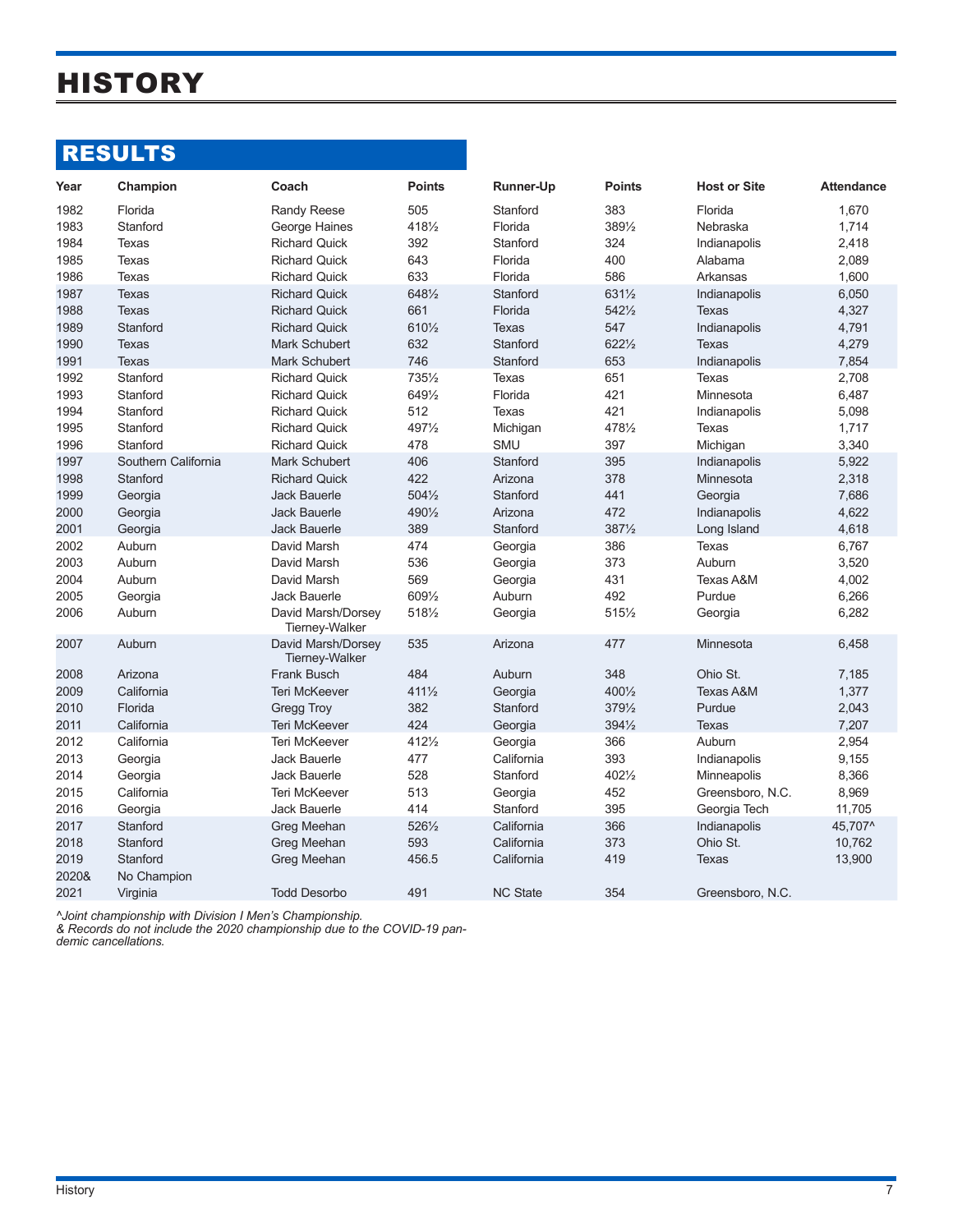# TEAM CHAMPIONSHIPS

| Stanford            | 11             |
|---------------------|----------------|
| Texas               | 7              |
| Georgia             | 7              |
| Auburn              | 5              |
| California          | 4              |
| Florida             | $\overline{2}$ |
| Arizona             | 1              |
| Southern California | 1              |
| Virginia            | 1              |

### INDIVIDUAL CHAMPIONSHIPS

*(Note: Totals include co-championships. Relay victories count one for each event.)*

| Stanford             | 177            |
|----------------------|----------------|
| Florida              | 89             |
| Georgia              | 78             |
| California           | 75             |
| Texas                | 72             |
| Arizona              | 49             |
| Southern California  | 45             |
| Auburn               | 32             |
| <b>SMU</b>           | 29             |
| Indiana              | 15             |
| North Carolina       | 11             |
| Michigan             | 13             |
| <b>Texas A&amp;M</b> | 10             |
| Minnesota            | 12             |
| <b>Tennessee</b>     | 8              |
| Houston              | 7              |
| Louisville           | $\overline{7}$ |
| Virginia             | 12             |
| Nevada               | 5              |
| Ohio St.             | 5              |
| Clemson              | 4              |
| Columbia             | 4              |
| Hawaii               | 4              |
| LSU                  | 4              |
| Miami (FL)           | 4              |
| Wisconsin            | 5              |
| Arizona St.          | 3              |
| <b>BYU</b>           | 3              |
| Kansas               | 3              |
| Alabama              | 3              |
| Arkansas             | $\overline{2}$ |
| <b>IUPUI</b>         | $\overline{2}$ |
| Kentucky             | $\overline{2}$ |
| Michigan St.         | $\overline{c}$ |
| Northwestern         | 2              |
| <b>UCLA</b>          | $\overline{2}$ |
| Villanova            | $\overline{2}$ |
| Cincinnati           | 1              |
| Colorado St.         | 1              |
| <b>Duke</b>          | 1              |
| Furman               | 1              |
| Nebraska             | 1              |
| North Carolina St.   | 1              |
| Notre Dame           | 1              |
| Oregon St.           | 1              |
| Penn St.             | 1              |
| Purdue               | 1              |
| South Carolina       | $\overline{1}$ |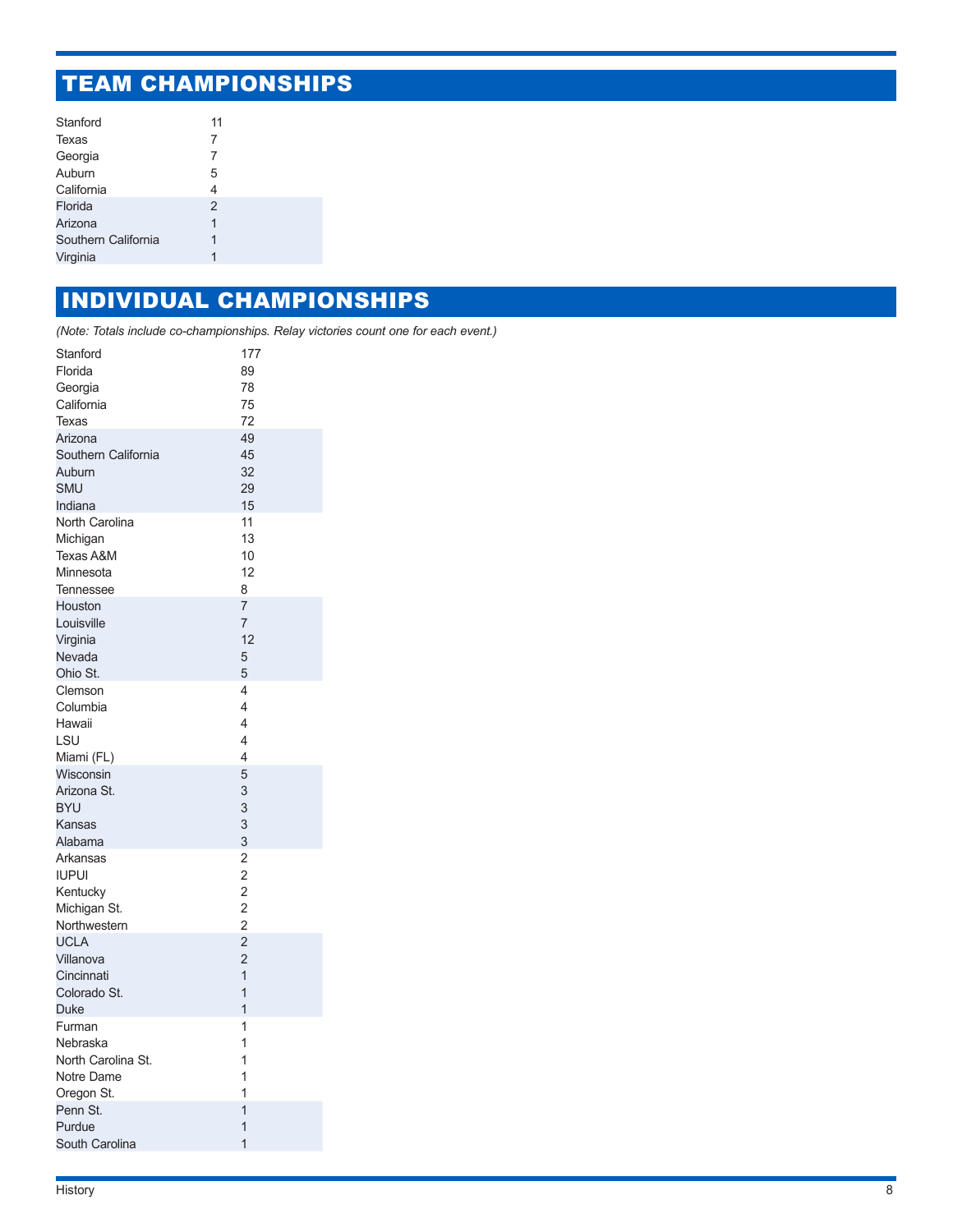| Southern III.   |  |
|-----------------|--|
| <b>NC State</b> |  |
|                 |  |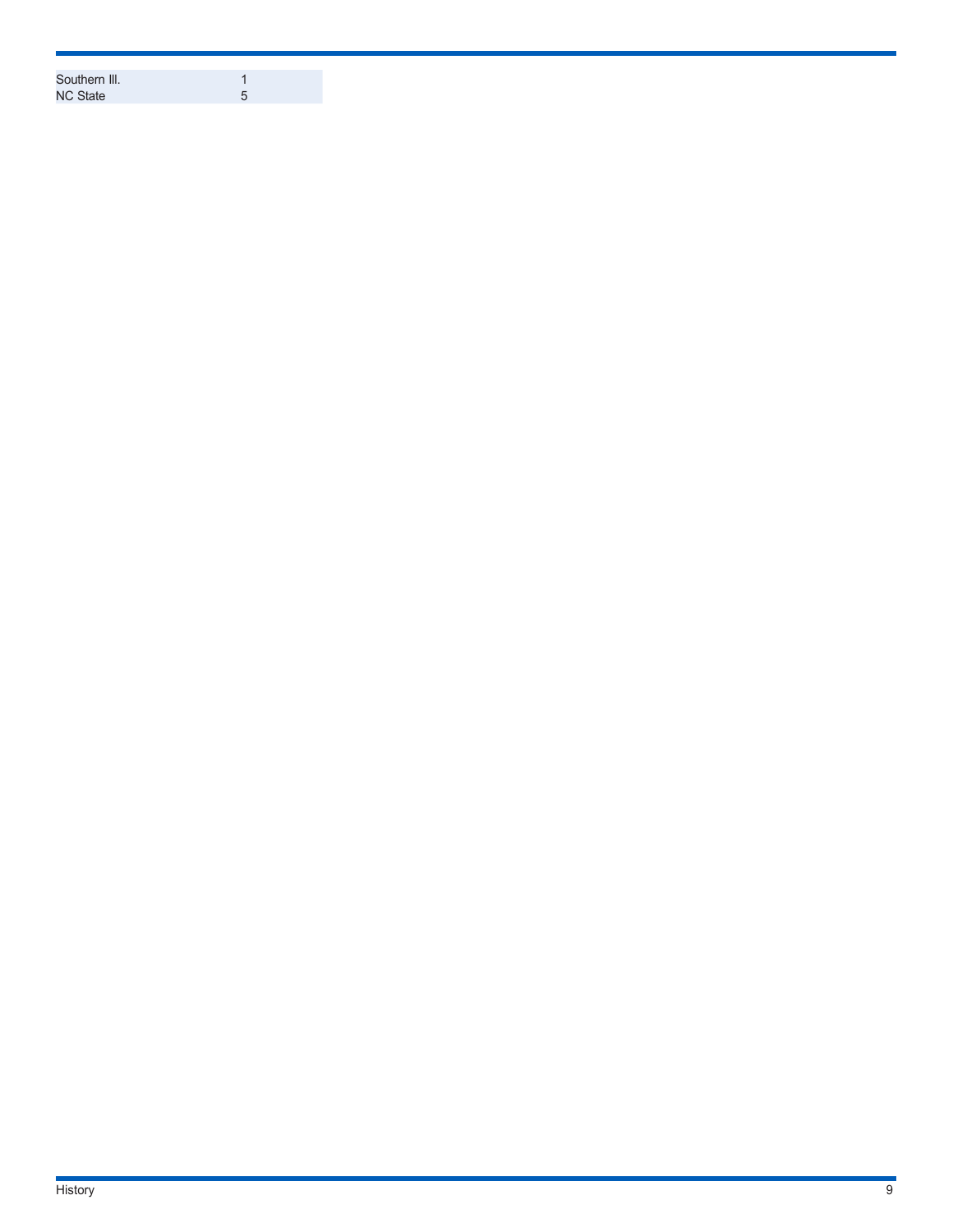# CHAMPIONSHIP RECORDS

50-Yard Freestyle 21.02—Abby Weitzeil, California, March 21, 2019

100-Yard Freestyle 45.56—Simone Manuel, Stanford, March 17, 2017

200-Yard Freestyle 1:39.10—Missy Franklin, California, March 20, 2015

500-Yard Freestyle 4:24.06—Katie Ledecky, Stanford, March 16, 2017

1,650-Yard Freestyle 15:07.57—Katie Ledecky, Stanford, March 17, 2018

100-Yard Backstroke 49.18—Beata Nelson, Wisconsin, March 22, 2019

200-Yard Backstroke 1:47.24—Beata Nelson, Wisconsin, March 23, 2019

100-Yard Breaststroke 55.73—Lilly King, Indiana, March 22, 2019

200-Yard Breaststroke 2:02.60—Lilly King, Indiana, March 17, 2018

100-Yard Butterfly 48.89—Maggie MacNeil, Michigan, March 19, 2021

200-Yard Butterfly 1:50.01—Ella Eastin, Louisville, March 17, 2018

200-Yard Individual Medley 1:50.67—Ella Eastin, Stanford, March 15, 2018

400-Yard Individual Medley 3:54.60—Ella Eastin, Sanford, March 16, 2018

One-Meter Diving (1982-2000) 495.85—Megan Neyer, Florida, 1983

One-Meter Diving (since 2001) 363.20—Sarah Bacon, Minnesota, March 21, 2019

Three-Meter Diving (1982-2005) 657.30—Yulia Pakhalina, Houston, 2003

Three-Meter Diving (since 2006) 437.75—Christina Loukas, Indiana, March 20, 2009

Platform Diving (1991-92, 94-99) 664.75—Laura Wilkinson, Texas, 1999

Platform Diving (1990, 93, 2000-05) 538.80—Jenny Keim, Miami (FL), 2000

Platform Diving (Since 2006) 396.75—Haley Ishimatsu, Southern California, March 23, 2013

200-Yard Freestyle Relay 1:24.55—California (Maddie Murphy, Katie McLaughlin, Amy Bilquist, Abbey Weitzeil), March 21, 2019

### 400-Yard Freestyle Relay

3:06.96—California (Izzy Ivey, Katie McLaughlin, Amy Bilquist, Abbey Weitzeil), March 22, 2019

### 800-Yard Freestyle Relay

6:45.91—Stanford (Simone Manuel, Lia Neal, Ella Eastin, Katie Ledecky), March 15, 2017

### 200-Yard Medley Relay

1:33.11—Stanford (Ally Howe, Kim Williams, Janet Hu, Simone Manuel), March 16, 2018

#### 400-Yard Medley Relay

3:25.09—NC State (Katharine Berkoff, Sophie Hansson, Kylee Alons, Julia Poole), March 18, 2021

### SHORT COURSE RECORDS

50-Meter Freestyle 24.24—Kara Lynn Joyce, Georgia, March 18, 2004

100-Meter Freestyle 53.15—Kara Lynn Joyce, Georgia, March 20, 2004

200-Meter Freestyle 1:56.16—Margaret Hoelzer, Auburn, March 19, 2004

400-Meter Freestyle 4:01.58—Emily Mason, Arizona, March 18, 2004

1,500-Meter Freestyle 15:49.14—Kalyn Keller, Southern California, March 20, 2004

100-Meter Backstroke 57.51—Natalie Coughlin, California, March 19, 2004

200-Meter Backstroke 2:03.86—Kirsty Coventry, Auburn, March 20, 2004

100-Meter Breaststroke 1:04.79—Tara Kirk, Stanford, March 19, 2004

200-Meter Breaststroke 2:20.70—Tara Kirk, Stanford, March 20, 2004

100-Meter Butterfly 56.88—Natalie Coughlin, California, March 19, 2004

200-Meter Butterfly 2:06.02—Mary DeScenza, Georgia, March 20, 2004

200-Meter Individual Medley 2:08.11—Kaitlin Sandeno, Southern California, March 18, 2004

400-Meter Individual Medley 4:30.44—Kaitlin Sandeno, Southern California, March 19, 2004

200-Meter Freestyle Relay

1:37.27—Georgia (Kara Lynn Joyce, Neka Mabry, Paige Kearns, Andrea Georoff), March 18, 2004

#### 400-Meter Freestyle Relay

3:35.14—Georgia (Kara Lynn Joyce, Neka Mabry, Andrea Georoff, Mary DeScenza), March 20, 2004

### 800-Meter Freestyle Relay

7:50.94—California (Natalie Coughlin, Erin Reilly, Ashley Chandler, Lauren Medina), March 19, 2004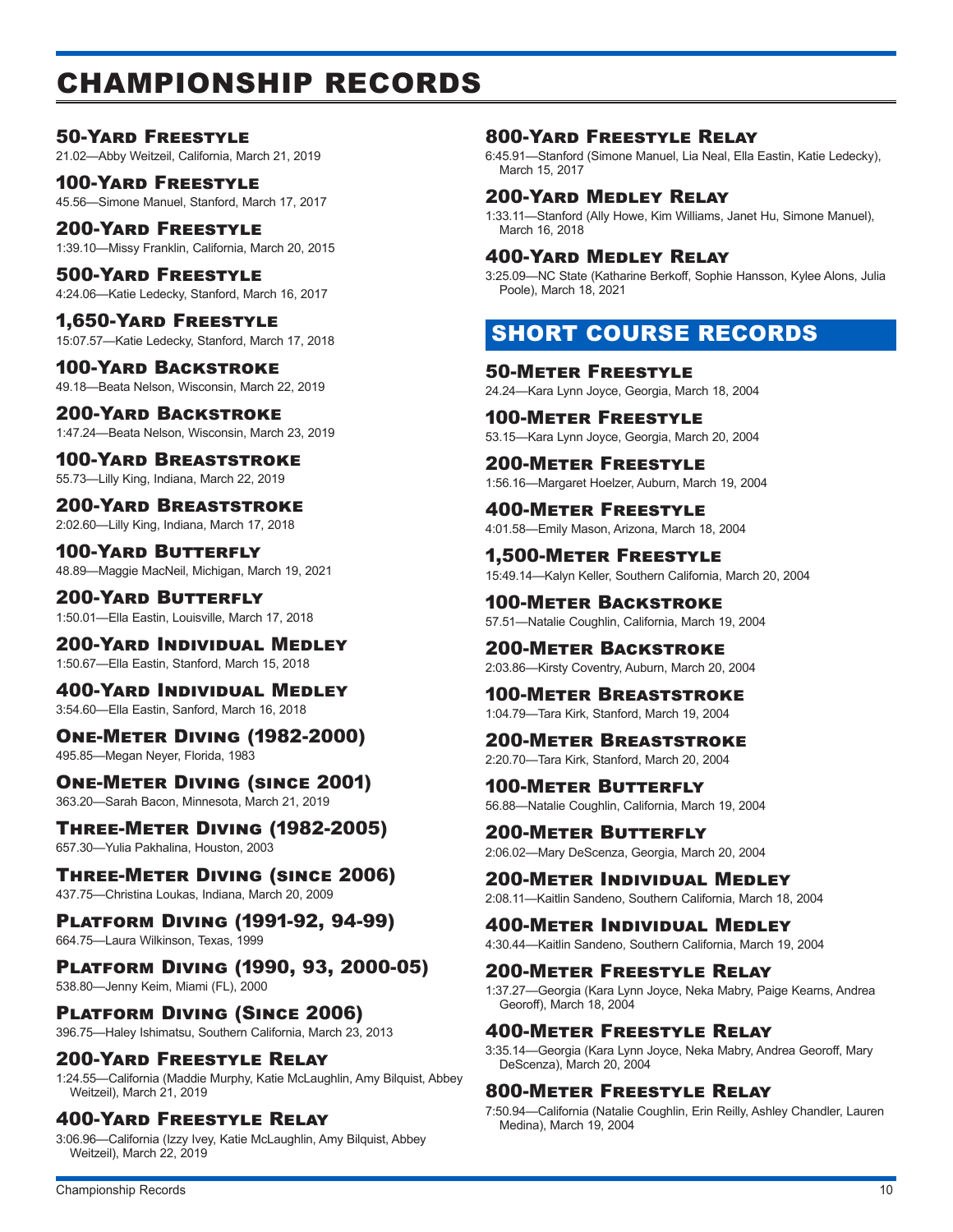### 200-Meter Medley Relay

1:49.02—Auburn (Jenni Anderson, Laura Swander, Margaret Hoelzer, Eileen Coparropa), March 19, 2004

#### 400-Meter Medley Relay

3:56.48—Georgia (Neka Mabry, Sarah Poewe, Mary DeScenza, Kara Lynn Joyce), March 18, 2004

### DISCONTINUED EVENTS

*(Note: All short course.)*

#### 50-Yard Backstroke

25.46—Sue Walsh, North Carolina, March 17, 1983 (preliminaries)

#### 50-Yard Breaststroke

28.80—Angelika Knipping, Alabama, March 17, 1983

#### 50-Yard Butterfly

24.26—Jill Sterkel, Texas, March 17, 1983

#### 100-Yard Individual Medley

55.74—Tracy Caulkins, Florida, March 10, 1982

### MISCELLANEOUS

#### Event Champions, Year

13—Florida, 1982-88; Stanford, 1993-2018

12—Stanford, 1992.

10—Texas, 1985; Stanford, 2017.

#### Individual Titles, Year

- 5—Tracy Caulkins, Florida, 1982 (100 fly, 200 fly, 100 IM, 200 IM, 400 IM), also swam on one winning relay team.
- 4—Tracy Caulkins, Florida, 1984 (100 breast, 200 fly, 200 IM, 400 IM), also swam on two winning relay teams.

#### Individual Titles, Career

- 12—Tracy Caulkins, Florida (100 breast 1984, 100 fly 1982, 200 fly 1982- 84, 100 IM 1982-83, 200 IM 1982-83-84, 400 IM 1982-83-84), also swam on four winning relay teams.
- 11—Natalie Coughlin, California (100 back 2001-02-03-04, 200 back 2001- 02-03, 100 fly 2001-02-03-04), also swam on one winning relay team.
- 10—Martina Moravcova, SMU (100 free 1997-98-99, 200 free 1996-97-98- 99, 200 IM 1997-98-99), also swam on four winning relay teams.
- 9—Jenny Thompson, Stanford (50 free 1992-93, 100 free 1992-93-94-95, 100 fly 1994-95, 200 IM 1995), also swam on 10 winning relay teams; Kara Lynn Joyce, Georgia (50 free 2004-05-06-07, 100 free 2004-05-06- 07, 200 free 2006), also swam on nine winning relay teams.
- 8—Marybeth Linzmeier, Stanford (200 free 1982-84, 500 free 1982-83-84, 1,650 free 1982-83-84), also swam on three winning relay teams; Megan Neyer, Florida (one-meter diving 1982-83-84-86, three-meter diving 1982- 83-84-86); Sue Walsh, North Carolina (50 back 1982-83, 100 back 1982- 83-84, 200 back 1982-83-84); Kristine Quance, Southern California (200 breast 1994-96-97, 200 IM 1994-96, 400 IM 1994-96-97), also swam on one winning relay team.

#### Multiple Championships, Event

- 4—Megan Neyer, Florida (one-meter diving 1982-83-84-86, three-meter diving 1982-83-84-86); Mary T. Meagher, California (200 fly 1983-85-86-87); Leigh Ann Fetter, Texas (50 free 1988-89-90-91); Nicole Haislett, Florida (200 free 1991-92-93-94); Jenny Thompson, Stanford (100 free 1992- 93-94-95); Martina Moravcova, SMU (200 free 1996-97-98-99); Natalie Coughlin, California (100 back 2001-02-03-04, 100 fly 2001-02-03-04); Tara Kirk, Stanford (100 breast 2001-02-03-04); Mary DeScenza, Georgia (200 fly 2003-04-05-06); Kara Lynn Joyce, Georgia (50 free 2004-05-06- 07, 100 free 2004-05-06-07); Rebecca Soni, Southern California (200 breast 2006-07-08-09); Lilly King, Indiana (100 breast 2016-17-18-19, 200 breast 2016-17-18-19); Ella Eastin, Stanford (400 IM 2016-17-18-19)..
- 3—Tracy Caulkins, Florida (200 IM 1982-83-84, 400 IM 1982-83-84); Marybeth Linzmeier, Stanford (500 free 1982-83-84, 1,650 free 1982-83- 84); Sue Walsh, North Carolina (100 back 1982-83-84, 200 back 1982- 83-84); Tracey McFarlane, Texas (100 breast 1985-87-88); Betsy Mitchell, Texas (100 back 1986-87-88, 200 back 1986-87-88); Tami Bruce, Florida (1,650 free 1986-87-88); Leigh Ann Fetter, Texas (100 free 1989-90-91); Lea Loveless, Stanford (100 back 1992-93-94); Eileen Richitelli, Stanford (platform diving 1992-93-95); Mimosa McNerney, Florida (1,650 free 1993-95-96); Kristine Quance, Southern California (200 breast 1994- 96-97, 400 IM 1994-96-97); Martina Moravcova, SMU (100 free 1997- 98-99, 200 IM 1997-98-99); Lindsay Benko, Southern California (500 free 1996-97-99); Natalie Coughlin, California (200 back 2001-02-03); Maggie Bowen, Auburn (200 IM 2001-02-03, 400 IM 2001-02-03); Yulia Pakhalina, Houston (three-meter diving 2001-02-03); Tara Kirk, Stanford (200 breast 2002-03-04); Flavia Rigamonti, SMU (1,650 free 2002-03-05); Gemma Spofforth, Florida (100 back 2008-09-10; 200 back 2007-08-09); Elaine Breeden, Stanford (200 fly 2007-09-10); Julia Smit, Stanford (400 IM 2008-09-10); Allison Schmitt, Georgia (500 free 2009-10-11); Wendy Trott, Georgia (1,650 free 2009-10-11); Allison Schmitt, Georgia (200 free 2010-11-13); Breeja Larson, Texas A&M (100-yard breast 2012-13-14); Rachel Bootsma, California (100-yard back 2013-15-16); Simone Manuel, Stanford (50 free 2015-17-18, 100 free 2015-17-18)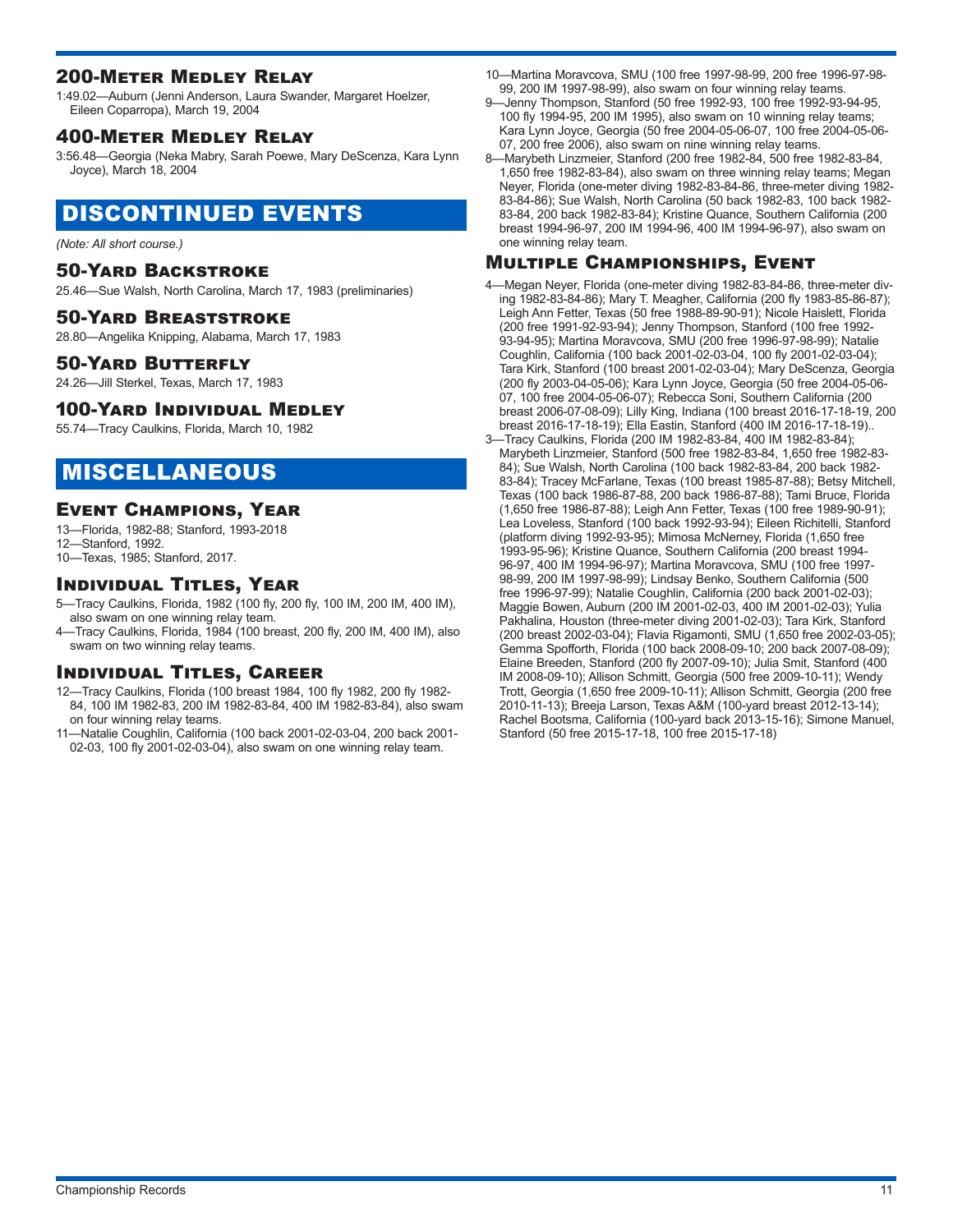# INDIVIDUAL CHAMPIONS

### 50-Yard Freestyle

| Year          | Winner                                | <b>School</b>           | Time           |
|---------------|---------------------------------------|-------------------------|----------------|
| 1982          | Diane Johnson                         | Arizona                 | 23.16          |
| 1983          | <b>Tammy Thomas</b>                   | Kansas                  | 22.17          |
| 1984          | Krissie Bush                          | Stanford                | 22.98          |
| 1985          | Conny Van Bentum                      | California              | 23.18          |
| 1986          | Jenna Johnson                         | Stanford                | 22.46          |
| 1987          | Jenna Johnson                         | Stanford                | 22.57          |
| 1988          | Dara Torres                           | Florida                 | 22.38          |
|               | Leigh Ann Fetter                      | Texas                   | 22.38          |
| 1989          | Leigh Ann Fetter                      | Texas                   | 22.05          |
| 1990          | Leigh Ann Fetter                      | <b>Texas</b>            | 22.11          |
| 1991          | Leigh Ann Fetter                      | Texas                   | 22.13          |
| 1992<br>1993  | Jenny Thompson                        | Stanford                | 22.14          |
| 1994          | Jenny Thompson                        | Stanford                | 22.16          |
| 1995          | Amy Van Dyken<br><b>Ashley Tappin</b> | Colorado St.<br>Arizona | 21.77<br>22.34 |
| 1996          | Nicole deMan                          | Tennessee               | 22.59          |
| 1997          | Catherine Fox                         | Stanford                | 22.01          |
| 1998          | <b>Catherine Fox</b>                  | Stanford                | 22.21          |
| 1999          | Catherine Fox                         | Stanford                | 22:13          |
| 2001          | Colleen Lanne                         | Texas                   | 21:99          |
| 2002          | Maritza Correia                       | Georgia                 | 21.69          |
| 2003          | Maritza Correia                       | Georgia                 | 21.83          |
| 2005          | Kara Lynn Joyce                       | Georgia                 | 21.97          |
| 2006          | Kara Lynn Joyce                       | Georgia                 | 21.63          |
| 2007          | Kara Lynn Joyce                       | Georgia                 | 21.71          |
| 2008          | Lara Jackson                          | Arizona                 | 21.69          |
| 2009          | Lara Jackson                          | Arizona                 | 21.40          |
| 2010          | Liv Jensen                            | California              | 22.04          |
| 2011          | Arianna Vanderpool-Wallace            | Auburn                  | 21.38          |
| 2012          | Liv Jensen                            | California              | 21.48          |
| 2013          | Margo Geer                            | Arizona                 | 21.73          |
| 2014          | Olivia Smoliga                        | Georgia                 | 21.59          |
| 2015          | Simone Manuel                         | Stanford                | 21.32          |
| 2016          | Olivia Smoliga                        | Georgia                 | 21.21          |
| 2017          | <b>Simone Manuel</b>                  | Stanford                | 21.17          |
| 2018          | Simone Manuel                         | Stanford<br>California  | 21.18          |
| 2019<br>2020& | <b>Abbey Weitzeil</b>                 |                         | 21.02          |
| 2021          | No Champion                           |                         | 21.13          |
|               | Kate Douglass                         | Virginia                |                |

### 100-Yard Freestyle

| Year | <b>Winner</b>    | <b>School</b> | Time  |
|------|------------------|---------------|-------|
| 1982 | Amy Caulkins     | Florida       | 49.37 |
| 1983 | Tammy Thomas     | Kansas        | 48.40 |
| 1984 | Agneta Eriksson  | Texas         | 49.63 |
| 1985 | Mary Wayte       | Florida       | 49.70 |
| 1986 | Jenna Johnson    | Stanford      | 49.03 |
| 1987 | Jenna Johnson    | Stanford      | 48.82 |
| 1988 | Dara Torres      | Florida       | 48.26 |
| 1989 | Leigh Ann Fetter | Texas         | 48.68 |
| 1990 | Leigh Ann Fetter | Texas         | 48.48 |
| 1991 | Leigh Ann Fetter | <b>Texas</b>  | 48.29 |
| 1992 | Jenny Thompson   | Stanford      | 47.61 |
| 1993 | Jenny Thompson   | Stanford      | 48.03 |
| 1994 | Jenny Thompson   | Stanford      | 47.74 |
| 1995 | Jenny Thompson   | Stanford      | 48.38 |

| Year  | Winner                     | <b>School</b>        | <b>Time</b> |
|-------|----------------------------|----------------------|-------------|
| 1996  | Claudia Franco             | Stanford             | 49.04       |
| 1997  | Martina Moravcova          | <b>SMU</b>           | 48.18       |
| 1998  | Martina Moravcova          | <b>SMU</b>           | 48.81       |
| 1999  | Martina Moravcova          | <b>SMU</b>           | 48:05       |
| 2001  | Colleen Lanne              | Texas                | 48:29       |
| 2002  | Maritza Correia            | Georgia              | 47.56       |
| 2003  | Maritza Correia            | Georgia              | 47.29       |
| 2005  | Kara Lynn Joyce            | Georgia              | 47.50       |
| 2006  | Kara Lynn Joyce            | Georgia              | 47.41       |
| 2007  | Kara Lynn Joyce            | Georgia              | 47.24       |
| 2008  | Lacey Nymeyer              | Arizona              | 47.50       |
| 2009  | Dana Vollmer               | California           | 47.17       |
| 2010  | Julia Wilkinson            | <b>Texas A&amp;M</b> | 47.61       |
| 2011  | Arianna Vanderpool-Wallace | Auburn               | 47.07       |
| 2012  | Arianna Vanderpool-Wallace | Auburn               | 46.88       |
| 2013  | Margo Geer                 | Arizona              | 47.19       |
| 2014  | Margo Geer                 | Arizona              | 47.10       |
| 2015  | Simone Manuel              | Stanford             | 46.09       |
| 2016  | Olivia Smoliga             | Georgia              | 46.70       |
| 2017  | Simone Manuel              | Stanford             | 45.56       |
| 2018  | Simone Manuel              | Stanford             | 45.65       |
| 2019  | <b>Mallory Comerford</b>   | Louisville           | 46.26       |
| 2020& | No Champion                |                      |             |
| 2021  | Maggie MacNeil             | Michigan             | 46.02       |

### 200-Yard Freestyle

| Year | Winner                 | <b>School</b>       | <b>Time</b> |
|------|------------------------|---------------------|-------------|
| 1982 | Marybeth Linzmeier     | Stanford            | 1:45.82     |
| 1983 | Susan Habernigg        | Southern California | 1:46.35     |
| 1984 | Marybeth Linzmeier     | Stanford            | 1:45.47     |
| 1985 | Susan Habernigg        | Southern California | 1:45.73     |
| 1986 | Conny Van Bentum       | California          | 1:46.45     |
| 1987 | Mitzi Kremer           | Clemson             | 1:45.99     |
| 1988 | <b>Tami Bruce</b>      | Florida             | 1:45.40     |
| 1989 | Mitzi Kremer           | Clemson             | 1:44.78     |
| 1990 | Whitney Hedgepeth      | Florida             | 1:45.21     |
| 1991 | Nicole Haislett        | Florida             | 1:45.05     |
| 1992 | Nicole Haislett        | Florida             | 1:43.28     |
| 1993 | Nicole Haislett        | Florida             | 1:43.98     |
| 1994 | Nicole Haislett        | Florida             | 1:44.51     |
| 1995 | <b>Ashley Tappin</b>   | Arizona             | 1:45.23     |
| 1996 | Martina Moravcova      | <b>SMU</b>          | 1:44.64     |
| 1997 | Martina Moravcova      | <b>SMU</b>          | 1:43.08     |
| 1998 | Martina Moravcova      | <b>SMU</b>          | 1:45.11     |
| 1999 | Martina Moravcova      | <b>SMU</b>          | 1:43.84     |
| 2001 | Sarah Tolar            | Arizona             | 1:45.21     |
| 2002 | Sarah Tolar            | Arizona             | 1:44.66     |
| 2003 | Jessi Perruquet        | North Carolina      | 1:45.01     |
| 2005 | Margaret Hoelzer       | Auburn              | 1:44.60     |
| 2006 | Kara Lynn Joyce        | Georgia             | 1:43.96     |
| 2007 | Lacey Nymeyer          | Arizona             | 1:43.49     |
| 2008 | Caroline Burckle       | Florida             | 1:43.10     |
| 2009 | Dana Vollmer           | California          | 1:42.01     |
| 2010 | <b>Allison Schmitt</b> | Georgia             | 1:42.84     |
| 2011 | <b>Allison Schmitt</b> | Georgia             | 1:42.08     |
| 2012 | Megan Romano           | Georgia             | 1:41.21     |
| 2013 | <b>Allison Schmitt</b> | Georgia             | 141.85      |
| 2014 | <b>Missy Franklin</b>  | California          | 1:40.31     |
| 2015 | <b>Missy Franklin</b>  | California          | 1:39.10     |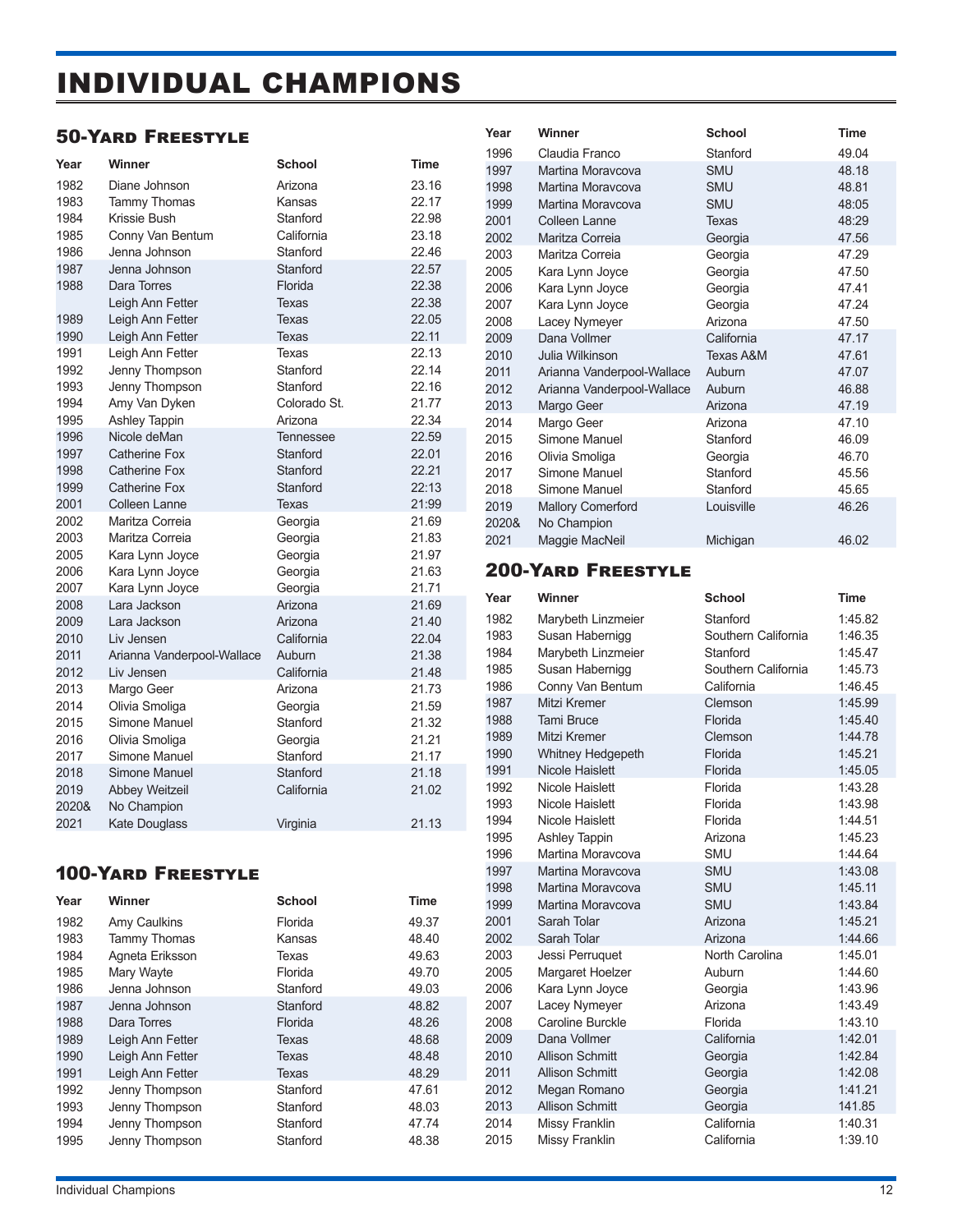| Year  | Winner                   | <b>School</b> | Time    |
|-------|--------------------------|---------------|---------|
| 2016  | <b>Brittany MacLean</b>  | Georgia       | 1:42.42 |
| 2017  | Katie Ledecky            | Stanford      | 1:40.36 |
|       | <b>Mallory Comerford</b> | Louisville    | 1:40.36 |
| 2018  | <b>Mallory Comerford</b> | Louisville    | 1:39.80 |
| 2019  | <b>Mallory Comerford</b> | Louisville    | 1:40.26 |
| 2020& | No Champion              |               |         |
| 2021  | Paige Madden             | Virginia      | 1:42.35 |

### 500-Yard Freestyle

| Year         | Winner                                           | <b>School</b>                  | <b>Time</b>        |
|--------------|--------------------------------------------------|--------------------------------|--------------------|
| 1982         | Marybeth Linzmeier                               | Stanford                       | 4:41.61            |
| 1983         | Marybeth Linzmeier                               | Stanford                       | 4:39.95            |
| 1984         | Marybeth Linzmeier                               | Stanford                       | 4:38.91            |
| 1985         | <b>Tiffany Cohen</b>                             | Texas                          | 4:37.90            |
| 1986         | <b>Tami Bruce</b>                                | Florida                        | 4:40.87            |
| 1987         | Mitzi Kremer                                     | Clemson                        | 4:41.13            |
| 1988         | <b>Tami Bruce</b>                                | Florida                        | 4:38.22            |
| 1989         | Mitzi Kremer                                     | Clemson                        | 4:39.18            |
| 1990         | Janet Evans                                      | Stanford                       | 4:34.39            |
| 1991         | <b>Janet Evans</b>                               | Stanford                       | 4:38.71            |
| 1992         | Erika Hansen                                     | Texas                          | 4:37.73            |
| 1993         | Lisa Jacob                                       | Stanford                       | 4:45.79            |
| 1994         | Nicole Haislett                                  | Florida                        | 4:43.36            |
| 1995         | Mimosa McNerney                                  | Florida                        | 4:41.86            |
| 1996         | Lindsay Benko                                    | Southern California            | 4:42.46            |
| 1997         | Lindsay Benko                                    | Southern California            | 4:41.85            |
| 1998         | Cristina Teuscher                                | Columbia                       | 4:35.45            |
| 1999         | Lindsay Benko                                    | Southern California            | 4:40.22            |
| 2001         | Jessica Foschi                                   | Stanford                       | 4:37.81            |
| 2002         | Flavia Rigamonti                                 | <b>SMU</b>                     | 4:40.13            |
| 2003         | Flavia Rigamonti                                 | <b>SMU</b>                     | 4:37.72            |
| 2005         | <b>Emily Mason</b>                               | Arizona                        | 4:37.11            |
| 2006         | Laura Conway                                     | Georgia                        | 4:40.01            |
| 2007         | Adrienne Binder                                  | Auburn                         | 4:36.96            |
| 2008         | Caroline Burckle                                 | Florida                        | 4:33.60            |
| 2009         | <b>Allison Schmitt</b>                           | Georgia                        | 4:35.17            |
| 2010         | <b>Allison Schmitt</b><br><b>Allison Schmitt</b> | Georgia                        | 4:34.13            |
| 2011         |                                                  | Georgia<br>Southern California | 4:34.20            |
| 2012<br>2013 | <b>Haley Anderson</b><br><b>Haley Anderson</b>   | Southern California            | 4:34.48<br>4:34.66 |
| 2014         | <b>Brittany MacLean</b>                          | Georgia                        | 4:32.53            |
| 2015         | Leah Smith                                       |                                | 4:31.54            |
| 2016         | Leah Smith                                       | Virginia<br>Virginia           | 4:31.33            |
| 2017         | Katie Ledecky                                    | Stanford                       | 4:24.06            |
| 2018         | Katie Ledecky                                    | Stanford                       | 4:26.57            |
| 2019         | <b>Brooke Forde</b>                              | Stanford                       | 4:31.34            |
| 2020&        | No Champion                                      |                                |                    |
| 2021         | Paige Madden                                     | Virginia                       | 4:33.61            |

### 1,650-Yard Freestyle

| Year | Winner               | <b>School</b> | <b>Time</b> |
|------|----------------------|---------------|-------------|
| 1982 | Marybeth Linzmeier   | Stanford      | 16:02.34    |
| 1983 | Marybeth Linzmeier   | Stanford      | 16:03.76    |
| 1984 | Marybeth Linzmeier   | Stanford      | 16:02.38    |
| 1985 | <b>Tiffany Cohen</b> | Texas         | 15:53.85    |
| 1986 | <b>Tami Bruce</b>    | Florida       | 15:56.81    |
| 1987 | <b>Tami Bruce</b>    | Florida       | 16:02.15    |
| 1988 | <b>Tami Bruce</b>    | Florida       | 15:50.86    |
| 1989 | Erika Hansen         | Georgia       | 16:00.04    |
| 1990 | Janet Evans          | Stanford      | 15:39.14    |
| 1991 | <b>Janet Evans</b>   | Stanford      | 15:45.98    |
| 1992 | Katy Arris           | Texas         | 16:03.78    |

| Year  | Winner                  | <b>School</b>       | <b>Time</b> |
|-------|-------------------------|---------------------|-------------|
| 1993  | Mimosa McNerney         | Florida             | 16:14.28    |
| 1994  | <b>Tobie Smith</b>      | Texas               | 16:07.26    |
| 1995  | Mimosa McNerney         | Florida             | 15:59.71    |
| 1996  | Mimosa McNerney         | Florida             | 16:06.23    |
| 1997  | <b>Trina Jackson</b>    | Arizona             | 15:59.82    |
| 1998  | Trina Jackson           | Arizona             | 15:49.25    |
| 1999  | <b>Julie Varozza</b>    | Georgia             | 15:59.66    |
| 2001  | Cara Lane               | Virginia            | 15:53.86    |
| 2002  | Flavia Rigamonti        | <b>SMU</b>          | 15:52.28    |
| 2003  | Flavia Rigamonti        | <b>SMU</b>          | 15:43.90    |
| 2005  | Flavia Rigamonti        | <b>SMU</b>          | 15:46.84    |
| 2006  | <b>Hayley Peirsol</b>   | Auburn              | 15:49.48    |
| 2007  | <b>Hayley Peirsol</b>   | Auburn              | 15:45.92    |
| 2008  | <b>Emily Brunemann</b>  | Michigan            | 15:53.69    |
| 2009  | <b>Wendy Trott</b>      | Georgia             | 15:45.49    |
| 2010  | <b>Wendy Trott</b>      | Georgia             | 15:48.87    |
| 2011  | <b>Wendy Trott</b>      | Georgia             | 15:40.32    |
| 2012  | Stephanie Peacock       | North Carolina      | 15:38.79    |
| 2013  | <b>Haley Anderson</b>   | Southern California | 15:45.98    |
| 2014  | <b>Brittany MacLean</b> | Georgia             | 15:27.84    |
| 2015  | Leah Smith              | Virginia            | 15:34.46    |
| 2016  | Leah Smith              | Virginia            | 15:32.72    |
| 2017  | Katie Ledecky           | Stanford            | 15:07.70    |
| 2018  | Katie Ledecky           | Stanford            | 15:07.57    |
| 2019  | Ally McHugh             | Penn St.            | 15:39.22    |
| 2020& | No Champion             |                     |             |
| 2021  | Paige Madden            | Virginia            | 15:41.86    |

### 100-Yard Backstroke

| Year | Winner                | <b>School</b>  | <b>Time</b> |
|------|-----------------------|----------------|-------------|
| 1982 | Sue Walsh             | North Carolina | 54.81       |
| 1983 | Sue Walsh             | North Carolina | 55.62       |
| 1984 | Sue Walsh             | North Carolina | 55.32       |
| 1985 | Deborah Risen         | Texas          | 55.44       |
| 1986 | <b>Betsy Mitchell</b> | Texas          | 55.00       |
| 1987 | <b>Betsy Mitchell</b> | Texas          | 54.18       |
| 1988 | <b>Betsy Mitchell</b> | <b>Texas</b>   | 54.11       |
| 1989 | Kristen Linehan       | Florida        | 54.98       |
| 1990 | Kristen Linehan       | Florida        | 54.10       |
| 1991 | Jodi Wilson           | Texas          | 54.98       |
| 1992 | Lea Loveless          | Stanford       | 52.82       |
| 1993 | Lea Loveless          | Stanford       | 52.98       |
| 1994 | Lea Loveless          | Stanford       | 53.51       |
| 1995 | Alecia Humphrey       | Michigan       | 54.10       |
| 1996 | Jessica Tong          | Stanford       | 54.40       |
| 1997 | <b>Catherine Fox</b>  | Stanford       | 53.23       |
| 1998 | Catherine Fox         | Stanford       | 52.71       |
| 1999 | Marylyn Chiang        | California     | 52.36       |
| 2001 | Natalie Coughlin      | California     | 51.23       |
| 2002 | Natalie Coughlin      | California     | 49.97       |
| 2003 | Natalie Coughlin      | California     | 50.92       |
| 2005 | Marshi Smith          | Arizona        | 52.82       |
| 2006 | Rachel Goh            | Auburn         | 52.35       |
| 2007 | Rachel Goh            | Auburn         | 51.97       |
| 2008 | Gemma Spofforth       | Florida        | 51.78       |
| 2009 | Gemma Spofforth       | Florida        | 50.55       |
| 2010 | Gemma Spofforth       | Florida        | 50.92       |
| 2011 | Cindy Tran            | California     | 51.30       |
| 2012 | Cindy Tran            | California     | 50.31       |
| 2013 | Rachel Bootsma        | California     | 50.13       |
| 2014 | Paige Miller          | Texas A&M      | 50.77       |
| 2015 | Rachel Bootsma        | California     | 50.03       |
|      |                       |                |             |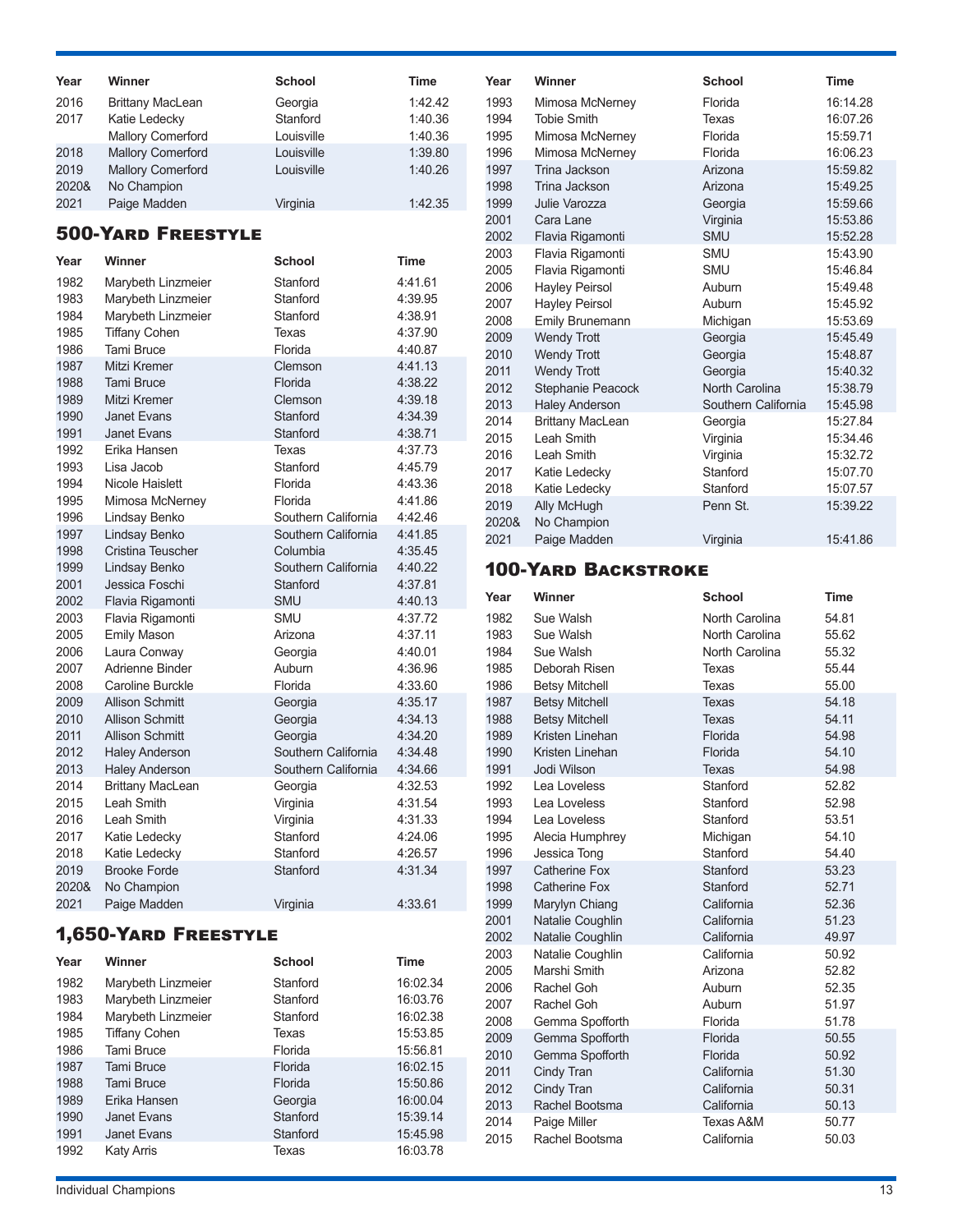| Year  | Winner              | <b>School</b>   | Time  |
|-------|---------------------|-----------------|-------|
| 2016  | Rachel Bootsma      | California      | 50.28 |
| 2017  | Kathleen Baker      | California      | 49.84 |
| 2018  | Ally Howe           | Stanford        | 49.70 |
| 2019  | <b>Beata Nelson</b> | Wisconsin       | 49.18 |
| 2020& | No Champion         |                 |       |
| 2021  | Katharine Berkoff   | <b>NC State</b> | 49.74 |

### 200-Yard Backstroke

| Year         | Winner                              | <b>School</b>       | <b>Time</b>        |
|--------------|-------------------------------------|---------------------|--------------------|
| 1982         | Sue Walsh                           | North Carolina      | 1:59.47            |
| 1983         | Sue Walsh                           | North Carolina      | 1:59.05            |
| 1984         | Sue Walsh                           | North Carolina      | 1:59.84            |
| 1985         | <b>Tori Trees</b>                   | Texas               | 1:59.11            |
| 1986         | <b>Betsy Mitchell</b>               | Texas               | 1:57.26            |
| 1987         | <b>Betsy Mitchell</b>               | Texas               | 1:55.16            |
| 1988         | <b>Betsy Mitchell</b>               | <b>Texas</b>        | 1:57.21            |
| 1989         | Kristen Linehan                     | Florida             | 1:57.89            |
| 1990         | Kristen Linehan                     | Florida             | 1:57.02            |
| 1991         | <b>Beth Barr</b>                    | Texas               | 1:57.81            |
| 1992         | Whitney Hedgepeth                   | Texas               | 1:52.98            |
| 1993         | Lea Loveless                        | Stanford            | 1:53.67            |
| 1994         | Whitney Hedgepeth                   | Texas               | 1:53.05            |
| 1995         | Alecia Humphrey                     | Michigan            | 1:54.68            |
| 1996         | Lindsay Benko                       | Southern California | 1:55.78            |
| 1997         | Lindsay Benko                       | Southern California | 1:54.42            |
| 1998         | Misty Hyman                         | Stanford            | 1:53.12            |
| 1999         | Keegan Walkley                      | Georgia             | 1:53.63            |
| 2001         | Natalie Coughlin                    | California          | 1:51.02            |
| 2002         | Natalie Coughlin                    | California          | 1:49.52            |
| 2003         | Natalie Coughlin                    | California          | 1:50.86            |
| 2005         | <b>Kirsty Coventry</b>              | Auburn              | 1:50.54            |
| 2006         | <b>Helen Silver</b>                 | California          | 1:53.01            |
| 2007         | Gemma Spofforth                     | Florida<br>Florida  | 1:52.96            |
| 2008<br>2009 | Gemma Spofforth                     | Florida             | 1:50.70<br>1:49.11 |
| 2010         | Gemma Spofforth<br>Kateryna Fesenko | Indiana             | 1:49.92            |
| 2011         | Maggie Meyer                        | Wisconsin           | 1:50.76            |
| 2012         | <b>Elizabeth Beisel</b>             | Florida             | 1:50.58            |
| 2013         | <b>Elizabeth Pelton</b>             | California          | 1:47.84            |
| 2014         | <b>Brooklynn Snodgrass</b>          | Indiana             | 1:50.52            |
| 2015         | <b>Missy Franklin</b>               | California          | 1:47.91            |
| 2016         | Danielle Galyer                     | Kentucky            | 1:49.71            |
| 2017         | Kathleen Baker                      | California          | 1:48.744           |
| 2018         | Kathleen Baker                      | California          | 1:47.30            |
| 2019         | <b>Beata Nelson</b>                 | Wisconsin           | 1:47.24            |
| 2020&        | No Champion                         |                     |                    |
| 2021         | Pheobe Bacon                        | Wisconsin           | 1:48.32            |

### 100-Yard Breaststroke

| Year | Winner                  | <b>School</b> | <b>Time</b> |
|------|-------------------------|---------------|-------------|
| 1982 | Kathy Treible           | Florida       | 1:02.44     |
| 1983 | Jeanne Childs           | Hawaii        | 1:02.69     |
| 1984 | <b>Tracy Caulkins</b>   | Florida       | 1:01.37     |
| 1985 | <b>Tracey McFarlane</b> | Texas         | 1:02.50     |
| 1986 | Cindy Ounpuu            | Florida       | 1:02.57     |
| 1987 | <b>Tracey McFarlane</b> | <b>Texas</b>  | 1:00.68     |
| 1988 | <b>Tracey McFarlane</b> | Texas         | 1:00.51     |
| 1989 | Stephanie Zunich        | Florida       | 1:02.10     |
| 1990 | Stephanie Zunich        | Florida       | 1:01.37     |
| 1991 | Lori Heisick            | Stanford      | 1:01.37     |
| 1992 | Susan Lipscomb          | <b>SMU</b>    | 1:01.28     |
| 1993 | Lara Hooiveld           | Michigan      | 1:00.47     |

| Year  | Winner              | <b>School</b>       | <b>Time</b> |
|-------|---------------------|---------------------|-------------|
| 1994  | Beata Kaszuba       | Arizona St.         | 1:00.46     |
| 1995  | Beata Kaszuba       | Arizona St.         | 59.71       |
| 1996  | Penny Heyns         | Nebraska            | 1:00.27     |
| 1997  | Gretchen Hegener    | Minnesota           | 1:00.32     |
| 1998  | <b>Kristy Kowal</b> | Georgia             | 59.05       |
| 1999  | <b>Kristy Kowal</b> | Georgia             | 59.25       |
| 2001  | <b>Tara Kirk</b>    | Stanford            | 59.18       |
| 2002  | <b>Tara Kirk</b>    | Stanford            | 59.03       |
| 2003  | <b>Tara Kirk</b>    | Stanford            | 58.62       |
| 2005  | Caroline Bruce      | Stanford            | 59.55       |
| 2006  | Jessica Hardy       | California          | 1:00.02     |
| 2007  | Jessica Hardy       | California          | 59.43       |
| 2008  | Rebecca Soni        | Southern California | 59.19       |
| 2009  | Rebecca Soni        | Southern California | 58.36       |
| 2010  | Ann Chandler        | Arizona             | 58.06       |
| 2011  | Jillian Tyler       | Minnesota           | 58.39       |
| 2012  | Breeja Larson       | Texas A&M           | 57.71       |
| 2013  | Breeja Larson       | Texas A&M           | 57.63       |
| 2014  | Breeja Larson       | Texas A&M           | 57.23       |
| 2015  | Sarah Haase         | Stanford            | 58.32       |
| 2016  | Lilly King          | Indiana             | 56.85       |
| 2017  | Lilly King          | Indiana             | 56.71       |
| 2018  | Lilly King          | Indiana             | 56.25       |
| 2019  | <b>Lilly King</b>   | Indiana             | 55.73       |
| 2020& | No Champion         |                     |             |
| 2021  | Sophie Hansson      | <b>NC State</b>     | 57.23       |

### 200-Yard Breaststroke

| Year         | Winner                       | <b>School</b>                              | <b>Time</b>        |
|--------------|------------------------------|--------------------------------------------|--------------------|
| 1982         | Kathy Treible                | Florida                                    | 2:14.20            |
| 1983         | Jeanne Childs                | Hawaii                                     | 2:13.35            |
| 1984         | Susie Rapp                   | Stanford                                   | 2:12.84            |
| 1985         | Kim Rhodenbaugh              | <b>Texas</b>                               | 2:14.92            |
| 1986         | Cindy Ounpuu                 | Florida                                    | 2:13.25            |
| 1987         | Susie Rapp                   | Stanford                                   | 2:11.93            |
| 1988         | Hiroko Nagasaki              | California                                 | 2:11.65            |
| 1989         | Ann Colloton                 | Michigan                                   | 2:12.96            |
| 1990         | Jill Johnson                 | Stanford                                   | 2:12.32            |
| 1991         | Dorsey Tierney               | Texas                                      | 2:11.54            |
| 1992         | Lisa Flood                   | Villanova                                  | 2:11.78            |
| 1993         | Lara Hooiveld                | Michigan                                   | 2:12.71            |
| 1994         | Kristine Quance              | Southern California                        | 2:10.69            |
| 1995         | Beata Kaszuba                | Arizona St.                                | 2:09.71            |
| 1996         | <b>Kristine Quance</b>       | Southern California                        | 2:09.57            |
| 1997         | <b>Kristine Quance</b>       | Southern California                        | 2:09.62            |
| 1998         | <b>Kristy Kowal</b>          | Georgia                                    | 2:09.14            |
| 1999         | <b>Kristy Kowal</b>          | Georgia                                    | 2:07.66            |
| 2001         | Amanda Beard                 | Arizona                                    | 2:09.09            |
| 2002         | <b>Tara Kirk</b>             | Stanford                                   | 2:07.36            |
| 2003         | <b>Tara Kirk</b>             | Stanford                                   | 2:08.79            |
| 2005         | Caroline Bruce               | Stanford                                   | 2:08.67            |
| 2006<br>2007 | Rebecca Soni<br>Rebecca Soni | Southern California<br>Southern California | 2:09.37            |
| 2008         | Rebecca Soni                 | Southern California                        | 2:08.23<br>2:06.32 |
| 2009         | Rebecca Soni                 | Southern California                        | 2:05.52            |
| 2010         | Alia Atkinson                | Texas A&M                                  | 2:07.38            |
| 2011         | <b>Haley Spencer</b>         | Minnesota                                  | 2:06.12            |
| 2012         | <b>Caitlin Leverenz</b>      | California                                 | 2:04.76            |
| 2013         | Laura Sogar                  | <b>Texas</b>                               | 2:05.41            |
| 2014         | Emma Reaney                  | Notre Dame                                 | 2:04.06            |
| 2015         | Kierra Smith                 | Minnesota                                  | 2:04.56            |
| 2016         | <b>Lilly King</b>            | Indiana                                    | 2:03.59            |
|              |                              |                                            |                    |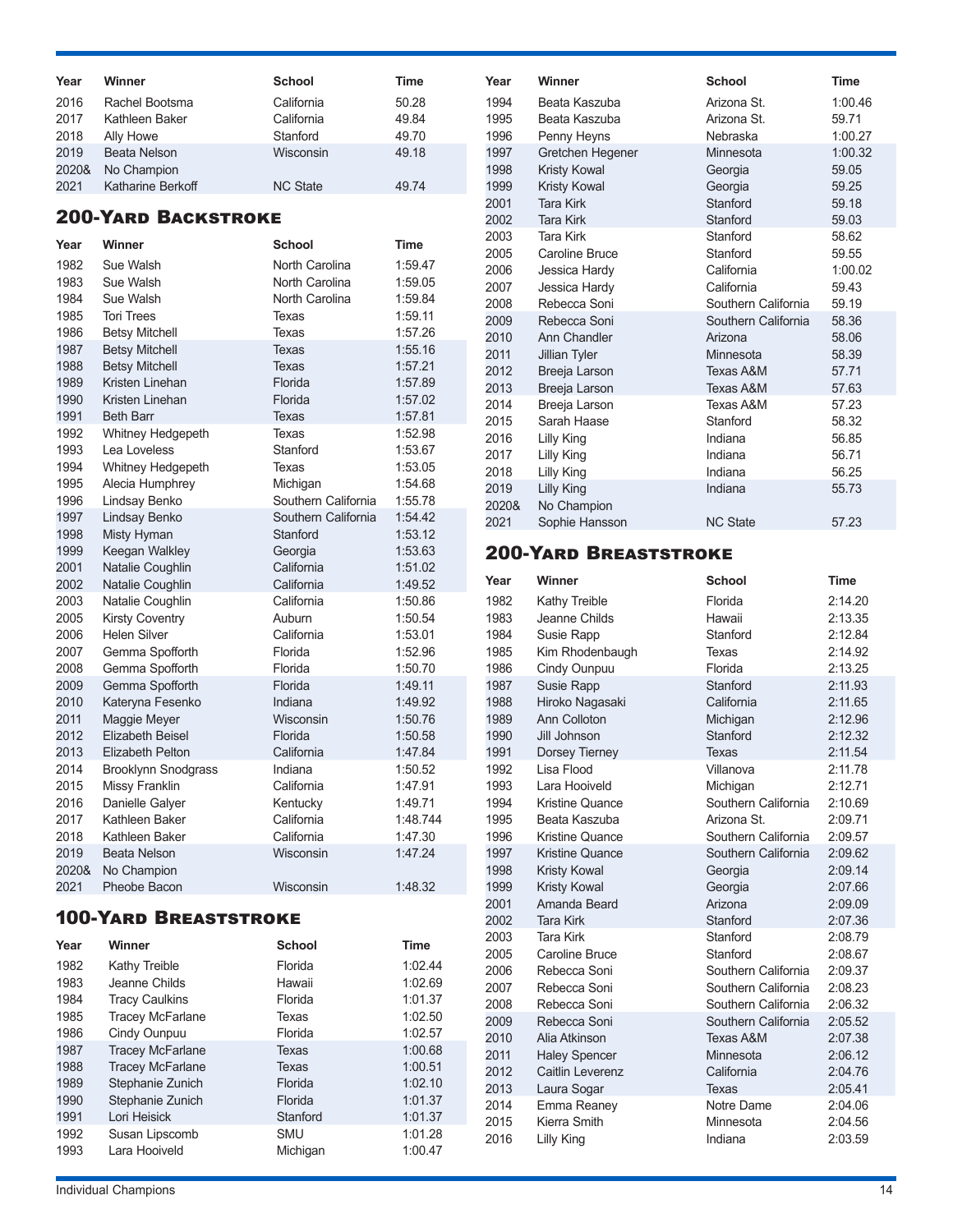| Year                      | Winner                               | <b>School</b>            | Time               |  |  |
|---------------------------|--------------------------------------|--------------------------|--------------------|--|--|
| 2017                      | <b>Lilly King</b>                    | Indiana                  | 2:03.18            |  |  |
| 2018                      | Lilly King                           | Indiana                  | 2:02.60            |  |  |
| 2019                      | Lilly King                           | Indiana                  | 2:02.90            |  |  |
| 2020&                     | No Champion                          |                          |                    |  |  |
| 2021                      | Sophie Hansson                       | <b>NC State</b>          | 2:03.86            |  |  |
|                           | <b>100-YARD BUTTERFLY</b>            |                          |                    |  |  |
| Year                      | Winner                               | <b>School</b>            | Time               |  |  |
| 1982                      | <b>Tracy Caulkins</b>                | Florida                  | 53.91              |  |  |
| 1983                      | <b>Jill Sterkel</b>                  | Texas                    | 53.54              |  |  |
| 1984                      | Joan Pennington                      | Texas                    | 53.70              |  |  |
| 1985                      | Mary T. Meagher                      | California               | 53.50              |  |  |
| 1986                      | Jenna Johnson                        | Stanford                 | 52.69              |  |  |
| 1987                      | Mary T. Meagher                      | California               | 52.42              |  |  |
| 1988                      | Dara Torres                          | Florida<br>Stanford      | 52.95<br>53.24     |  |  |
| 1989<br>1990              | Jenna Johnson<br>Janel Jorgensen     | Stanford                 | 53.02              |  |  |
| 1991                      | Crissy Ahmann-Leighton               | Arizona                  | 52.36              |  |  |
| 1992                      | Crissy Ahmann-Leighton               | Arizona                  | 51.75              |  |  |
| 1993                      | Janel Jorgensen                      | Stanford                 | 53.19              |  |  |
| 1994                      | Jenny Thompson                       | Stanford                 | 51.81              |  |  |
| 1995                      | Jenny Thompson                       | Stanford                 | 52.77              |  |  |
| 1996                      | Lisa Coole                           | Georgia                  | 54.21              |  |  |
| 1997                      | Mimi Bowen                           | Auburn                   | 52.05              |  |  |
| 1998                      | Misty Hyman                          | Stanford                 | 51.34              |  |  |
| 1999                      | Misty Hyman                          | Stanford                 | 51.77              |  |  |
| 2001<br>2002              | Natalie Coughlin<br>Natalie Coughlin | California<br>California | 51.18<br>50.01     |  |  |
| 2003                      | Natalie Coughlin                     | California               | 50.62              |  |  |
| 2005                      | Mary DeScenza                        | Georgia                  | 52.11              |  |  |
| 2006                      | Mary DeScenza                        | Georgia                  | 51.56              |  |  |
| 2007                      | Dana Vollmer                         | California               | 50.69              |  |  |
| 2008                      | <b>Christine Magnuson</b>            | <b>Tennessee</b>         | 50.70              |  |  |
| 2009                      | Amanda Sims                          | California               | 51.28              |  |  |
| 2010                      | Flaine Breeden                       | Stanford                 | 51.43              |  |  |
| 2011                      | <b>Amanda Sims</b>                   | California               | 50.49              |  |  |
| 2012<br>2013              | Sara Isakovic<br>Olivia Scott        | California<br>Auburn     | 51.49<br>51.64     |  |  |
| 2014                      | Felicia I ee                         | Stanford                 | 50.89              |  |  |
| 2015                      | Kelsi Worrell                        | Louisville               | 49.81              |  |  |
| 2016                      | Kelsi Worrell                        | Louisville               | 49.43              |  |  |
| 2017                      | Farida Osman                         | California               | 50.05              |  |  |
| 2018                      | Louise Hansson                       | Southern California      | 49.80              |  |  |
| 2019                      | Louise Hansson                       | Southern California      | 49.26              |  |  |
| 2020&                     | No Champion                          |                          |                    |  |  |
| 2021                      | Maggie MacNeil                       | Michigan                 | 48.89              |  |  |
| <b>200-YARD BUTTERFLY</b> |                                      |                          |                    |  |  |
| Year                      | Winner                               | School                   | Time               |  |  |
| 1982                      | <b>Tracy Caulkins</b>                | Florida                  | 1:57.23            |  |  |
| 1983                      | Mary T. Meagher                      | California               | 1:56.71            |  |  |
| 1984                      | <b>Tracy Caulkins</b>                | Florida                  | 1:55.55            |  |  |
| 1985                      | Mary T. Meagher                      | California               | 1:55.13            |  |  |
| 1986                      | Mary T. Meagher                      | California               | 1:54.52            |  |  |
| 1987                      | Mary T. Meagher<br>Julie Gorman      | California<br>Florida    | 1:55.54            |  |  |
| 1988<br>1989              | <b>Julie Gorman</b>                  | Florida                  | 1:56.08<br>1:56.94 |  |  |
| 1990                      | Janel Jorgensen                      | Stanford                 | 1:55.75            |  |  |
| 1991                      | <b>Summer Sanders</b>                | Stanford                 | 1:54.17            |  |  |
| 1992                      | <b>Summer Sanders</b>                | Stanford                 | 1:53.42            |  |  |
| 1993                      | Janel Jorgensen                      | Stanford                 | 1:57.43            |  |  |
| 1994                      | <b>Berit Puggaard</b>                | SMU                      | 1:57.99            |  |  |

| Year         | Winner                                         | <b>School</b>            | <b>Time</b>        |
|--------------|------------------------------------------------|--------------------------|--------------------|
| 1995         | <b>Berit Puggaard</b>                          | SMU                      | 1:57.86            |
| 1996         | Annette Salmeen                                | UCLA                     | 1:55.84            |
| 1997         | Lia Oberstar                                   | <b>SMU</b>               | 1:56.76            |
| 1998<br>1999 | Misty Hyman<br>Limin Liu                       | Stanford<br>Nevada       | 1:55.70<br>1:53.36 |
| 2001         | Misty Hyman                                    | Stanford                 | 1:53.63            |
| 2002         | <b>Shelly Ripple</b>                           | Stanford                 | 1:54.23            |
| 2003         | Mary DeScenza                                  | Georgia                  | 1:53.51            |
| 2005         | Mary DeScenza                                  | Georgia                  | 1:54.19            |
| 2006         | Mary DeScenza                                  | Georgia                  | 1:53.78            |
| 2007<br>2008 | Elaine Breeden<br>Saori Haruguchi              | Stanford                 | 1:53.02<br>1:52.39 |
| 2009         | Elaine Breeden                                 | Oregon St.<br>Stanford   | 1:50.98            |
| 2010         | Elaine Breeden                                 | Stanford                 | 1:52.39            |
| 2011         | Katinka Hosszu                                 | Southern California      | 1:51.69            |
| 2012         | Katinka Hosszu                                 | Southern California      | 1:51.32            |
| 2013         | <b>Cammile Adams</b>                           | Texas A&M                | 1:52.61            |
| 2014<br>2015 | Cammile Adams<br>Kelsi Worrell                 | Texas A&M<br>Louisville  | 1:52.25<br>1:51.11 |
| 2016         | Kelsi Worrell                                  | Louisville               | 1:50.96            |
| 2017         | Ella Eastin                                    | Stanford                 | 1:51.35            |
| 2018         | Ella Eastin                                    | Stanford                 | 1:50.01            |
| 2019         | Louise Hansson                                 | Southern California      | 1:50.28            |
| 2020&        | No Champion                                    |                          |                    |
| 2021         | Olivia Carter                                  | Michigan                 | 1:51.33            |
|              | 200-Yard Individual Medley                     |                          |                    |
| Year         | Winner                                         | <b>School</b>            | <b>Time</b>        |
| 1982         | <b>Tracy Caulkins</b>                          | Florida                  | 2:00.77            |
| 1983         | <b>Tracy Caulkins</b>                          | Florida                  | 2:00.34            |
| 1984         | <b>Tracy Caulkins</b>                          | Florida                  | 1:57.06            |
| 1985<br>1986 | Kim Rhodenbaugh<br>Susie Rapp                  | Texas<br>Stanford        | 2:01.93<br>2:01.80 |
| 1987         | <b>Betsy Mitchell</b>                          | Texas                    | 1:59.66            |
| 1988         | Julie Gorman                                   | Florida                  | 1:59.34            |
| 1989         | <b>Angel Myers</b>                             | Furman                   | 1:59.49            |
| 1990         | Janel Jorgensen                                | Stanford                 | 1:58.17            |
| 1991<br>1992 | <b>Summer Sanders</b><br><b>Summer Sanders</b> | Stanford<br>Stanford     | 1:57.02<br>1:55.54 |
| 1993         | Nicole Haislett                                | Florida                  | 1:57.15            |
| 1994         | Kristine Quance                                | Southern California      | 1:58.89            |
| 1995         | Jenny Thompson                                 | Stanford                 | 1:57.63            |
| 1996         | <b>Kristine Quance</b>                         | Southern California      | 1:57.58            |
| 1997         | Martina Moravcova                              | <b>SMU</b>               | 1:55.81            |
| 1998<br>1999 | Martina Moravcova<br>Martina Moravcova         | <b>SMU</b><br><b>SMU</b> | 1:57.37<br>1:55.64 |
| 2001         | Maggie Bowen                                   | Auburn                   | 1:55.49            |
| 2002         | Maggie Bowen                                   | Auburn                   | 1:53.91            |
| 2003         | Maggie Bowen                                   | Auburn                   | 1:55.33            |
| 2005         | <b>Kirsty Coventry</b>                         | Auburn                   | 1:54.37            |
| 2006         | <b>Whitney Myers</b>                           | Arizona                  | 1:54.88            |
| 2007<br>2008 | <b>Whitney Myers</b><br>Ava Ohlgren            | Arizona<br>Auburn        | 1:54.89<br>1:53.94 |
| 2009         | Julia Smit                                     | Stanford                 | 1:52.79            |
| 2010         | Julia Smit                                     | Stanford                 | 1:53.56            |
| 2011         | Katinka Hosszu                                 | Southern California      | 1:53.39            |
| 2012         | <b>Caitlin Leverenz</b>                        | California               | 1:51.77            |
| 2013         | <b>Caitlin Leverenz</b>                        | California               | 1:53.39            |
| 2014<br>2015 | Maya DiRado<br>Missy Franklin                  | Stanford<br>California   | 1:52.50<br>1:52.11 |
| 2016         | Ella Eastin                                    | Stanford                 | 1:51.65            |
| 2017         | Kathleen Baker                                 | California               | 1:51.69            |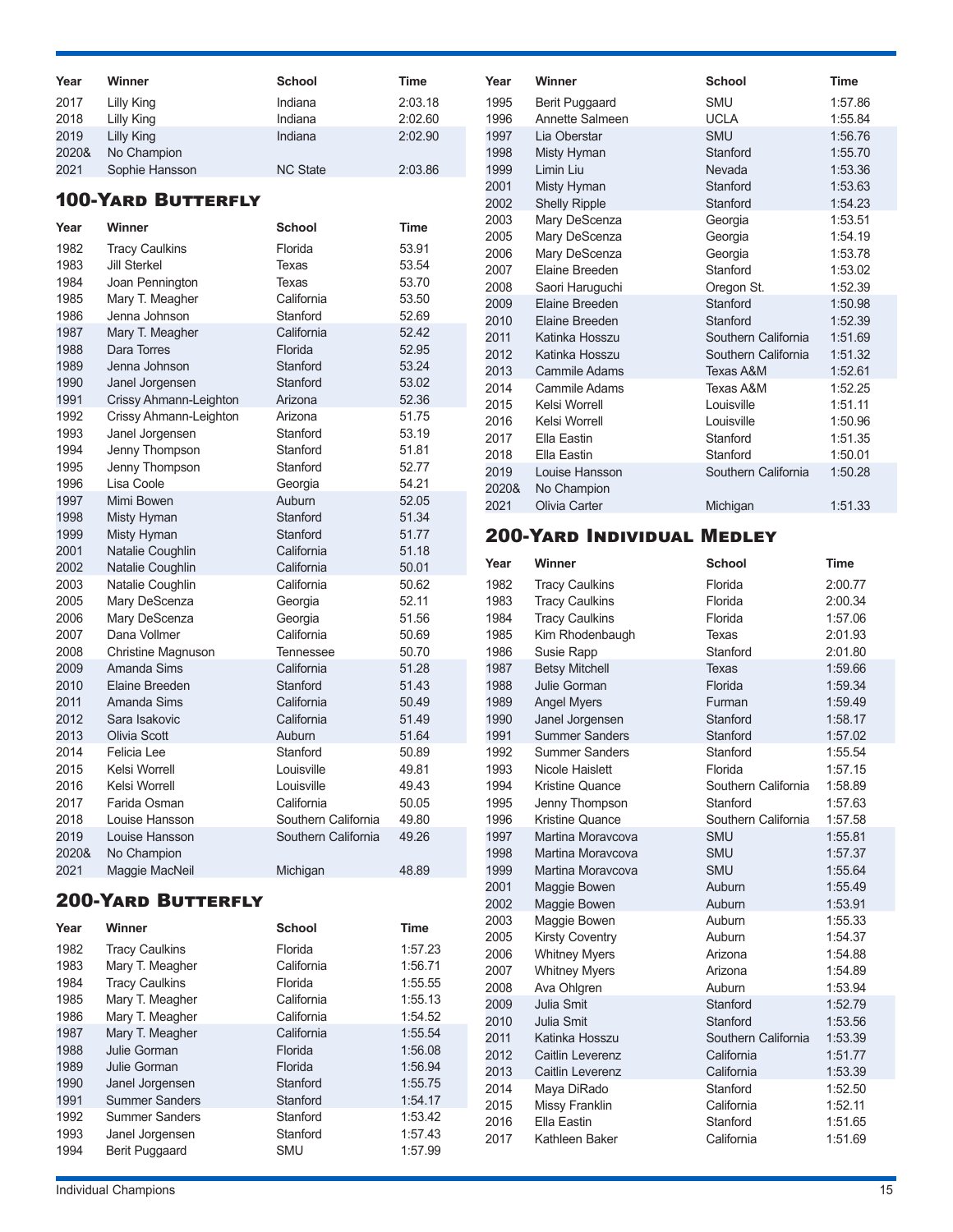| Year  | Winner       | <b>School</b> | Time    |
|-------|--------------|---------------|---------|
| 2018  | Ella Eastin  | Stanford      | 1:50.67 |
| 2019  | Beata Nelson | Wisconsin     | 1:50.79 |
| 2020& | No Champion  |               |         |
| 2021  | Alex Walsh   | Virignia      | 1:51.87 |

### 400-Yard Individual Medley

| Year  | Winner                  | <b>School</b>       | <b>Time</b> |
|-------|-------------------------|---------------------|-------------|
| 1982  | <b>Tracy Caulkins</b>   | Florida             | 4:12.64     |
| 1983  | <b>Tracy Caulkins</b>   | Florida             | 4:15.24     |
| 1984  | <b>Tracy Caulkins</b>   | Florida             | 4:08.37     |
| 1985  | Mary Wayte              | Florida             | 4:13.27     |
| 1986  | Patty Sabo              | Texas               | 4:16.58     |
| 1987  | Janelle Bosse           | Ohio St.            | 4:14.63     |
| 1988  | <b>Julie Gorman</b>     | Florida             | 4:14.00     |
| 1989  | Michelle Griglione      | Stanford            | 4:12.29     |
| 1990  | <b>Janet Evans</b>      | Stanford            | 4:07.59     |
| 1991  | <b>Summer Sanders</b>   | Stanford            | 4:05.19     |
| 1992  | <b>Summer Sanders</b>   | Stanford            | 4:02.28     |
| 1993  | <b>Mindy Gehrs</b>      | Michigan            | 4:11.39     |
| 1994  | Kristine Quance         | Southern California | 4:08.71     |
| 1995  | Allison Wagner          | Florida             | 4:09.04     |
| 1996  | <b>Kristine Quance</b>  | Southern California | 4:06.60     |
| 1997  | <b>Kristine Quance</b>  | Southern California | 4:06.54     |
| 1998  | Cristina Teuscher       | Columbia            | 4:05.62     |
| 1999  | Madeleine Crippen       | Villanova           | 4:06.76     |
| 2001  | Maggie Bowen            | Auburn              | 4:07.26     |
| 2002  | Maggie Bowen            | Auburn              | 4:04.69     |
| 2003  | Maggie Bowen            | Auburn              | 4:06.15     |
| 2005  | <b>Kirsty Coventry</b>  | Auburn              | 4:04.48     |
| 2006  | <b>Whitney Myers</b>    | Arizona             | 4:06.32     |
| 2007  | Ava Ohlgren             | Auburn              | 4:04.08     |
| 2008  | Julia Smit              | Stanford            | 4:02.41     |
| 2009  | Julia Smit              | Stanford            | 4:00.56     |
| 2010  | <b>Julia Smit</b>       | Stanford            | 4:00.90     |
| 2011  | Katinka Hosszu          | Southern California | 3:59.75     |
| 2012  | Katinka Hosszu          | Southern California | 3:56.54     |
| 2013  | <b>Elizabeth Beisel</b> | Florida             | 4:00.49     |
| 2014  | Maya DiRado             | Stanford            | 3:58.12     |
| 2015  | Sarah Henry             | Texas A&M           | 4:02.47     |
| 2016  | Ella Eastin             | Stanford            | 3:58.40     |
| 2017  | Ella Eastin             | Stanford            | 3:57.57     |
| 2018  | Ella Eastin             | Stanford            | 3:54.60     |
| 2019  | Ella Eastin             | Stanford            | 3:57.03     |
| 2020& | No Champion             |                     |             |
| 2021  | <b>Brooke Forde</b>     | Stanford            | 4:01.57     |

### One-Meter Diving

| Year | Winner              | <b>School</b> | <b>Score</b> |
|------|---------------------|---------------|--------------|
| 1982 | Megan Neyer         | Florida       | 481.95       |
| 1983 | Megan Neyer         | Florida       | 495.85       |
| 1984 | Megan Neyer         | Florida       | 450.40       |
| 1985 | <b>Wendy Lucero</b> | Southern III. | 468.65       |
| 1986 | Megan Neyer         | Florida       | 480.70       |
| 1987 | Karen LaFace        | Ohio St.      | 478.00       |
| 1988 | Mary Fischbach      | Michigan      | 486.80       |
| 1989 | Alison Maisch       | LSU           | 479.10       |
| 1990 | Julie Farrell       | Michigan St.  | 455.70       |
| 1991 | Krista Wilson       | <b>SMU</b>    | 465.20       |
| 1992 | Cheril Santini      | SMU           | 426.40       |
| 1993 | Marina Smith        | Auburn        | 433.60       |
| 1994 | Vanessa Thelin      | BYU           | 449.80       |
| 1995 | Cheril Santini      | <b>SMU</b>    | 454.00       |

| Year  | <b>Winner</b>         | <b>School</b>       | <b>Score</b> |
|-------|-----------------------|---------------------|--------------|
| 1996  | Kimiko Hirai          | Indiana             | 443.35       |
| 1997  | Vera Ilyina           | Texas               | 455.90       |
| 1998  | Vera Ilyina           | Texas               | 495.70       |
| 1999  | Jenny Lingamfelter    | <b>SMU</b>          | 444.40       |
| 2000  | Jamie Watkins         | LSU                 | 439.70       |
| 2001  | Yulia Pakhalina       | Houston             | 329.60       |
| 2002  | <b>Blythe Hartley</b> | Southern California | 350.85       |
| 2003  | Yulia Pakhalina       | Houston             | 339.70       |
| 2004  | Allison Brennan       | South Carolina      | 307.20       |
| 2005  | Qiong Jie Huang       | Hawaii              | 327.00       |
| 2006  | <b>Blythe Hartley</b> | Southern California | 353.50       |
| 2007  | Cassidy Krug          | Stanford            | 361.55       |
| 2008  | <b>Fmma Friesen</b>   | Hawaii              | 336.20       |
| 2009  | Anastasia Pozdniakova | Houston             | 351.15       |
| 2010  | Anastasia Pozdniakova | Houston             | 356.20       |
| 2011  | Kelci Bryant          | Minnesota           | 349.65       |
| 2012  | Tory Ishimatsu        | Southern California | 354.10       |
| 2013  | Samantha Pickens      | Arizona             | 348.45       |
| 2014  | Laura Ryan            | Georgia             | 338.60       |
| 2015  | Samantha Pickens      | Arizona             | 345.90       |
| 2016  | Sharae Zheng          | Nevada              | 344.95       |
| 2017  | Alison Gibson         | Texas               | 332.60       |
| 2018  | Sarah Bacon           | Minnesota           | 343.50       |
| 2019  | Sarah Bacon           | Minnesota           | 363.20       |
| 2020& | No Champion           |                     |              |
| 2021  | Sarah Bacon           | Minnesota           | 357.20       |

### Three-Meter Diving

| Year | Winner                  | <b>School</b>       | <b>Score</b> |
|------|-------------------------|---------------------|--------------|
| 1982 | Megan Neyer             | Florida             | 541.95       |
| 1983 | Megan Neyer             | Florida             | 497.40       |
| 1984 | Megan Neyer             | Florida             | 498.05       |
| 1985 | Robin Ford              | Arkansas            | 482.45       |
| 1986 | Megan Neyer             | Florida             | 532.35       |
| 1987 | Kim Fugett              | Ohio St.            | 550.70       |
| 1988 | Mary Fischbach          | Michigan            | 551.75       |
| 1989 | Kelly Jenkins           | <b>Texas</b>        | 534.55       |
| 1990 | Krista Wilson           | <b>SMU</b>          | 561.55       |
| 1991 | Julie Farrell-Ovenhouse | Michigan St.        | 576.80       |
| 1992 | Eileen Richetelli       | Stanford            | 536.30       |
| 1993 | Eileen Richetelli       | Stanford            | 528.75       |
| 1994 | Robin Carter            | Texas               | 522.10       |
| 1995 | <b>Tracy Bonner</b>     | <b>Tennessee</b>    | 580.20       |
| 1996 | Michelle Rojohn         | Kansas              | 567.95       |
| 1997 | Vera Ilyina             | <b>Texas</b>        | 587.80       |
| 1998 | Vera Ilyina             | Texas               | 612.60       |
| 1999 | Jenny Keim              | Miami (FL)          | 576.90       |
| 2000 | <b>Ashley Culpepper</b> | LSU                 | 538.25       |
| 2001 | Yulia Pakhalina         | Houston             | 573.20       |
| 2002 | Yulia Pakhalina         | Houston             | 625.05       |
| 2003 | Yulia Pakhalina         | Houston             | 657.30       |
| 2004 | Lane Bassham            | Alabama             | 557.75       |
| 2005 | <b>Blythe Hartley</b>   | Southern California | 586.15       |
| 2006 | <b>Blythe Hartley</b>   | Southern California | 373.15       |
| 2007 | Cassidy Krug            | Stanford            | 420.90       |
| 2008 | Chelsea Davis           | Ohio St.            | 365.85       |
| 2009 | Christina Loukas        | Indiana             | 437.75       |
| 2010 | Kelci Bryant            | Minnesota           | 415.50       |
| 2011 | Abby Johnston           | <b>Duke</b>         | 409.35       |
| 2012 | <b>Jaele Patrick</b>    | Texas A&M           | 410.15       |
| 2013 | <b>Casey Matthews</b>   | Purdue              | 386.55       |
| 2014 | Laura Ryan              | Georgia             | 423.15       |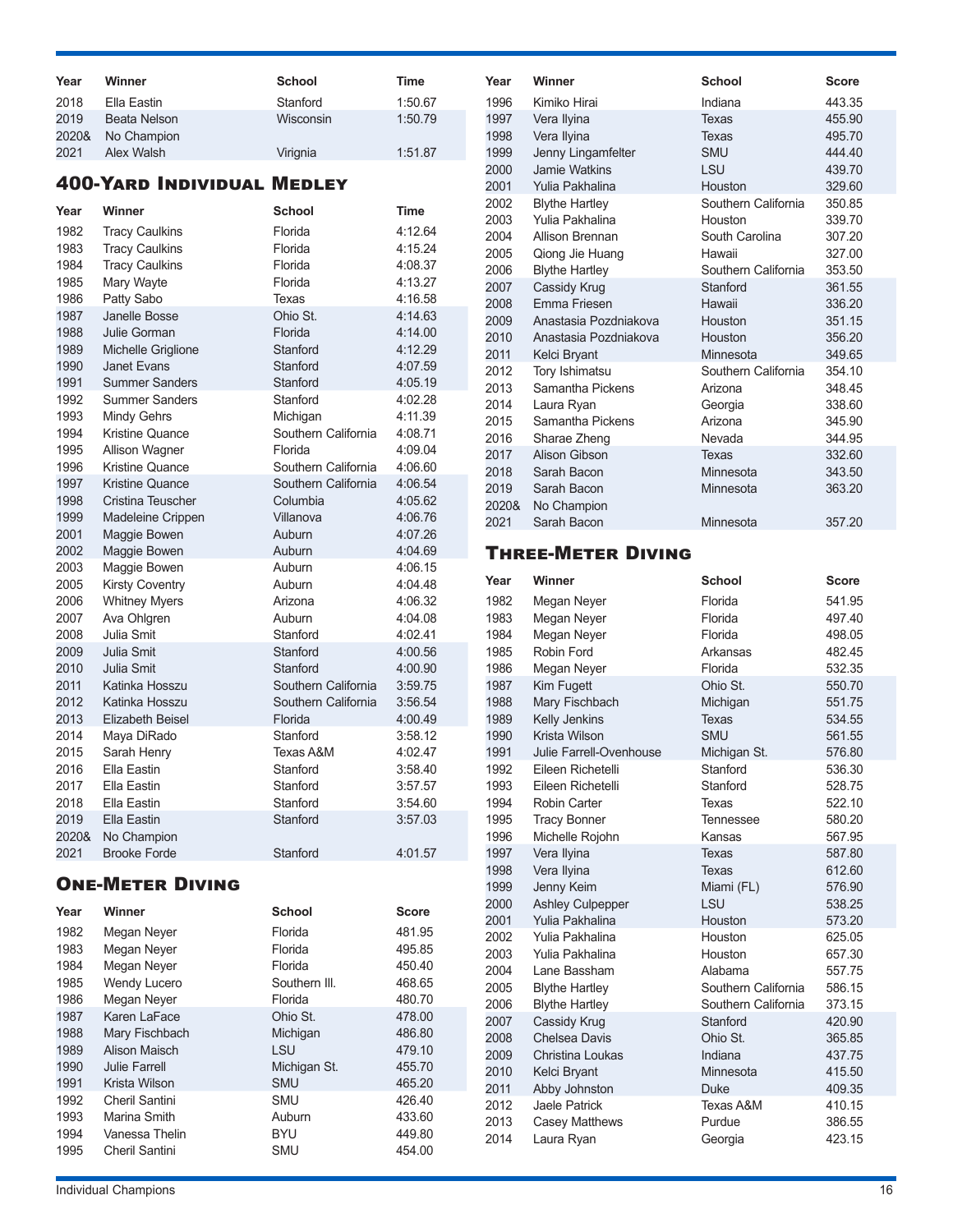| Year         | Winner                              | <b>School</b>       | <b>Score</b>     |
|--------------|-------------------------------------|---------------------|------------------|
| 2015         | Yu Zhou                             | Minnesota           | 410.25           |
| 2016         | Sharae Zheng                        | Nevada              | 404.70           |
| 2017         | <b>YU Zhou</b>                      | Minnesota           | 392.75           |
| 2018         | <b>Brooke Shultz</b>                | Arkansas            | 399.45           |
| 2019         | Maria Polyakova                     | <b>UCLA</b>         | 396.00           |
| 2020&        | No Champion                         |                     |                  |
| 2021         | Sarah Bacon                         | Minnesota           | 408.60           |
|              | <b>PLATFORM DIVING</b>              |                     |                  |
| Year         | Winner                              | <b>School</b>       | Score            |
| 1990         | Courtney Nelson                     | <b>BYU</b>          | 523.10           |
| 1991         | <b>Courtney Nelson</b>              | <b>BYU</b>          | 595.00           |
| 1992         | Eileen Richetelli                   | Stanford            | 582.90           |
| 1993         | Fileen Richetelli                   | Stanford            | 530.95           |
| 1994         | Susie Ryan                          | LSU                 | 584.65           |
| 1995         | Eileen Richetelli                   | Stanford            | 630.10           |
| 1996         | <b>Becky Ruehl</b>                  | Cincinnati          | 636.05           |
| 1997         | Laura Wilkinson                     | <b>Texas</b>        | 606.10           |
| 1998         | <b>Kathy Pesek</b>                  | Tennessee           | 659.65           |
| 1999         | Laura Wilkinson                     | <b>Texas</b>        | 664.75           |
| 2000         | Jenny Keim                          | Miami (FL)          | 538.80           |
| 2001         | Erin Sones                          | Stanford            | 463.05           |
| 2002         | <b>Blythe Hartley</b>               | Southern California | 460.35           |
| 2003         | Natalia Diea                        | Ohio St.            | 476.65           |
| 2004         | Nicole Pohorenec                    | Texas               | 482.20           |
| 2005<br>2006 | <b>Cassandra Cardinell</b>          | Indiana             | 501.45           |
| 2007         | Taryn Ignacio<br>Jessica Livingston | Kentucky<br>Texas   | 335.30<br>357.85 |
| 2008         | <b>Brittany Viola</b>               | Miami (FL)          | 362.60           |
| 2009         | <b>Kristen Davies</b>               | North Carolina St.  | 339.65           |
| 2010         | Chen Ni                             | <b>IUPUI</b>        | 325.50           |
| 2011         | <b>Brittany Viola</b>               | Miami (FL)          | 354.25           |
| 2012         | Chen Ni                             | <b>IUPUI</b>        | 343.05           |
| 2013         | Haley Ishimatsu                     | Southern California | 396.75           |
| 2014         | Haley Ishimatsu                     | Southern California | 365.15           |
| 2015         | Jessica Parratto                    | Indiana             | 367.00           |
| 2016         | Gracia Leydon-Mahoney               | Stanford            | 346.15           |
| 2017         | Olivia Rosendahl                    | Northwestern        | 335.30           |
| 2018         | Olivia Rosendah                     | Northwestern        | 346.15           |
| 2019         | Murphy Bromberg                     | Texas               | 391.60           |
| 2020&        | No Champion                         |                     |                  |
| 2021         | <b>Tarrin Gilliland</b>             | Indiana             | 338.40           |

### 200-Yard Freestyle Relay

| Year | <b>School</b> | <b>Participants</b>                                                       | Time    |
|------|---------------|---------------------------------------------------------------------------|---------|
| 1982 | Stanford      | Krissie Bush, Kelly Asplund, Claudia Schwarzer,<br>Barb Major             | 1:32.07 |
| 1983 | Stanford      | Krissie Bush, Diana Zock, Kelly Asplund, Barb<br>Major                    | 1:31.67 |
| 1984 | Texas         | Kirsten Wengler, Jodi Eyles, Deborah Risen,<br>Joan Pennington            | 1:31.95 |
| 1985 | Texas         | Ann Drolsom, Jodi Eyles, Deborah Risen,<br>Kirsten Wengler                | 1:32.06 |
| 1986 | Stanford      | Jenna Johnson, Diana Zock, Aimee Berzinsm, 1:31.27<br>Kathy Smith         |         |
| 1987 | Texas         | Jeanne Doolan, Courtney Madsen, Carrie<br>Steinseifer, Ann Drolsom        | 1:31.01 |
| 1988 | Texas         | Leigh Ann Fetter, Courtney Madsen, Colleen<br>Griffin, Carrie Steinseifer | 1:30.21 |
| 1989 | Texas         | Leigh Ann Fetter, Julie Cooper, Jeanne Doolan,<br><b>Courtney Madsen</b>  | 1:28.90 |
| 1990 | Texas         | Julie Cooper, Dana Dutcher, Jeanne Doolan,<br>Leigh Ann Fetter            | 1:29.83 |
|      |               |                                                                           |         |

| Year     | <b>School</b>          | <b>Participants</b>                                                         | Time    |
|----------|------------------------|-----------------------------------------------------------------------------|---------|
| 1991     | Texas                  | Leigh Ann Fetter, Julie Cooper, Dana Dutcher,<br>Andrea Fisher              | 1:30.01 |
| 1992     | Texas                  | Julie Cooper, Andrea Fisher, Barbara Bedford,<br><b>Whitney Hedgepeth</b>   | 1:30.94 |
| 1993     | Stanford               | Mary Edwards, Lea Loveless, Janel Jorgensen,<br>Jenny Thompson              | 1:30.30 |
| 1994     | Stanford               | Jessica Tong, Mary Edwards, Kerry O'Hanlon,<br>Jenny Thompson               | 1:30.53 |
| 1995     | Georgia                | Liesl Pimentel, Lisa Coole, Andrea Morrison,<br>Heather Blackmon            | 1:30.84 |
| 1996     | Arizona                | Shannon Hosack, Liesl Kolbisen, Casey Legler,<br><b>Ashley Tappin</b>       | 1:31.09 |
| 1997     | Arizona                | Shannon Hosack, Liesl Kolbisen, Denali Knapp,<br><b>Ashley Tappin</b>       | 1:29.56 |
| 1998     | Arizona                | Shannon Hosack, Liesl Kolbisen, Denali Knapp,<br>Lindsey Farella            | 1:29.16 |
| 1999     | <b>SMU</b>             | Martina Moravcova, Rania Elwani, Alison Wimer,<br>Katina Maistrellis        | 1:28.94 |
| 2001     | Texas                  | Colleen Lanne, Tanica Jamison, Kelley Robins,<br>Erin Phenix                | 1:28.89 |
| 2002     | Georgia                | Stefanie Williams, Neka Mabry, Paige Kearns,<br>Maritza Correia             | 1:28.74 |
| 2003     | Georgia                | Paige<br>Kearns, Samantha<br>Neka<br>Mabry,<br>Arsenault. Maritza Correia   | 1:28.96 |
| 2005     | Georgia                | Kara Lynn Joyce, Paige Kearns, Andrea Georoff,<br>Amanda Weir               | 1:28.10 |
| 2006     | Arizona                | Courtney Cashion, Jenna Gresdal, Anna Turner,<br>Lindsey Kelly              | 1:27.98 |
| 2007     | Arizona                | Lara Jackson, Lacey Nymeyer, Anna Turner,<br>Lindsey Kelly                  | 1:27.23 |
| 2008     | Arizona                | Lara Jackson, Lacey Nymeyer, Anna Turner,<br>Taylor Baughman                | 1:26.90 |
| 2009     | Arizona                | Lara Jackson, Lindsey Kelly, Justine Schluntz,<br>Taylor Baughman           | 1:26.20 |
| 2010     | Florida                | Shara Stafford, Gemma Spofforth, Stephanie<br>Napier, Sarah Bateman         | 1:27.79 |
| 2011     | California             | Hannah Wilson, Colleen Fotsch, Erica Dagg,<br>Liv Jensen                    | 1:27.36 |
| 2012     | Stanford               | Samantha Woodward,<br>Madeline Schaefer,<br>Andrea Murez, Elizabeth Webb    | 1:26.85 |
| 2013     |                        | Tennessee Caroline Simmons, Faith Johnson, Lindsay<br>Gendron, Kelsey Floyd | 1:27.14 |
| 2014     | Stanford               | Maddy Schaefer, Lia Neal, Felicia Lee, Katie<br>Olsen                       | 1:26.23 |
| 2015     | California             | Kaylin Bing, Missy Franklin, Rachel Bootsma,<br>Farida Osman                | 1:26.41 |
| 2016     | California             | Farida Osman, Kristen Vredeveld, Valerie Hull,<br>Amy Bilquist              | 1:26.80 |
| 2017     | California             | Abbey Weitzeil, Maddie Murphy, Amy Bilquist,<br>Farida Osman                | 1:25.59 |
| 2018     | Stanford               | Janey Hu, Simone Manuel, Lauren Pitzer, Ally                                | 1:25.43 |
| 2019     | California             | Howe<br>Maddie Murphy, Katie McLaughlin, Amy Bilquist,                      | 1:24.55 |
| 2020& No |                        | Abbey Weitzeil                                                              |         |
| 2021     | Champion<br>California | Eloise Riley, Emily Gantriis, Elise Garcia, Isabel<br>Ivey                  | 1:25.78 |
|          |                        |                                                                             |         |

### 400-Yard Freestyle Relay

| Year | School        | <b>Participants</b>                                            | Time    |
|------|---------------|----------------------------------------------------------------|---------|
|      | 1982 Stanford | Marybeth Linzmeier, Isabel Reuss, Kelly<br>Asplund, Barb Major | 3:20.98 |
| 1983 | Texas         | Kirsten Wengler, Carol Klimpel, Rebecca Kast,<br>Jill Sterkel  | 3:21.34 |
| 1984 | Florida       | Tracy Caulkins, Kathy Treible, Laureen Welting,<br>Mary Wayte  | 3:18.52 |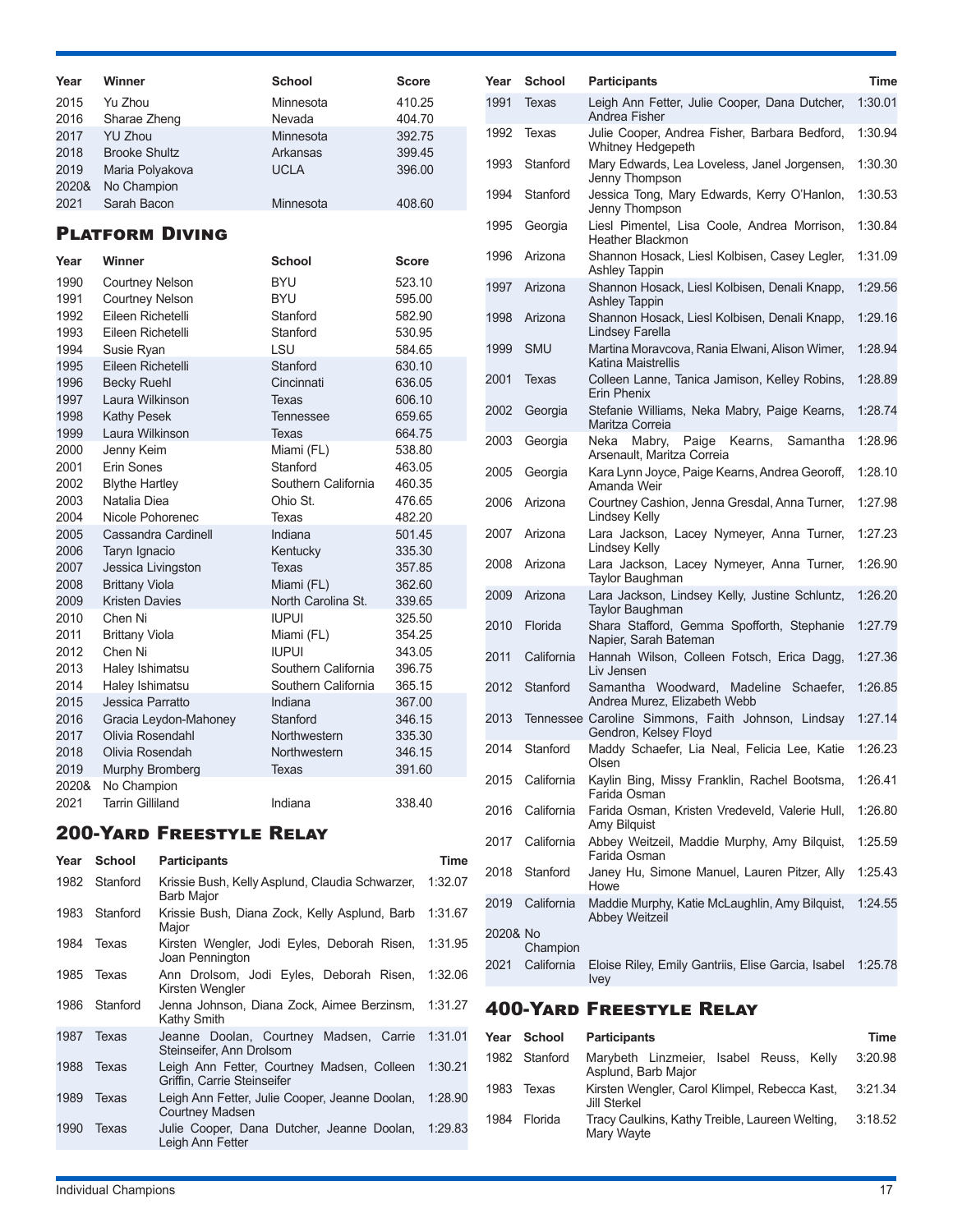|          | Year School                 | <b>Participants</b>                                                       | Time    |      | Year School   | <b>Participants</b>                                                                     | Time    |
|----------|-----------------------------|---------------------------------------------------------------------------|---------|------|---------------|-----------------------------------------------------------------------------------------|---------|
| 1985     | Florida                     | Jennie Sawyer, Holly Green, Joan Franz, Mary<br>Wayte                     | 3:21.72 |      | 2021 Alabama  | Morgan Scott, Kalia Antoniou, Flora Molnar,<br>Cora Dupre                               |         |
|          | 1986 Florida                | Dara Torres, Holly Green, Carmen Cowart,<br>Mary Wayte                    | 3:19.07 |      |               | <b>800-YARD FREESTYLE RELAY</b>                                                         |         |
|          | 1987 Stanford               | Jenna Johnson, Laurie McLean, Susie Rapp,<br>Aimee Berzins                | 3:17.69 | Year | <b>School</b> | <b>Participants</b>                                                                     | Time    |
|          | 1988 Florida                | Paige Zemina, Carmen Cowart, Debbie<br>Daniels, Dara Torres               | 3:16.89 | 1982 | Stanford      | Stephanie Elkins, Anne Tweedy, Sherri Hanna,<br>Marybeth Linzmeier                      | 7:16.10 |
| 1989     | Texas                       | Julie Cooper, Courtney Madsen, Jeanne<br>Doolan, Leigh Ann Fetter         | 3:15.48 | 1983 | Stanford      | Isabel Reuss, Diana Zock, Sherri Hanna,<br><b>Marybeth Linzmeier</b>                    | 7:16.50 |
| 1990     | Texas                       | Julie Cooper, Dana Dutcher, Katy Arris, Leigh<br>Ann Fetter               | 3:17.23 | 1984 | Florida       | Tracy Caulkins, Mary Wayte, Kathy Treible,<br>Laureen Welting                           | 7:06.98 |
|          | 1991 Texas                  | Julie Cooper, Andrea Fisher, Dana Dutcher,<br>Leigh Ann Fetter            | 3:17.05 | 1985 | Florida       | Jennie Sawyer, Joan Franz, Laureen Welting,<br>Mary Wayte                               | 7:11.88 |
|          | 1992 Stanford               | Mary Edwards, Summer Sanders, Janel<br>Jorgensen, Jenny Thompson          | 3:16.41 | 1986 | Florida       | Carmen Cowart, Jennie Sawyer, Paige<br>Zemina, Mary Wayte                               | 7:10.81 |
|          | 1993 Florida                | Laura Booth, Vicki Stemper, Melanie Morgan,<br>Nicole Haislett            | 3:14.97 | 1987 | Texas         | Stacy Cassiday, Annette Cowley, Carrie<br>Steinseifer, Betsy Mitchell                   | 7:10.61 |
|          | 1994 Stanford               | Michelle Jesperson, Mary Edwards, Jessica<br>Tong, Jenny Thompson         | 3:15.80 | 1988 | Florida       | Paige Zemina, Carmen Cowart, Debbie<br>Daniels, Tami Bruce                              | 7:06.56 |
| 1995     | Stanford                    | Claudia Franco, Becky Bicknell, Jessica Tong,<br>Jenny Thompson           | 3:17.17 | 1989 | Florida       | Jane Kerr, Laura Walker, Carmen Cowart,<br>Paige Zemina                                 | 7:07.82 |
| 1996     | Stanford                    | Jessica Tong, Elin Austevoll, Lisa Jacob,<br>Claudia Franco               | 3:18.28 | 1990 | Stanford      | Karen Kraemer, Janel Jorgensen, Jody Smith,<br><b>Janet Evans</b>                       | 7:07.58 |
|          | 1997 Stanford               | Gabrielle Rose, Jessica Amey, Claudia Franco,<br><b>Catherine Fox</b>     | 3:16.72 | 1991 | Stanford      | Janel Jorgensen, Karen Kraemer, Eva<br>Mortensen, Janet Evans                           | 7:09.48 |
|          | 1998 Arizona                | Shannon Hosack, Liesl Kolbisen, Lindsey<br>Farella, Denali Knapp          | 3:15.77 | 1992 | Stanford      | Karen Kraemer, Lea Loveless,<br>Janel<br>Jorgensen, Jenny Thompson                      | 7:04.06 |
| 1999     | Arizona                     | Lindsey Farella, Denali Knapp, Emily Mastin,<br>Sarah Tolar               | 3:16.49 | 1993 | Stanford      | Lisa Jacob, Jane Skillman, Janel Jorgensen,<br>Jenny Thompson                           | 7:07.47 |
|          | 2001 Texas                  | Colleen Lanne, Tanica Jamison, Shona Kitson,<br><b>Erin Phenix</b>        | 3:14.52 | 1994 |               | SouthernJennifer Stephen, Kristine Quance, Ulrika<br>California Reinholdt, Ayako Nakano | 7:11.89 |
|          | 2002 Georgia                | Stefanie Williams, Neka Mabry, Paige Kerns,<br>Maritza Correia            | 3:13.71 | 1995 | SMU           | Sandra Cam, Melissa Card, Berit Puggaard,<br>Gitta Jensen                               | 7:14.31 |
|          | 2003 Auburn                 | Becky Short, Eileen Coparropa, Kirsty Coventry,<br>Maggie Bowen           | 3:14.15 | 1996 | Stanford      | Michelle Jesperson, Lisa Jacob, Amy<br>Oberhelman, Elin Austevoll                       | 7:11.28 |
| 2005     | Georgia                     | Kara Lynn Joyce, Paige Kearns, Mary<br>DeScenza, Amanda Weir              | 3:13.56 | 1997 | <b>SMU</b>    | Lia Oberstar, Katie McClelland, Katherine<br>Inskeep, Martina Moravcova                 | 7:09.92 |
|          | 2006 Arizona                | Courtney Cashion, Jenna Gresdal, Whitney<br>Myers, Lacey Nymeyer          | 3:12.77 | 1998 | Arizona       | Trina Jackson, Laurie Kline, Maureen Phillips,<br><b>Lindsey Farella</b>                | 7:10.79 |
| 2007     | California                  | Emily Silver, Erin Reilly, Jessica Hardy, Dana<br>Vollmer                 | 3:12.13 | 1999 | Stanford      | Misty Hyman, Gabrielle Rose, Sylvia<br>Bereknyei, Catherine Fox                         | 7:06.22 |
|          | 2008 Arizona                | Lacey Nymeyer, Anna Turner, Lara Jackson,<br>Taylor Baughman              | 3:11.34 | 2001 | Georgia       | Stefanie Williams, Kim Black, Julie Hardt,<br>Maritza Correia                           | 7:06.48 |
| 2009     | California                  | Hannah Wilson, Liv Jensen, Erica Dagg, Dana<br>Vollmer                    | 3:09.88 | 2002 | Arizona       | Emily Mason, Jenny Vanker, Jessica Hayes,<br>Sarah Tolar                                | 7:05.10 |
|          | 2010 Stanford               | Kate Dwelley, Samantha Woodward, Elizabeth<br>Webb, Julia Smit            | 3:12.32 | 2003 | Auburn        | Margaret Hoelzer, Heather Kemp, Kirsty<br>Coventry, Maggie Bown                         | 7:02.72 |
| 2011     | Georgia                     | Morgan Scroggy, Megan Romano, Melanie<br>Margalis, Allison Schmitt        | 3:11.03 | 2005 | Georgia       | Mary DeScenza, Kara Lynn Joyce, Elizabeth<br>Hill, Amanda Weir                          | 7:01.03 |
|          | 2012 Stanford               | Samantha Woodward, Madeline Schaefer,<br>Andrea Murez, Elizabeth Webb     | 3:10.77 | 2006 | Georgia       | Mary DeScenza, Jessica Cole, Claire Maust,<br>Kara Lynn Joyce                           | 7:03.75 |
|          | 2013 Georgia                | Shannon Vreeland, Chantal Van Landeghem,<br>Allison Schmitt, Megan Romano | 3:09.40 | 2007 |               | California Dana Vollmer, Emily Silver, Blake Hayter, Erin<br>Reilly                     | 7:00.89 |
|          | 2014 Stanford               | Maddy Schaefer, Felicia Lee, Maya DiRado,<br>Lia Neal                     | 3:10.83 | 2008 | Arizona       | Justine Schluntz, Lacey Nymeyer, Leone<br>Vorster, Taylor Baughman                      | 6:58.69 |
|          | 2015 Stanford               | Lia Neal, Janet Hu, Lindsey Engel, Simone<br>Manuel                       | 3:08.54 | 2009 |               | California Sara Isakovic, Hannah Wilson, Liv Jensen,<br>Dana Vollmer                    | 6:52.69 |
|          | 2016 Southern<br>California | Kasia Wilk, Kirsten Vose, Chelsea Chenault,<br>Anika Apostalon            | 3:09.69 | 2010 | Georgia       | Morgan Scroggy, Megan Romano, Chelsea<br>Nauta, Allison Schmitt                         | 6:55.61 |
|          | 2017 Stanford               | Simone Manuel, Katie Ledecky, Janet Hu, Lia<br>Neal                       | 3:07.61 | 2011 | Georgia       | Morgan Scroggy, Megan Romano, Shannon<br>Vreeland, Allison Schmitt                      | 6:55.40 |
|          | 2018 Stanford               | Janey Hu, Ella Eastin, Katie Drabot, Simone<br>Manuel                     | 3:07.94 | 2012 | Georgia       | Shannon Vreeland, Jordan Mattern, Amber<br>McDermott, Megan Romano                      | 6:55.96 |
|          | 2019 California             | Izzy Ivey, Katie McLaughlin, Amy Bilquist,<br>Abbey Weitzeil              | 3:06.96 | 2013 | Georgia       | Shannon Vreeland, Megan Romano, Brittany<br>MacLean, Allison Schmitt                    | 6:54.43 |
| 2020& No | Champion                    |                                                                           |         | 2014 |               | California Rachael Acker, Caroline Piehl, Elizabeth<br>Pelton, Missy Franklin           | 6:54.94 |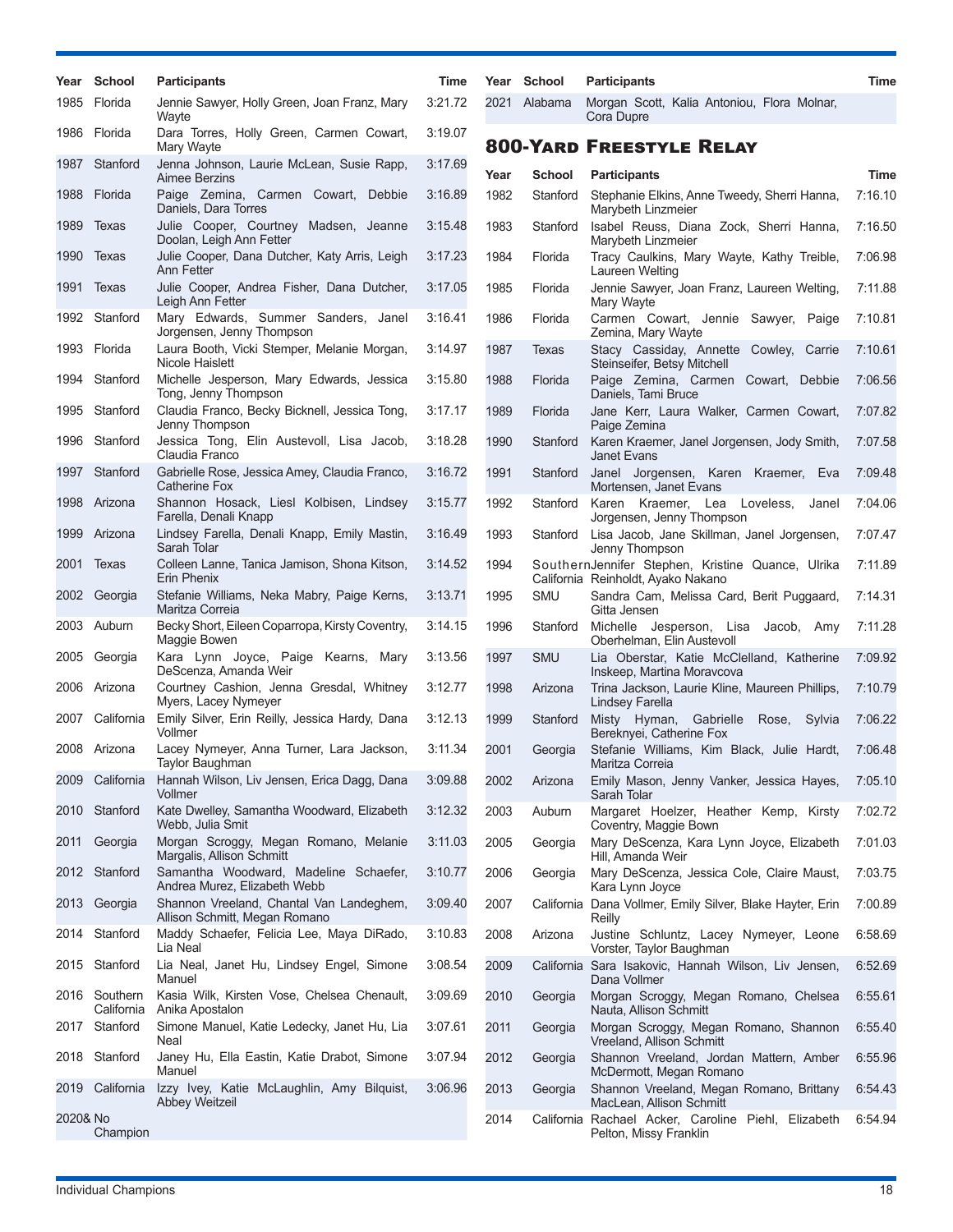| Year  | School                | <b>Participants</b>                                                            | Time    |
|-------|-----------------------|--------------------------------------------------------------------------------|---------|
| 2015  |                       | California Cierra Runge, Camille Cheng,<br>Elizabeth<br>Pelton, Missy Franklin | 6:50.99 |
| 2016  | Georgia               | Hali Flickinger, Kylie Stewart, Meaghan Raab,<br><b>Brittany MacLean</b>       | 6:51.80 |
| 2017  | Stanford              | Simone Manuel, Lia Neal, Ella Eastin, Katie<br>Ledecky                         | 6:45.91 |
| 2018  | Stanford              | Katie Drabot, Ella Eastin, Brooke Forde, Katie<br>Ledecky                      | 6:46.93 |
| 2019  | Stanford              | Katie Drabot, Ella Eastin, Taylor Ruck, Brooke,<br>Forde                       | 6:47.22 |
| 2020& | <b>No</b><br>Champion |                                                                                |         |
| 2021  | Virginia              | Kyla Valls, Paige Madden, Ella Nelson, Alex<br>Walsh                           | 6:52.56 |

### 200-Yard Medley Relay

| 1982<br>Florida<br>Theresa<br>Andrews,<br>Kathy Treible,<br>Amy<br>Caulkins, Andrea Cross<br>1983<br>Kim Carlisle, Kathy Smith, Kelly Asplund,<br>Stanford<br>Krissie Bush<br>Libby Kinkead, Kathy Smith, Diana Zock,<br>1984<br>Stanford<br>Krissie Bush<br>1985<br>Deborah Risen, Kim Rhodenbaugh, Jodi<br>Texas<br>Eyles, Ann Drolsom<br>Stanford<br>1986<br>Jennifer Pokluda,<br>Kathy Smith, Jenna<br>Johnson, Diana Zock<br>1987<br>Betsy Mitchell, Tracey McFarlane, Jodi Eyles,<br>Texas<br><b>Ann Drolsom</b><br>Lorraine Perkins, Stephanie Zunich, Dara<br>1988<br>Florida | 1:42.10<br>1:43.03<br>1:42.81<br>1:42.21<br>1:40.22 |
|---------------------------------------------------------------------------------------------------------------------------------------------------------------------------------------------------------------------------------------------------------------------------------------------------------------------------------------------------------------------------------------------------------------------------------------------------------------------------------------------------------------------------------------------------------------------------------------|-----------------------------------------------------|
|                                                                                                                                                                                                                                                                                                                                                                                                                                                                                                                                                                                       |                                                     |
|                                                                                                                                                                                                                                                                                                                                                                                                                                                                                                                                                                                       |                                                     |
|                                                                                                                                                                                                                                                                                                                                                                                                                                                                                                                                                                                       |                                                     |
|                                                                                                                                                                                                                                                                                                                                                                                                                                                                                                                                                                                       |                                                     |
|                                                                                                                                                                                                                                                                                                                                                                                                                                                                                                                                                                                       |                                                     |
|                                                                                                                                                                                                                                                                                                                                                                                                                                                                                                                                                                                       | 1:39.88                                             |
| Torres, Carmen Cowart                                                                                                                                                                                                                                                                                                                                                                                                                                                                                                                                                                 | 1:40.31                                             |
| Lorraine Perkins, Stephanie Zunich, Dara<br>1989<br>Florida<br>Torres, Paige Zemina                                                                                                                                                                                                                                                                                                                                                                                                                                                                                                   | 1:41.08                                             |
| 1990<br>Florida<br>Kristen Linehan, Stephanie Zunich, Whitney<br>Hedgepeth, Lorraine Perkins                                                                                                                                                                                                                                                                                                                                                                                                                                                                                          | 1:40.05                                             |
| 1991<br>Texas<br>Beth Barr, Lydia Morrow, Barbara Bedford,<br>Leigh Ann Fetter                                                                                                                                                                                                                                                                                                                                                                                                                                                                                                        | 1:40.63                                             |
| 1992<br>Stanford<br>Lea Loveless, Lori Heisick, Summer Sanders,<br>Jenny Thompson                                                                                                                                                                                                                                                                                                                                                                                                                                                                                                     | 1:38.68                                             |
| Stanford<br>Lea Loveless, Lori Heisick, Becky Crowe,<br>1993<br>Jenny Thompson                                                                                                                                                                                                                                                                                                                                                                                                                                                                                                        | 1:39.52                                             |
| Stephanie Bowers, Keri Reynolds, Kristie<br>1994<br>Auburn<br>Krueger, Allison Bock                                                                                                                                                                                                                                                                                                                                                                                                                                                                                                   | 1:40.12                                             |
| 1995<br>Stanford<br>Jessica<br>Tong,<br>Kerry O'Hanlon,<br>Jenny<br>Thompson, Claudia Franco                                                                                                                                                                                                                                                                                                                                                                                                                                                                                          | 1:40.88                                             |
| Jessica Tong, Elin Austevoll, Suzanne Toledo,<br>1996<br>Stanford<br>Claudia Franco                                                                                                                                                                                                                                                                                                                                                                                                                                                                                                   | 1:40.90                                             |
| Anne Wenglarski, Anne Mieke McReynolds,<br>1997<br>Auburn<br>Mimi Bowen, Katie Taylor                                                                                                                                                                                                                                                                                                                                                                                                                                                                                                 | 1:39.57                                             |
| Catherine Fox, Elin Austevoll, Misty Hyman,<br>1998<br>Stanford<br>Siobhan Cropper                                                                                                                                                                                                                                                                                                                                                                                                                                                                                                    | 1:37.80                                             |
| 1999<br>Stanford<br>Shelly Ripple, Whitney Leatherwood, Misty<br>Hyman, Gabrielle Rose                                                                                                                                                                                                                                                                                                                                                                                                                                                                                                | 1:37.77                                             |
| Shelly Ripple, Tara Kirk, Misty Hyman, Siobhan<br>2001<br>Stanford<br>Cropper                                                                                                                                                                                                                                                                                                                                                                                                                                                                                                         | 1:38.43                                             |
| Stanford<br>Amy Wagner, Tara Kirk, Shelly Ripple, Lacey<br>2002<br><b>Boutwell</b>                                                                                                                                                                                                                                                                                                                                                                                                                                                                                                    | 1:37.79                                             |
| Jenni Anderson, Laura Swander, Margaret<br>2003<br>Auburn<br>Hoelzer, Becky Short                                                                                                                                                                                                                                                                                                                                                                                                                                                                                                     | 1:36.69                                             |
| Samantha Arsenault, Sarah Poewe, Mary<br>2005<br>Georgia<br>DeScenza, Kara Lynn Joyce                                                                                                                                                                                                                                                                                                                                                                                                                                                                                                 | 1:37.81                                             |
| Tricia Harm, Sarah Poewe, Mary DeScenza,<br>2006<br>Georgia<br>Kara Lynn Joyce                                                                                                                                                                                                                                                                                                                                                                                                                                                                                                        | 1:37.24                                             |
| Hailey DeGolia, Annie Chandler, Lara Jackson,<br>2007<br>Arizona<br>Lindsey Kelly                                                                                                                                                                                                                                                                                                                                                                                                                                                                                                     | 1:36.09                                             |
| Hailey DeGolia, Annie Chandler, Lara Jackson,<br>2008<br>Arizona<br>Anna Turner                                                                                                                                                                                                                                                                                                                                                                                                                                                                                                       | 1:35.29                                             |

| Year  | <b>School</b>              | <b>Participants</b>                                                     | <b>Time</b> |
|-------|----------------------------|-------------------------------------------------------------------------|-------------|
| 2009  | Georgia                    | Kristen Shickora, Kelly McNichols, Lisa<br>Caprioglio, Anne-Marie Botek | 1:36.45     |
| 2010  | Arizona                    | Ana Agy, Ann Chandler, Erin Campbell, Justine<br>Schluntz               | 1:35.75     |
| 2011  | California                 | Cindy Tran, Caitlin Leverenz, Colleen Fotsch,<br>Liv Jensen             | 1:35.03     |
| 2012  | California                 | Cindy Tran, Caitlin Leverenz, Colleen Fotsch,<br>I iv Jensen            | 1:34.24     |
| 2013  |                            | Tennessee Lauren Solernou, Molly Hannis, Kelsey Floyd,<br>Faith Johnson | 1:34.95     |
| 2014  | Stanford                   | Felicia Lee, Katie Olsen, Nicole Stafford,<br>Maddy Schaefer            | 1:34.95     |
| 2015  | California                 | Rachel Bootsma, Marina Garcia, Noemie<br>Thomas, Farida Osman           | 1:35.15     |
| 2016  | Stanford                   | Ally Howe, Sarah Haase, Janet Hu, Lia Neal                              | 1:34.81     |
| 2017  | California                 | Kathleen Baker, Abbey Weitzeil, Noemie<br>Thomas, Farida Osman          | 1:34.10     |
| 2018  | Stanford                   | Ally Howe, Kim Williams, Janet Hu, Simone<br>Manuel                     | 1:33.11     |
| 2019  |                            | Tennessee Meghan Small, Nikol Popov, Madeline Banic,<br>Erika Brown     | 1:34.10     |
| 2020& | N <sub>0</sub><br>Champion |                                                                         |             |
| 2021  | <b>NC State</b>            | Katharine Berkoff, Sophie Hansson, Sirena<br>Rowe, Kylee Alons          | 1:33.18     |

### 400-Yard Medley Relay

| Year | <b>School</b> | <b>Participants</b>                                                       | Time    |
|------|---------------|---------------------------------------------------------------------------|---------|
| 1982 | Florida       | Theresa Andrews, Kathy<br>Treible,<br>Tracy<br>Caulkins, Michele Kurtzman | 3:40.99 |
| 1983 | Florida       | Theresa Andrews, Kathy<br>Treible,<br>Tracy<br>Caulkins, Michele Kurtzman | 3:43.00 |
| 1984 | Texas         | Tori Trees, Joan Pennington, Jodi Eyles,<br>Agneta Eriksson               | 3:41.80 |
| 1985 | Texas         | Deborah Risen, Tracey McFarlane, Jodi Eyles,<br>Kirsten Wengler           | 3:42.98 |
| 1986 | Texas         | Deborah Risen, Tracey McFarlane, Jodi Eyles,<br>Kirsten Wengler           | 3:41.99 |
| 1987 | Stanford      | Michelle Donahue.<br>Susie<br>Rapp,<br>Jenna<br>Johnson, Aimee Berzins    | 3:38.17 |
| 1988 | Florida       | Lorraine Perkins, Stephanie Zunich, Julie<br>Gorman, Dara Torres          | 3:38.49 |
| 1989 | Florida       | Kristen Linehan, Stephanie Zunich, Julie<br>Gorman, Dara Torres           | 3:38.38 |
| 1990 | Stanford      | Dede Trimble, Lori Heisick, Suzy Buckovich,<br>Janel Jorgensen            | 3:38.84 |
| 1991 | Stanford      | Janel Jorgensen, Lori<br>Heisick,<br>Summer<br>Sanders, Suzy Buckovich    | 3:39.51 |
| 1992 | Stanford      | Lea Loveless, Lori Heisick, Summer Sanders,<br>Janel Jorgensen            | 3:35.64 |
| 1993 | Stanford      | Lea Loveless, Lori Heisick, Janel Jorgensen,<br>Lisa Jacob                | 3:37.27 |
| 1994 | Florida       | Janie Wagstaff, Shannon Price, Ashley Tappin,<br>Nicole Haislett          | 3:37.76 |
| 1995 | Michigan      | Alecia Humphrey, Rachel Gustin, Talor Bendel,<br>Megan Gillam             | 3:38.40 |
| 1996 | SMU           | Lia Oberstar, Katie McClelland, Berit Puggaard,<br>Martina Moravcova      | 3:37.76 |
| 1997 | <b>SMU</b>    | Lia Oberstar, Katie McClelland, Laura Reback,<br>Martina Moravcova        | 3:35.98 |
| 1998 | Stanford      | Catherine Fox, Elin Austevoll, Misty Hyman,<br>Siobhan Cropper            | 3:33.61 |
| 1999 | Stanford      | Shelly Ripple, Elin Austevoll, Misty Hyman,<br>Catherine Fox              | 3:33.75 |
| 2001 | Stanford      | Shelly Ripple, Tara Kirk, Misty Hyman, Siobhan<br>Cropper                 | 3:32.43 |
| 2002 | Stanford      | Amy Wagner, Tara Kirk, Shelly Ripple, Lacey<br><b>Boutwell</b>            | 3:31.74 |
|      |               |                                                                           |         |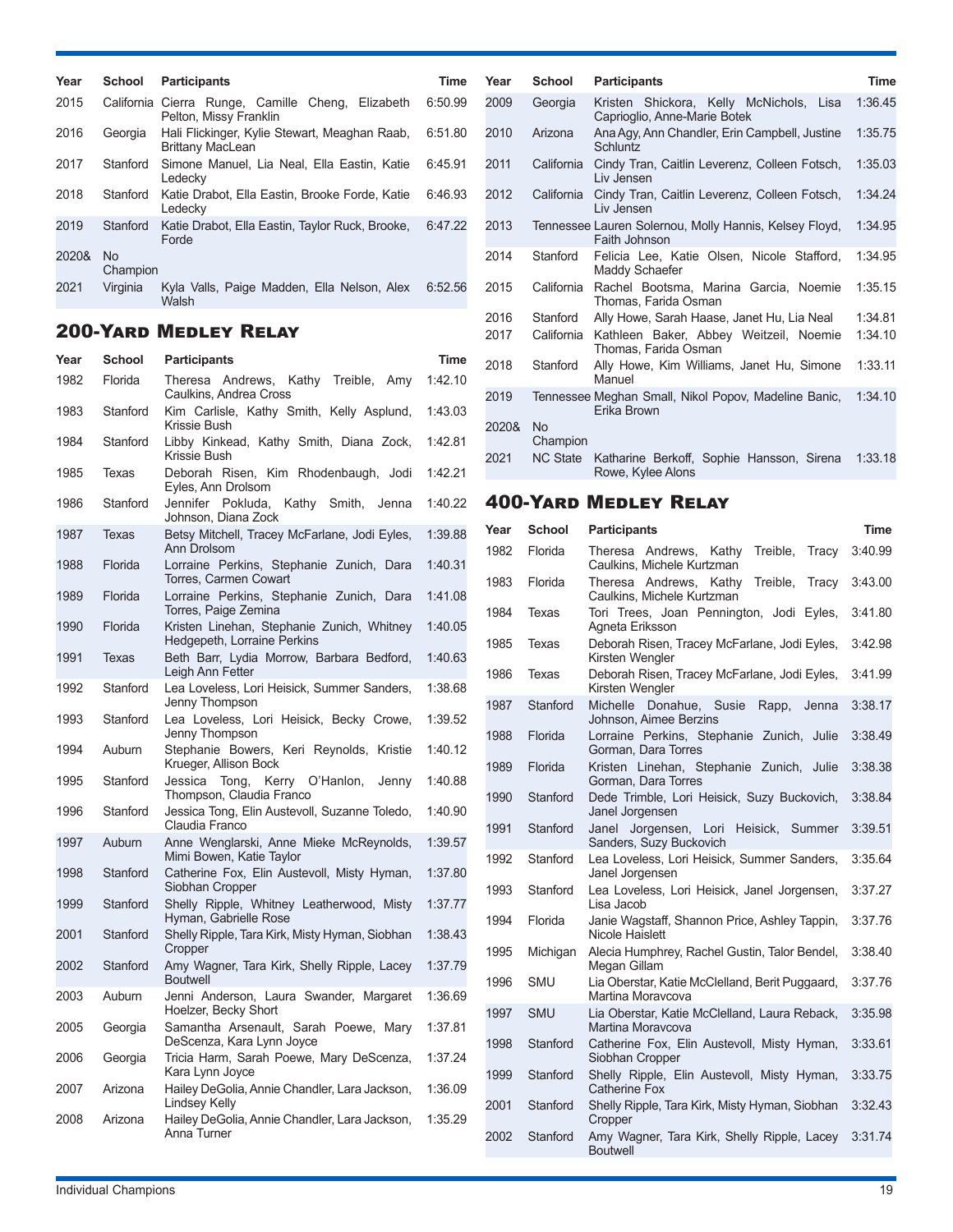| Year     | <b>School</b>   | <b>Participants</b>                                                               | <b>Time</b> |
|----------|-----------------|-----------------------------------------------------------------------------------|-------------|
| 2003     | Auburn          | Kirsty Coventry, Maggie Bowen, Margaret<br>Hoelzer, Becky Short                   | 3:31.45     |
| 2005     | Georgia         | Samantha Arsenault, Sarah Poewe, Mary<br>DeScenza, Amanda Weir                    | 3:33.89     |
| 2006     | Arizona         | Jenna Gresdal, Erin Sieper, Whitney Myers,<br>Lacey Nymeyer                       | 3:31.70     |
| 2007     | California      | Lauren Rogers, Jessica Hardy, Dana Vollmer,<br><b>Emily Silver</b>                | 3:30.18     |
| 2008     | Arizona         | Hailey DeGolia, Annie Chandler, Ana Agy,<br>Lacey Nymeyer                         | 3:29.06     |
| 2009     | Arizona         | Ana Agy, Annie Chandler, Lara Jackson,<br><b>Justine Schluntz</b>                 | 3:28.31     |
| 2010     | Arizona         | Ana Agy, Ann Chandler, Whitney Lopus,<br><b>Justine Schluntz</b>                  | 3:29.76     |
| 2011     |                 | California Cindy Tran, Caitlin Leverenz, Amanda Sims,<br>Liv Jensen               | 3:28.53     |
| 2012     |                 | California Cindy Tran, Caitlin Leverenz, Sara Isakovic,<br><b>Katherine Raatz</b> | 3:28.10     |
| 2013     |                 | Tennessee Lauren Solernou, Molly Hannis, Kelsey Floyd,<br><b>Lindsay Gendron</b>  | 3:28.51     |
| 2014     | Stanford        | Maya DiRado, Katie Olsen, Felicia Lee, Lia<br>Neal                                | 3:27.51     |
| 2015     | Stanford        | Ally Howe, Katie Olsen, Janet Hu, Simone<br>Manuel                                | 3:26.41     |
| 2016     | Stanford        | Ally Howe, Sarah Haase, Janet Hu, Lia Neal                                        | 3:26.14     |
| 2017     | Stanford        | Ally Howe, Kim Williams, Janet Hu, Lia Neal                                       | 3:26.35     |
| 2018     | Stanford        | Ally Howe, Kim Williams, Janet Hu, Simone<br>Manuel                               | 3:25.09     |
| 2019     | California      | Amy Bilquist, Ema Rajic, Katie McLaughlin,<br><b>Abbey Weitzeil</b>               | 3:25.24     |
| 2020& No | Champion        |                                                                                   |             |
| 2021     | <b>NC State</b> | Katharine Berkoff, Sophie Hasson, Kylee<br>Alons, Julia Poole                     | 3:24.59     |
|          |                 | & Records do not include the 2020 championship due to the COVID-19                |             |

*pandemic cancellations.*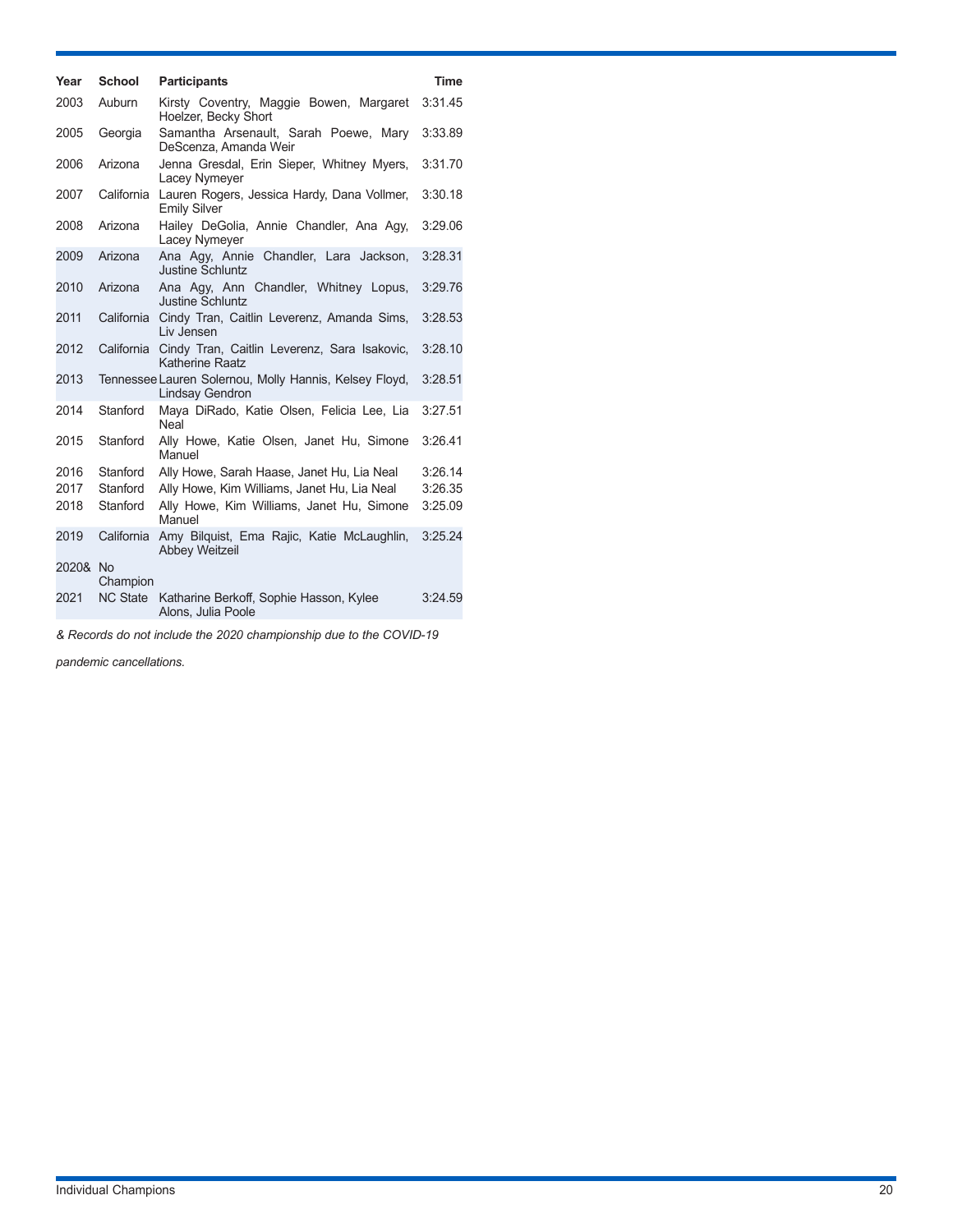# SHORT COURSE

### 50-Meter Freestyle

| Year<br>2000 | Winner<br><b>Courtney Shealy</b>                | School<br>Georgia     | Time<br>24.80      |
|--------------|-------------------------------------------------|-----------------------|--------------------|
| 2004         | Kara Lynn Joyce                                 | Georgia               | 24.24              |
|              | <b>100-METER FREESTYLE</b>                      |                       |                    |
| Year         | Winner                                          | School                | <b>Time</b>        |
| 2000<br>2004 | <b>Courtney Shealy</b><br>Kara Lynn Joyce       | Georgia<br>Georgia    | 53.99<br>53.15     |
|              | <b>200-METER FREESTYLE</b>                      |                       |                    |
| Year         | Winner                                          | School                | <b>Time</b>        |
| 2000<br>2004 | Maritza Correia<br>Margaret Hoelzer             | Georgia<br>Auburn     | 1:57.33<br>1:56.16 |
|              | <b>400-METER FREESTYLE</b>                      |                       |                    |
| Year         | Winner                                          | School                | Time               |
| 2000<br>2004 | <b>Christina Teuscher</b><br><b>Emily Mason</b> | Columbia<br>Arizona   | 4:04.09<br>4:01.58 |
|              | <b>1,500-METER FREESTYLE</b>                    |                       |                    |
| Year         | Winner                                          | School                | Time               |
| 2000         | Cara Lane                                       | Virginia              | 16:03.59           |
| 2004         | Kalyn Keller                                    | Southern California   | 15:49.14           |
|              | <b>100-METER BACKSTROKE</b>                     |                       |                    |
| Year         | Winner                                          | School                | Time               |
| 2000<br>2004 | <b>Courtney Shealy</b><br>Natalie Coughlin      | Georgia<br>California | 58.66<br>57.51     |
|              | <b>200-METER BACKSTROKE</b>                     |                       |                    |
| Year         | Winner                                          | <b>School</b>         | Time               |
| 2000<br>2004 | <b>Beth Botsford</b>                            | Arizona<br>Auburn     | 2:06.70<br>2:03.86 |
|              | <b>Kirsty Coventry</b>                          |                       |                    |
|              | <b>100-METER BREASTSTROKE</b>                   |                       |                    |
| Year         | Winner                                          | School                | Time               |
| 2000<br>2004 | <b>Kristy Kowal</b><br>Tara Kirk                | Georgia<br>Stanford   | 1:05.74<br>1:04.79 |
|              | <b>200-METER BREASTSTROKE</b>                   |                       |                    |
| Year         | Winner                                          | <b>School</b>         | Time               |
| 2000         | <b>Kristy Kowal</b>                             | Georgia               | 2:22.05            |
| 2004         | <b>Tara Kirk</b>                                | Stanford              | 2:20.70            |
|              | <b>100-METER BUTTERFLY</b>                      |                       |                    |
| Year         | Winner                                          | <b>School</b>         | Time               |
| 2000         | Limin Liu                                       | Nevada                | 57:97              |
| 2004         | Natalie Coughlin                                | California            | 56.88              |
|              | <b>200-METER BUTTERFLY</b>                      |                       |                    |
| Year         | Winner                                          | School                | Time               |
| 2000<br>2004 | Limin Liu<br>Mary DeScenza                      | Nevada<br>Georgia     | 2:06.04<br>2:06.02 |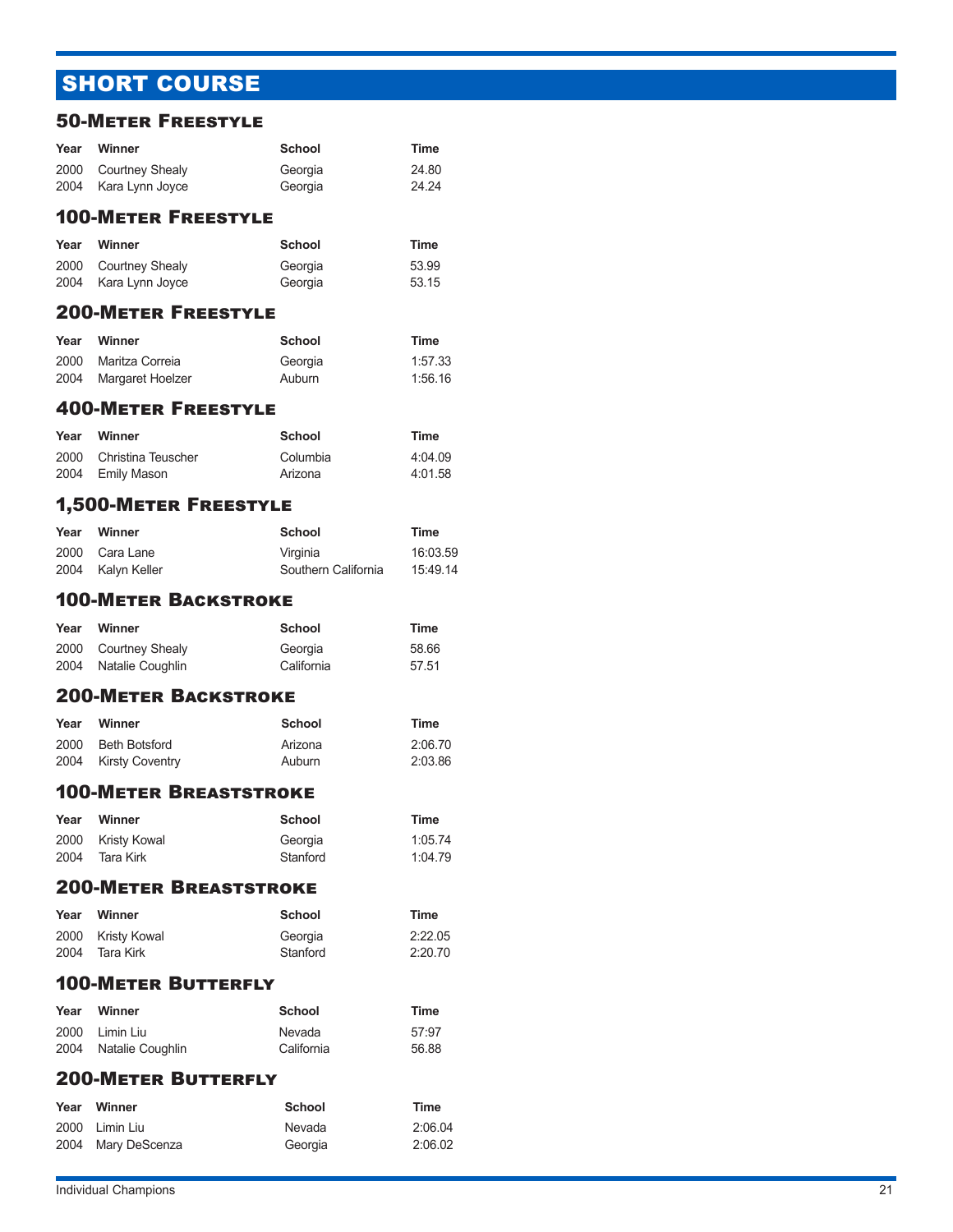### 200-Meter Individual Medley

| Year | Winner               | School              | Time    |
|------|----------------------|---------------------|---------|
|      | 2000 Kristy Kowal    | Georgia             | 2:10.69 |
|      | 2004 Kaitlin Sandeno | Southern California | 2:08.11 |

### 400-Meter Individual Medley

| Year | Winner                  | School              | Time    |
|------|-------------------------|---------------------|---------|
|      | 2000 Christina Teuscher | Columbia            | 4:33.81 |
|      | 2004 Kaitlin Sandeno    | Southern California | 4:30.44 |

### 200-Meter Freestyle Relay

| Year |         | School Participants                                                                | Time |
|------|---------|------------------------------------------------------------------------------------|------|
|      |         | 2000 California Anya Kolbisen, Haley Cope, Nicole Omphroy, 1:40.18<br>Joscelin Yeo |      |
| 2004 | Georgia | Kara Lynn Joyce, Neka Mabry, Paige Kearns, 1:37.27<br>Andrea Georoff               |      |

#### 400-Meter Freestyle Relay

| Year |         | School Participants                                                                           | Time |
|------|---------|-----------------------------------------------------------------------------------------------|------|
|      |         | 2000 Georgia Courtney Shealy, Stefanie Williams, Jennifer 3:37.67<br>Mihalik. Maritza Correia |      |
| 2004 | Georgia | Kara Lynn Joyce, Neka Mabry, Andrea Georoff, 3:35.14<br>Mary DeScenza                         |      |

### 800-Meter Freestyle Relay

|              | Year School Participants                                                                 | Time |
|--------------|------------------------------------------------------------------------------------------|------|
| 2000 Arizona | Trina Jackson, Sarah Tolar, Jenny Vanker, Emily 7:55.51<br>Mastin                        |      |
|              | 2004 California Natalie Coughlin, Erin Reilly, Ashley Chandler, 7:50.94<br>Lauren Medina |      |

### 200-Meter Medley Relay

|             | Year School Participants                                                      | Time    |
|-------------|-------------------------------------------------------------------------------|---------|
|             | 2000 California Haley Cope, Staciana Stitts, Waen Minpraphal,<br>Joscelin Yeo | 1:49.23 |
| 2004 Auburn | Jenni Anderson, Laura Swander, Margaret<br>Hoelzer, Eileen Coparropa          | 1:49.02 |

### 400-Meter Medley Relay

| Year |              | School Participants                                               | Time    |
|------|--------------|-------------------------------------------------------------------|---------|
|      | 2000 Georgia | Courtney Shealy, Kristy Kowal, Keegan Walkley,<br>Maritza Correia | 3:57.46 |
| 2004 | Georgia      | Neka Mabry, Sarah Poewe, Mary DeScenza,<br>Kara Lynn Joyce        | 3:56.48 |

### DISCONTINUED EVENTS

### 50-Yard Backstroke

| Year | Winner         | School         | Time  |
|------|----------------|----------------|-------|
|      | 1982 Sue Walsh | North Carolina | 25.64 |
|      | 1983 Sue Walsh | North Carolina | 25.85 |

### 50-Yard Breaststroke

| Year | Winner                 | School  | Time  |
|------|------------------------|---------|-------|
|      | 1982 Kathy Treible     | Florida | 28.89 |
|      | 1983 Angelika Knipping | Alabama | 28.80 |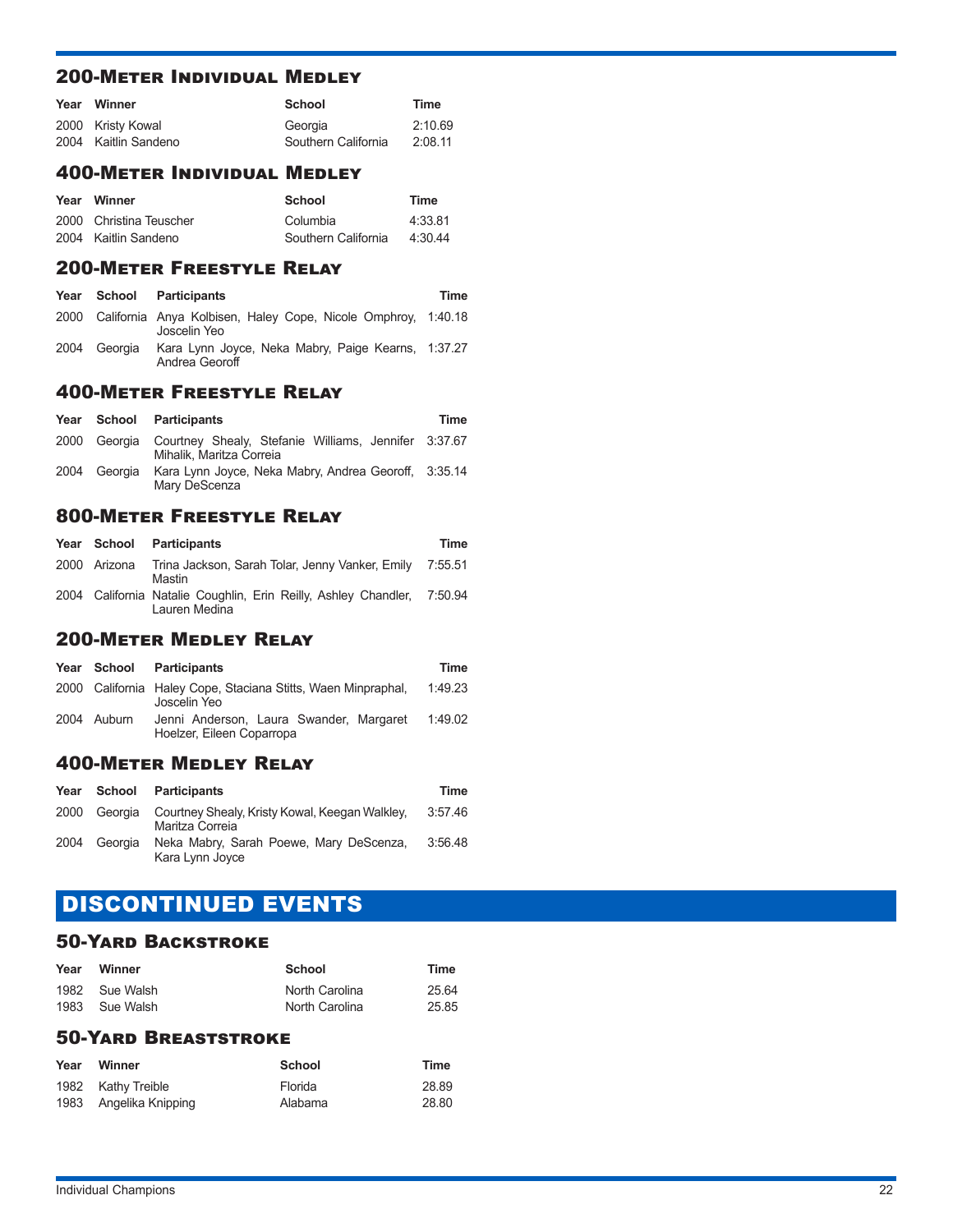### 50-Yard Butterfly

#### 100-Yard Individual

| Year | Winner            | <b>School</b> |      | <b>MEDLEY</b> $_{Time}$            |         |             |
|------|-------------------|---------------|------|------------------------------------|---------|-------------|
|      | 1982 Barb Harris  |               |      | North Carolmear Winner 24.82       | School  | <b>Time</b> |
|      | 1983 Jill Sterkel | Texas         |      | 1982 Tracy Catul <del>ใ</del> ห้กร | Florida | 55.74       |
|      |                   |               | 1983 | Tracy Caulkins                     | Florida | 56.09       |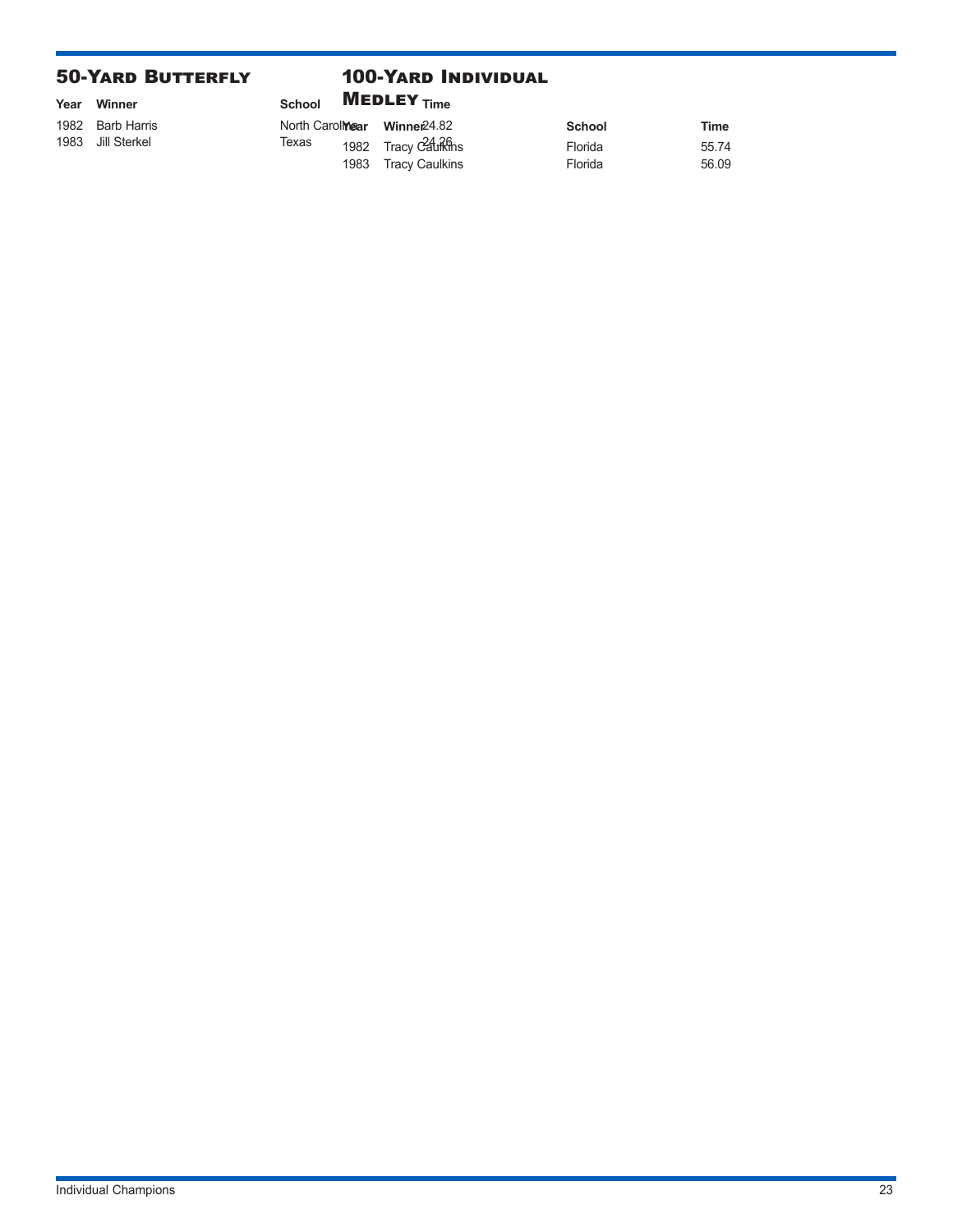# TEAM FINISHES

| Team (Years in which Team Scored)                                                                                                      | Years               | 1st               | 2nd                 | 3rd         | 4th               | 5th               | <b>Best Finish</b><br>(Year[s])     |
|----------------------------------------------------------------------------------------------------------------------------------------|---------------------|-------------------|---------------------|-------------|-------------------|-------------------|-------------------------------------|
| Air Force (2016-7)                                                                                                                     | 2                   | 0                 | 0                   | 0           | 0                 | 0                 | 34th (2016)                         |
| Akron (2018-19-21)                                                                                                                     | 3                   | 0                 | 0                   | 0           | 0                 | 0                 | 36th (2021)                         |
| Alabama (1982-83-84-85-86-87-88-89-90-91-93-94-95-96-97-98-2000-01-<br>02-03-04-05-06-08-09-10-11-12-14-15-16-17-18-19-21)             | 35                  | 0                 | 0                   | 0           | 0                 | 1                 | 5th (1963-2021)                     |
| Americn (1992)                                                                                                                         | 1                   | 0                 | 0                   | 0           | 0                 | 0                 | 23rd (1992)                         |
| Arizona (1982-83-84-85-86-87-88-89-90-91-92-93-94-95-96-97-98-99-2000-<br>01-02-03-04-05-06-07-08-09-10-11-12-13-14-15-16-17-18-19-21) | 39                  | 1                 | 3                   | 4           | 3                 | $\overline{7}$    | 1st (2008)                          |
| Arizona St. (1982-83-84-85-86-87-88-89-90-91-92-93-94-95-96-97-98-99-<br>2000-01-02-03-04-05-06-07-08-10-11-12-13-14-15-16-17-18-19    | 37                  | 0                 | $\mathbf 0$         | 0           | 0                 | 0                 | 6th (1988)                          |
| Arkansas (1983-85-86-88-89-90-91-92-93-95-96-2001-03-04-08-09-10-11-<br>12-13-15-18-19-21)                                             | 24                  | 0                 | $\mathbf 0$         | 0           | 0                 | 0                 | 16th (1985)                         |
| Auburn (1982-83-84-85-86-87-88-90-91-92-93-94-95-96-97-98-99-2000-01-<br>02-03-04-05-06-07-08-09-10-11-12-13-14-15-16-17-18-19)        | 37                  | 5                 | 2                   | 0           | 2                 | $\overline{2}$    | 1st (2002-03-04-<br>$06-07)$        |
| Ball State (1997)<br>Binghamton (2002)                                                                                                 | 1<br>$\mathbf{1}$   | 0<br>$\mathbf{0}$ | 0<br>$\overline{0}$ | 0<br>0      | 0<br>$\mathbf{0}$ | 0<br>$\mathbf{0}$ | 32nd (1997)<br>41th (2002)          |
| Boise St. (2011-12-13)                                                                                                                 | 3                   | 0                 | 0                   | 0           | 0                 | 0                 | 39th (2011)                         |
| Boston U. (1986-87-88)                                                                                                                 | 3                   | 0                 | 0                   | 0           | 0                 | 0                 | 24th (1988)                         |
| Bowling Green (1991-93-94)                                                                                                             | 3                   | 0                 | 0                   | 0           | 0                 | 0                 | 36th (1994)                         |
| BYU (1985-86-88-89-90-91-92-93-94-97-99-2000-06-07-08-10)                                                                              | 16                  | 0                 | 0                   | 0           | 0                 | 0                 | 11th (1991)                         |
| Brown (1984-90-97-2000-03-04)                                                                                                          | 6                   | 0                 | 0                   | 0           | 0                 | 0                 | 14th (1984)                         |
| Buffalo (2010-13)                                                                                                                      | $\overline{2}$      | 0                 | $\mathbf 0$         | 0           | 0                 | $\mathbf 0$       | 37th (2013)                         |
| California (1983-84-85-86-87-88-89-90-91-92-93-94-95-96-97-98-99-2000-<br>01-02-03-04-05-06-07-08-09-10-11-12-13-14-15-16-17-18-19-21) | 38                  | 4                 | $\overline{4}$      | 4           | 7                 | 3                 | 1st<br>$(2009-11-12-15)$            |
| UC Irvine (2006-07-08)                                                                                                                 | 3                   | 0                 | 0                   | 0           | 0                 | 0                 | 32nd (2006)                         |
| UC Santa Barbara (1982-86-87-88-89-90-2008-09-14)                                                                                      | 9                   | 0                 | 0                   | $\mathbf 0$ | 0                 | 0                 | 17th (1989)                         |
| Cal St. Northridge (1994)                                                                                                              | 1                   | 0                 | 0                   | 0           | 0                 | 0                 | 36th (1994)                         |
| Cincinnati (1982-85-86-87-88-89-90-92-96-97-98-99-2000-01-02-05-15-16-<br>17)                                                          | 19                  | 0                 | 0                   | 0           | 0                 | 0                 | 13th (1986)                         |
| Clarion (1986)                                                                                                                         | 1                   | 0                 | 0                   | 0           | 0                 | 0                 | 36th (1986)                         |
| Clemson (1982-85-86-87-88-89-90-92-96-98-99-2000-01-02-04-05-06-08-<br>09)                                                             | 19                  | 0                 | $\mathbf 0$         | 0           | 0                 | $\overline{2}$    | 5th (1987-88)                       |
| Colorado St. (1986-88-89-90-91-94-97)                                                                                                  | 7                   | 0                 | 0                   | 0           | 0                 | 0                 | 12th (1994)                         |
| Columbia (1998-2000-12-13)                                                                                                             | $\overline{4}$      | $\mathbf{0}$      | $\mathbf 0$         | 0           | 0                 | 0                 | 20th (1998)                         |
| Denver (2011-14-15-16-17-18)                                                                                                           | 6                   | $\mathbf{0}$      | $\mathbf{0}$        | 0           | 0                 | 0                 | 28th<br>$(2011 - 14 - 15)$          |
| Drexel (2008-09-17)                                                                                                                    | 3                   | 0                 | 0                   | 0           | 0                 | 0                 | 38th (2009)                         |
| Duke (2008-09-10-11-14-17-18-19-21)                                                                                                    | 9                   | 0                 | 0                   | 0           | 0                 | 0                 | 19th (2011)                         |
| Eastern Mich. (1989-2008-13-16-18-19)                                                                                                  | 6                   | 0                 | $\mathbf 0$         | 0           | 0                 | 0                 | 23rd (2013)                         |
| FGCU (2014-15-16-17-21)                                                                                                                | 5                   | 0                 | 0                   | 0           | 0                 | 0                 | 26th (2015)                         |
| Florida (1982-83-84-85-86-87-88-89-90-91-92-93-94-95-96-97-98-99-2000-<br>01-02-03-04-05-06-07-08-09-10-11-12-13-14-15-16-18-19-21)    | 38                  | 2                 | 5                   | 7           | 2                 | 1                 | 1st (1982-2010)                     |
| Fla. Atlantic (2002-06-07)                                                                                                             | 3                   | 0                 | 0                   | 0           | 0                 | 0                 | 25th (2006)                         |
| Florida International (2014-17-19)                                                                                                     | 3                   | 0                 | $\mathbf 0$         | $\mathbf 0$ | 0                 | 0                 | 32nd (2017)                         |
| Florida St. (1983-84-85-88-89-95-96-97-2000-01-02-03-04-05-06-07-08-10-<br>12-13-14-15-17-18-19)                                       | 25                  | 0                 | $\mathbf 0$         | 0           | 0                 | 0                 | 16th (2006)                         |
| Fresno St. (1996-97-98-99-2013-14)<br>Furman (1987-89)                                                                                 | 6<br>$\overline{2}$ | 0<br>0            | 0<br>$\pmb{0}$      | 0<br>0      | 0<br>0            | 0<br>0            | 29th (1998)<br>17th (1989)          |
| Gardner-Webb (2006-07)                                                                                                                 | 2                   | 0                 | 0                   | 0           | 0                 | 0                 | 30th (2007)                         |
| George Mason (2002-09-10-11-12)                                                                                                        | 5                   | 0                 | 0                   | 0           | 0                 | 0                 | 21st (2010-12)                      |
| George Washington (1995)                                                                                                               | 1                   | 0                 | 0                   | 0           | 0                 | 0                 | 42nd (1995)                         |
| Georgia (1983-84-85-86-87-88-89-90-91-92-93-94-95-96-97-98-99-2000-01-<br>02-03-04-05-06-07-08-09-10-11-12-13-14-15-16-17-18-19-21)    | 38                  | 7                 | 8                   | 1           | 1                 | 4                 | 1st (1999-2000-<br>$01-05-13-14-16$ |
| Georgia Tech (2004-08-21)                                                                                                              | 3                   | 0                 | 0                   | 0           | 0                 | 0                 | 28th (2021)                         |
| Harvard (1987-88-91-92-95-2005-06-10-16)                                                                                               | 9                   | 0                 | 0                   | 0           | 0                 | 0                 | 17th (1988)                         |
| Hawaii (1983-84-86-88-2001-04-05-06-07-08-09-11-15-16-18-19)                                                                           | 16                  | 0                 | 0                   | 0           | 0                 | 0                 | 13th (1983)                         |
| Houston (1982-83-84-85-86-88-89-90-91-92-93-94-95-98-99-2001-02-03-                                                                    | 28                  | 0                 | 0                   | 0           | 0                 | 0                 | 10th (1984)                         |
| 04-05-06-07-08-09-10-11-14-21)                                                                                                         |                     |                   |                     |             |                   |                   |                                     |
| Illinois (1988-90-92-95-2000-01-02-04-05)                                                                                              | 9                   | 0                 | $\mathbf 0$         | 0           | 0                 | 0                 | 32 <sub>nd</sub><br>$(1988 - 2000)$ |
| Illinois St. (2014-15)                                                                                                                 | 2                   | 0                 | 0                   | 0           | 0                 | 0                 | 36th (2015)                         |
| Indiana (1983-84-85-87-88-91-92-93-94-95-96-97-98-99-2000-01-02-03-04-<br>05-06-07-08-09-10-11-12-13-14-15-16-18-19)                   | 33                  | $\mathbf{0}$      | 0                   | 0           | 0                 | 0                 | 7th (2016)                          |
| IUPUI (2009-10-12)                                                                                                                     | 3                   | 0                 | 0                   | 0           | 0                 | 0                 | 26th (2012)                         |
| lowa (1983-84-85-86-87-88-91-92-99-2000-01-02-03-05-06-11-12-15-16-17)                                                                 | 20                  | 0                 | 0                   | $\mathbf 0$ | 0                 | 0                 | 20th (2003)                         |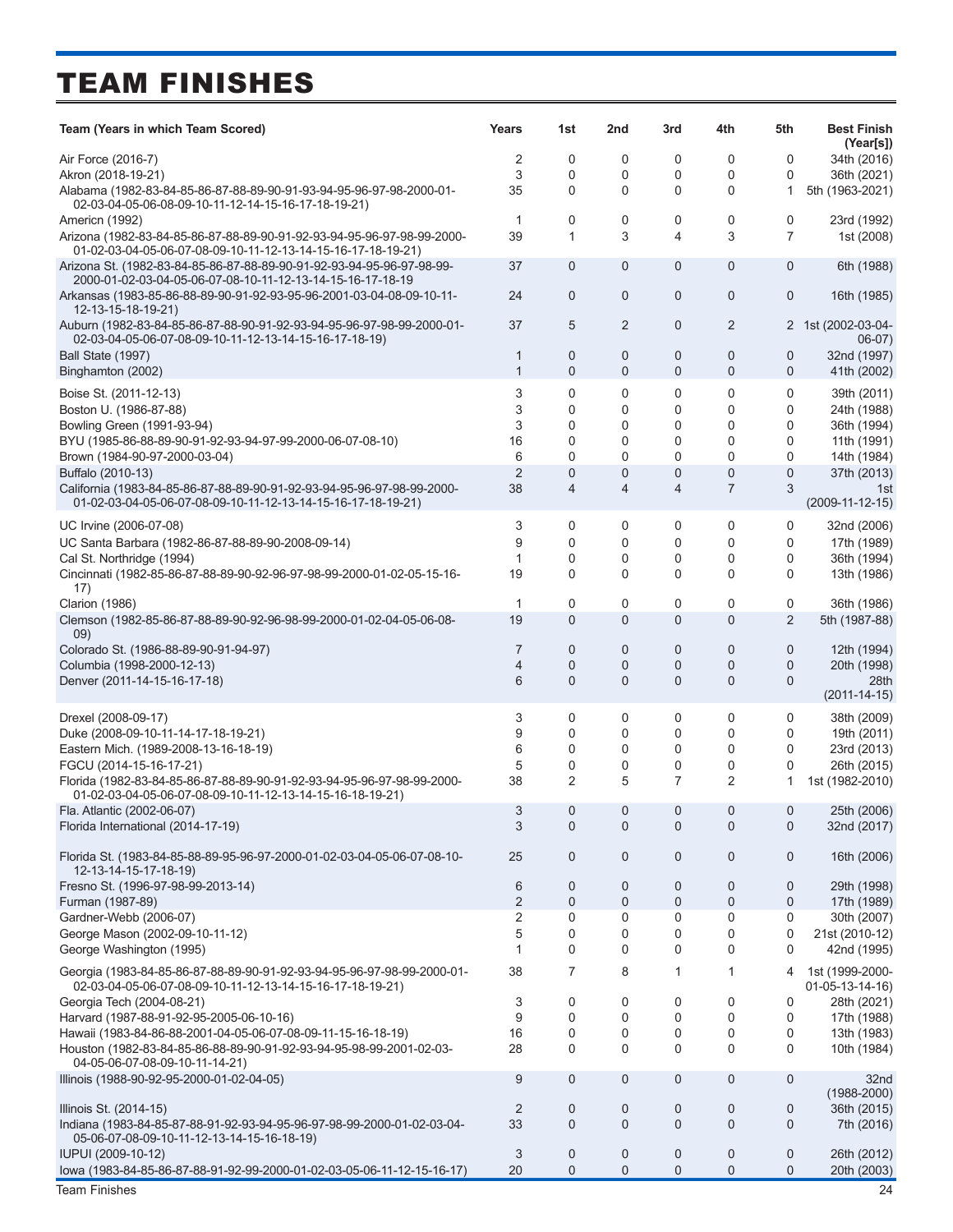| lowa St. (1983-89)<br>Kansas (1982-83-84-85-86-88-89-90-91-92-93-94-95-96-98-2009-10-14-15-                                             | 2<br>21           | 0<br>0         | 0<br>$\Omega$  | 0<br>$\Omega$  | 0<br>$\Omega$  | 0<br>0         | 29th (1983)<br>7th (1983)             |
|-----------------------------------------------------------------------------------------------------------------------------------------|-------------------|----------------|----------------|----------------|----------------|----------------|---------------------------------------|
| $16-19$<br>Kentucky (1990-91-93-94-95-96-97-98-99-2000-01-02-05-06-07-08-09-10-                                                         | 25                | 0              | 0              | 0              | 0              | 0              | 12th (2007)                           |
| 11-14-15-16-17-18-19-21)<br>Liberty (2012-14)                                                                                           | 2                 | 0              | 0              | 0              | 0              | 0              | 43rd (2014)                           |
|                                                                                                                                         | 3                 | $\Omega$       | 0              | 0              | 0              | 0              |                                       |
| Long Beach St. (1982-86-87)                                                                                                             |                   |                |                |                |                |                | 22nd (1982)                           |
| LSU (1982-86-87-88-89-90-91-92-93-94-95-96-97-98-99-2000-01-02-03-04-<br>06-07-08-09-10-11-12-13-14-15-16-17-18-19-21)                  | 35                | $\mathbf{0}$   | 0              | $\overline{0}$ | $\mathbf 0$    | $\mathbf{0}$   | 10th (1986)                           |
| Louisville (2008-09-10-11-12-13-14-15-16-17-18-19-21)                                                                                   | 13                | 0              | 0              | 0              | 1              | 1              | 4th (2019)                            |
| Maryland (1985-86-87-89-90-91-92-99-2001-03-04-05-06-09-10-11-12)                                                                       | 17                | $\mathbf{0}$   | $\overline{0}$ | $\overline{0}$ | $\overline{0}$ | $\mathbf{0}$   | 22nd                                  |
| Massachusetts (2013-14-17)                                                                                                              | 3                 | 0              | 0              | 0              | 0              | 0              | $(2003 - 05 - 11)$<br>27th (2014)     |
| Miami (FL) (1982-85-86-87-88-89-90-91-92-94-96-97-98-99-2000-01-02-03-                                                                  | 32                | 0              | 0              | 0              | 0              | $\mathbf 0$    | 8th (1986)                            |
| 05-06-07-08-09-11-12-13-14-15-16-17-18-21)                                                                                              |                   |                |                |                |                |                |                                       |
| Miami (OH) (1996-2010-15-16-17-18-19)                                                                                                   | 7                 | 0              | 0              | 0              | 0              | 0              | 24th (2016)                           |
| Michigan (1983-84-85-86-87-88-89-90-91-92-93-94-95-96-97-98-99-2000-                                                                    | 38                | 0              | 1              | 2              | 1              | $\mathbf{1}$   | 2nd (1995)                            |
| 01-02-03-04-05-06-07-08-09-10-11-12-13-14-15-16-17-18-19-21)                                                                            |                   |                |                |                |                |                |                                       |
| Michigan St. (1982-83-86-87-89-90-91-97-2000-01-02)                                                                                     | 11                | 0              | 0              | 0              | 0              | 0              | 19th (1989)                           |
| Milwaukee (2013-14)                                                                                                                     | $\overline{2}$    | 0              | 0              | 0              | 0              | $\mathbf 0$    | 26th (2014)                           |
| Minnesota (1985-86-87-88-89-90-91-92-93-94-95-96-97-98-99-2000-01-02-                                                                   | 34                | $\mathbf{0}$   | $\mathbf 0$    | $\overline{0}$ | 0              | $\mathbf{0}$   | 9th (2011)                            |
| 03-04-06-07-08-09-10-11-12-13-14-15-16-17-19-21)                                                                                        |                   |                |                |                |                |                |                                       |
| Missouri (1982-2008-09-10-11-12-13-14-15-16-17-18-19-21)                                                                                | 14                | 0              | 0              | 0              | 0              | $\mathbf 0$    | 11th (2016)                           |
| Navy (1994-95-2019-21)                                                                                                                  | 4                 | $\mathbf{0}$   | 0              | 0              | 0              | $\mathbf 0$    | 34th (1995)                           |
| Nebraska (1982-85-86-87-88-89-90-91-92-93-94-95-96-97-98-99-2000-01-<br>06-16-17-18-19-21)                                              | 24                | $\overline{0}$ | $\overline{0}$ | $\Omega$       | 0              | $\mathbf{0}$   | 8th (1997)                            |
| NC State (1982-83-84-85-93-94-2008-09-12-13-14-15-16-17-18-19)                                                                          | 16                | $\mathbf{0}$   | 0              | 0              | 0              | $\mathbf 0$    | 7th (2017-19)                         |
| Nevada (1996-97-98-99-2000-09-14-15-16-17-18-21)                                                                                        | $12 \overline{ }$ | 0              | 1              | 0              | 0              | $\mathbf 0$    | 2nd (2021)                            |
| New Hampshire (1996)                                                                                                                    | 1                 | 0              | 0              | 0              | 0              | 0              | 27th (1996)                           |
| New Mexico (1988-2005-12)                                                                                                               | 3                 | 0              | 0              | 0              | 0              | 0              | 35th (1988)                           |
| North Carolina (1982-83-84-85-86-87-88-89-90-91-92-93-94-95-96-97-98-                                                                   | 38                | 0              | 0              | 1              | 0              | 1              | 3rd (1982)                            |
| 99-2000-01-02-03-04-06-07-08-09-10-11-12-13-14-15-16-17-18-19-21)                                                                       |                   |                |                |                |                |                |                                       |
| Northeastern (1991-97-2003-04)                                                                                                          | 4                 | 0              | 0              | 0              | 0              | 0              | 33rd (1997)                           |
| Northern Ariz. (1994)                                                                                                                   | 1                 | 0              | 0              | 0              | 0              | 0              | 29th (1994)                           |
| Northwestern (1982-85-88-89-90-91-92-93-94-95-96-97-98-99-2000-01-02-<br>05-06-07-08-12-16-17-18-19-21)                                 | 27                | $\Omega$       | $\mathbf{0}$   | $\Omega$       | $\overline{0}$ | $\mathbf{0}$   | 6th (2000)                            |
| Notre Dame (1990-91-92-93-96-97-98-99-2000-01-02-03-04-05-06-07-09-<br>10-12-13-14-15-17-18-19-21)                                      | 26                | 0              | 0              | 0              | 0              | 0              | 16th (2013-14)                        |
| Oakland (2000-04-21)                                                                                                                    | 3                 | 0              | 0              | 0              | 0              | $\mathbf 0$    | 37th (2021)                           |
| Ohio (1990-91-95-2000)                                                                                                                  | 4                 | 0              | 0              | 0              | 0              | $\overline{0}$ | 16th (1991)                           |
| Ohio St. (1983-84-85-86-87-88-89-90-91-92-93-94-95-96-97-98-2001-03-05-                                                                 | 34                | $\Omega$       | $\mathbf{0}$   | $\mathbf{0}$   | $\mathbf{0}$   | $\mathbf{0}$   | 7th (2021)                            |
| 04-06-08-09-10-11-12-13-14-15-16-17-18-19-21)                                                                                           |                   |                |                |                |                |                |                                       |
| Old Dominion (1982-84)                                                                                                                  | 2                 | 0              | 0              | 0              | 0              | 0              | 23rd (1982)                           |
| Oregon St. (1994-95-2001-02-03-04-06-07-08-09-14-15)                                                                                    | 12                | 0              | 0              | 0              | 0              | 0              | 20th (2004)                           |
| Pacific (1995-2001-02-03-04)                                                                                                            | 5                 | 0              | 0              | 0              | 0              | 0              | 15th (2002)                           |
| Penn St. (1983-84-85-86-87-88-89-90-91-92-93-94-95-96-99-2001-02-03-                                                                    | 34                | 0              | 0              | 0              | 0              | 0              | 13th (2005)                           |
| 04-05-06-07-08-09-10-11-12-13-14-15-16-17-18-19)                                                                                        |                   |                |                |                |                |                |                                       |
| Pittsburgh (1983-84-85-86-87-94-95-96-97-2000-03-15-16-17)                                                                              | 14                | 0              | 0              | 0              | 0              | 0              | 18th (1983)                           |
| Princeton (1987-91-92-93-94-95-98-99-2000-01-02-07-08-09-10-12-13-14)                                                                   | 17                | 0              | 0              | $\mathbf 0$    | 0              | $\mathbf 0$    | 18th (2009-10)                        |
| Purdue (1987-89-90-91-92-93-94-97-98-2001-02-03-04-05-06-07-08-09-10-<br>11-12-13-14-15-16-17-18-19-21)                                 | 29                | $\mathbf{0}$   | 0              | $\mathbf{0}$   | 0              | 0              | 16th (2010)                           |
| Rice (1995-97-98-2001-02-03-08)                                                                                                         | 7                 | 0              | 0              | 0              | 0              | 0              | 25th (2002)                           |
| Richmond (2004-05-06-07-12)                                                                                                             | 5                 | 0              | 0              | 0              | 0              | $\mathbf 0$    | 28th (2005)                           |
| Rutgers (2001-02-03-04-05-06-07-08-14-16-17-18)                                                                                         | 12                | 0              | $\pmb{0}$      | 0              | 0              | $\pmb{0}$      | 18th (2006)                           |
| St. Bonaventure (1993)                                                                                                                  | 1                 | 0              | 0              | 0              | 0              | 0              | 38th (1993)                           |
|                                                                                                                                         | 1                 | 0              |                | 0              |                |                |                                       |
| San Diego (2003)                                                                                                                        |                   |                | 0              |                | 0              | 0              | 38th (2003)                           |
| San Diego St. (1982-2010-12-13-14-15-17-19-21)                                                                                          | 9                 | 0              | 0              | 0              | 0              | 0              | 23rd (1982)                           |
| San Jose St. (1984-85-86)                                                                                                               | 3                 | 0              | 0              | 0              | 0              | 0              | 23rd (1984)                           |
| SMU (1983-85-86-87-88-89-90-91-92-93-94-95-96-97-98-99-2000-01-02-<br>03-04-05-06-07-08-09-10-11-12-13-14-15-16)                        | 33                | 0              | 1              | $\overline{2}$ | 6              | 0              | 2nd (1996)                            |
| South Carolina (1982-83-84-85-86-87-88-89-90-91-93-94-95-97-98-99-<br>2000-02-03-04-05-06-07-08-10-11-12-16-17-18-19)                   | 31                | 0              | $\mathbf 0$    | 0              | 0              | 0              | 10th (1988)                           |
| Southern California (1982-83-84-85-86-87-88-89-90-91-92-93-94-95-96-97-                                                                 | 39                | 1              | 0              | 3              | 4              | 3              | 1st (1997)                            |
| 98-99-2000-01-02-03-04-05-06-07-08-09-10-11-12-13-14-15-16-17-18-<br>$19-21)$                                                           |                   |                |                |                |                |                |                                       |
| Southern III. (1983-84-85-86-87-88-91-92-2014)                                                                                          | 9                 | 0              | 0              | 0              | 0              | 2              | 5th (1985-86)                         |
| Stanford (1982-83-84-85-86-87-88-89-90-91-92-93-94-95-96-97-98-99-<br>2000-01-02-03-04-05-06-07-08-09-10-11-12-13-14-15-16-17-18-19-21) | 39                | 11             | 11             | $\overline{7}$ | 4              |                | 3 1st (1983-89-92-<br>93-94-95-96-98- |
|                                                                                                                                         |                   |                |                |                |                |                | 2017-18-19)                           |
| Syracuse (2007)                                                                                                                         | $\mathbf{1}$      | 0              | 0              | 0              | 0              | 0              | 36th (2007)                           |
|                                                                                                                                         |                   |                |                |                |                |                |                                       |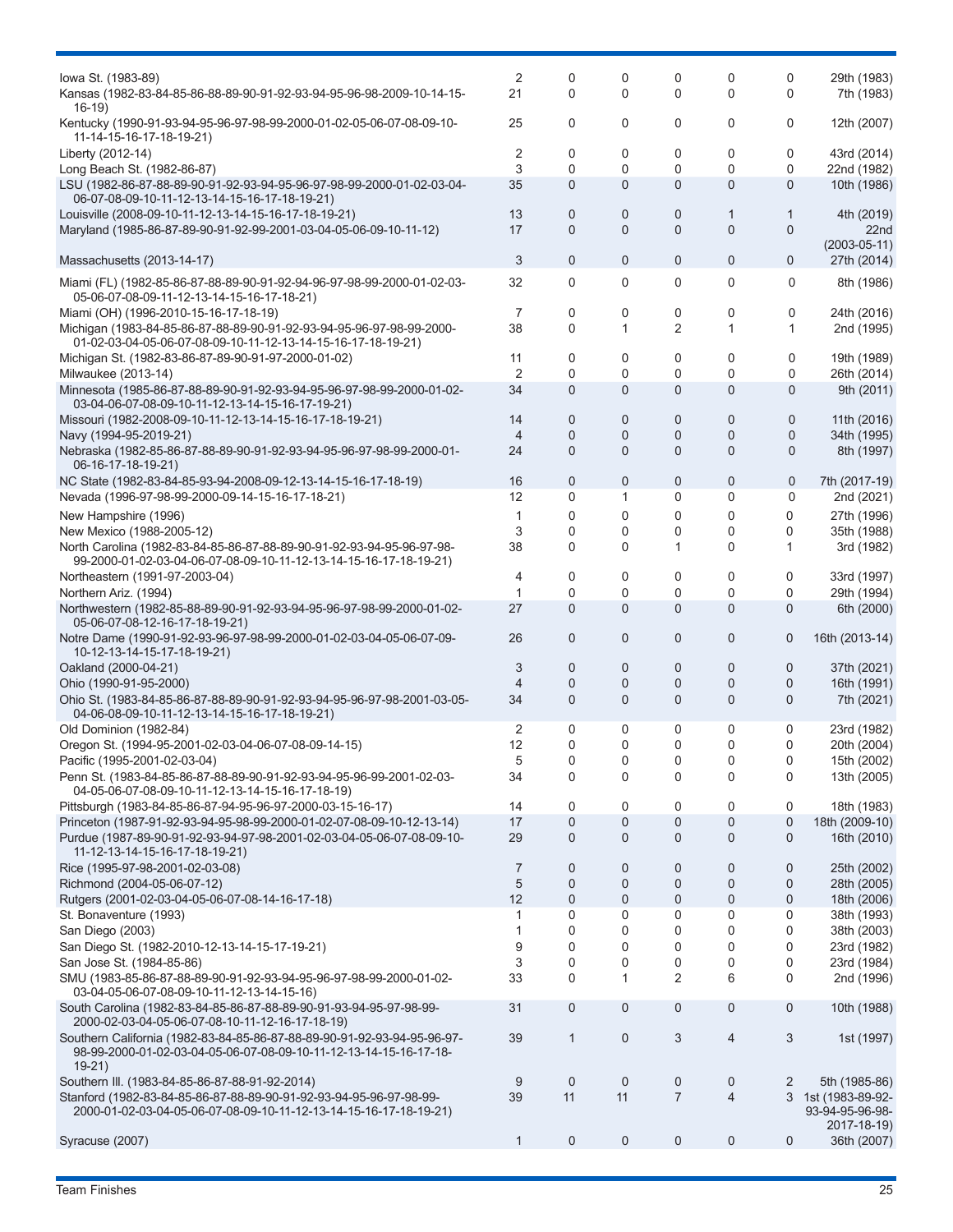| 39 | 0            | 0            |          |          |          | 3rd (2013)                                                          |
|----|--------------|--------------|----------|----------|----------|---------------------------------------------------------------------|
| 38 | 7            | 3            | 5        | 0        |          | 1st (1984-85-86-<br>87-88-90-91)                                    |
| 34 | O.           | 0            | 2        | 5        |          | 3rd (2017-18)                                                       |
|    |              | 0            | 0        | 0        |          | 36th (1993)                                                         |
|    | 0            | 0            | $\Omega$ | 0        |          | 37th (2012)                                                         |
|    | 0            | 0            | 0        | $\Omega$ |          | 21st (2011)                                                         |
| 38 | 0            | 0            | $\Omega$ | $\Omega$ |          | 5th (1990-91)                                                       |
|    | 0            | $\Omega$     | 0        | 0        |          | 36th (2004)                                                         |
| 3  | 0            | 0            | $\Omega$ | 0        |          | 29th (2016)                                                         |
| 10 | 0            | $\mathbf{0}$ | 0        | 0        |          | 24th (1986)                                                         |
|    | <sup>0</sup> | 0            | 0        | 0        |          | 29th (1999-2014)                                                    |
|    |              | 0            | 0        | 0        |          | 35th (1989)                                                         |
| 11 |              | 0            | 0        | 0        | 0        | 18th (1993)                                                         |
| 37 |              | 0            | $\Omega$ | $\Omega$ | 2        | 1st (2021)                                                          |
| 16 | 0            | 0            | 0        | 0        | $\Omega$ | 18th (2012)                                                         |
| 10 | 0            | 0            | 0        | 0        | 0        | 12th (2008)                                                         |
| 5  | 0            | 0            | 0        | 0        | 0        | 30th (1999)                                                         |
| 11 | 0            | 0            | 0        | $\Omega$ | $\Omega$ | 26th (2012)                                                         |
| 3  | 0            | 0            | $\Omega$ | 0        | $\Omega$ | 27th (2011)                                                         |
| 29 | $\Omega$     | 0            | $\Omega$ | $\Omega$ | $\Omega$ | 9th (2006)                                                          |
| 6  | 0            | 0            | 0        | 0        | 0        | 35th (2021)                                                         |
| 8  | $\Omega$     | $\Omega$     | $\Omega$ | $\Omega$ | 0        | 28th (2010)                                                         |
|    |              |              |          |          |          | 0<br>3<br>0<br>0<br>0<br>0<br>2<br>0<br>0<br>$\mathbf{0}$<br>0<br>0 |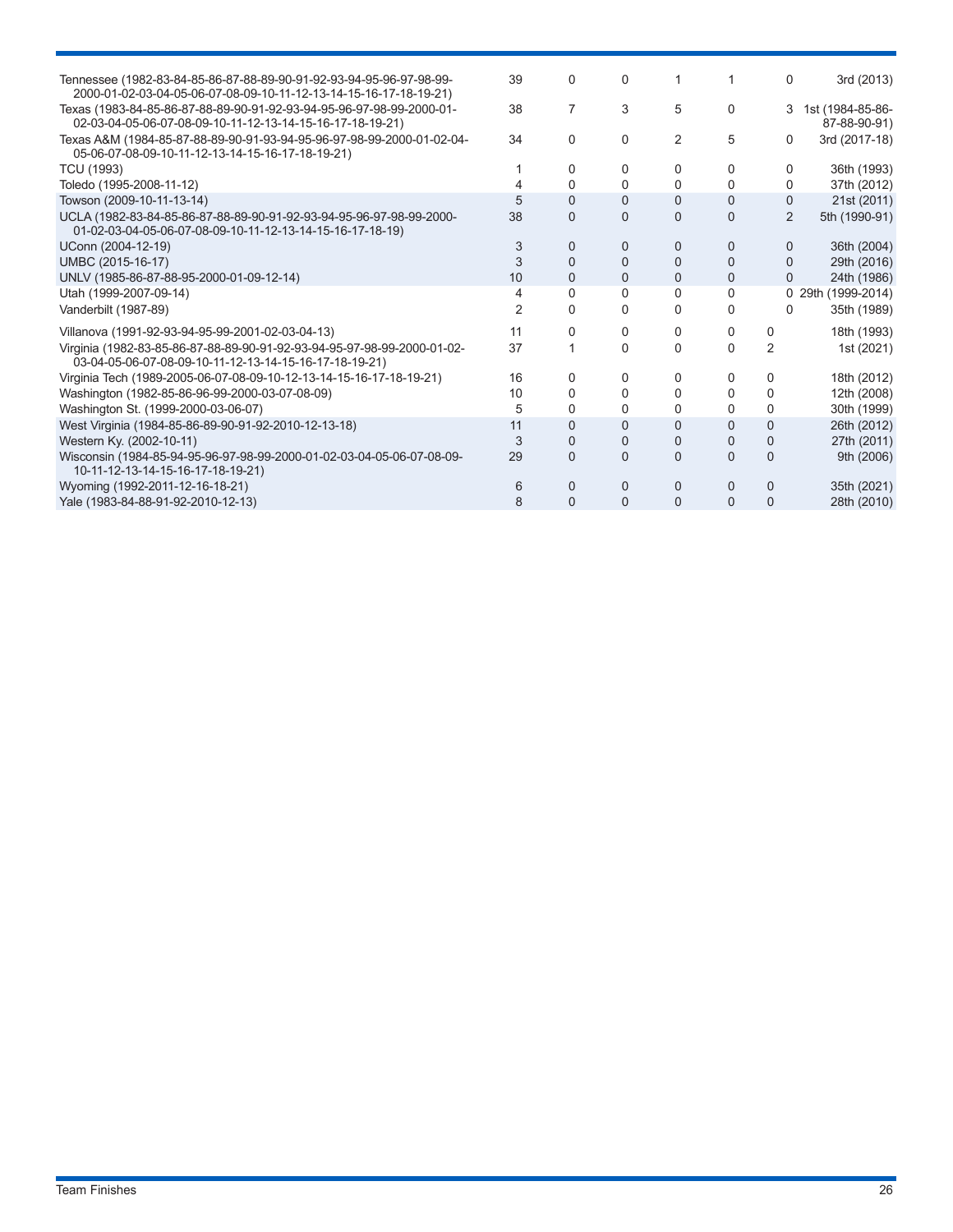### ALL-TIME TEAM RESULTS 6. Auburn, 111

#### 1982

1. Florida, 505 2. Stanford, 383 3. North Carolina, 285 4. Auburn, 253 5. Southern California, 199 6. Arizona, 179 7. Arizona St., 166 8. North Carolina St., 123 9. Alabama, 115 10. Tennessee, 100 11. Miami (FL), 60 12. Houston, 59 13. Virginia, 57 14. Kansas, 40 15. Cincinnati, 36 16. South Carolina, 30 17. UCLA, 20 18. Clemson, 18 19. Missouri, 14 20. (tie) Michigan St. and Nebraska, 9 22. Long Beach St., 7 23. (tie) LSU, Northwestern, Old Dominion, 23. (tie)San Diego St. and Washington, 2 28. UC Santa Barbara, 1.

#### 1983

1. Stanford, 418½ 2. Florida, 389½ 3. Texas, 314 4. Southern California, 223 5. Alabama, 185 6. North Carolina, 180 7. Kansas, 148 8. Auburn, 131 9. Southern Ill., 123 10. Ohio St., 89 11. Houston, 80 12. California, 58 13. Hawaii, 47 14. Michigan, 39 15. North Carolina St., 36 16. Arizona St., 34 17. Arizona, 33 18. Pittsburgh, 24 19. Tennessee, 22 20. Virginia, 20 21. Indiana, 17 22. (tie) Arkansas and Georgia, 16 24. Florida St., 11 25. (tie) Michigan St. and UCLA, 9 27. (tie) Penn St. and SMU, 6 29. (tie) Iowa St. and South Carolina, 3 31. (tie) Iowa and Yale, 1.

#### 1984

- 1. Texas, 392
- 2. Stanford, 324 3. Florida, 313
- 4. Southern California, 232
- 5. North Carolina, 208

7. (tie) Alabama and Southern Ill., 107 9. Michigan, 58 10. Houston, 49½ 11. Tennessee, 48 12. California, 45 13. UCLA, 39 14. Brown, 31 15. (tie) Arizona St. and South Carolina, 28 17. Georgia, 26 18. Indiana, 23 19. Virginia, 22 20. (tie) Kansas and Penn St., 18 22. Florida St., 17 23. (tie) Ohio St. and San Jose St., 16 25. Texas A&M, 12 26. Pittsburgh, 10½ 27. North Carolina St., 9 28. Iowa, 6 29. Wisconsin, 4 30. (tie) Arizona and Hawaii, 2 32. (tie) Old Dominion, West Virginia and Yale, 1.

### 1985

1. Texas, 643 2. Florida, 400 3. Stanford, 340 4. California, 283 5. Southern Ill., 231 6. Southern California, 229 7. Alabama, 170½ 8. UCLA, 146 9. Nebraska, 123 10. SMU, 114 11. Texas A&M, 96 12. North Carolina, 93 13. Georgia, 89 14. (tie) Kansas and South Carolina, 79 16. Arkansas, 76 17. Houston, 68 18. Ohio St., 65 19. Clemson, 61 20. Cincinnati, 59 21. Arizona St., 53 22. Washington, 45 23. Miami (FL), 31 24. (tie) Auburn and Penn St., 26 26. Iowa, 25 27. Virginia, 24½ 28. Michigan, 21 29. Minnesota, 20 30. Pittsburgh, 18 31. Arizona, 17 32. BYU, 16 33. Tennessee, 11 34. San Jose St., 10 35. (tie) Maryland, North Carolina St. and West Virginia, 9 38. Northwestern, 4 39. (tie) Indiana and UNLV, 3 41. (tie) Florida St. and Wisconsin, 2.

#### 1986

1. Texas, 633 2. Florida, 586 3. Stanford, 538 4. California, 238 5. Southern Ill., 167 6. UCLA, 166 7. Clemson, 123 8. Miami (FL), 121 9. Georgia, 116 10. (tie) Alabama and LSU, 82 12. Ohio St., 79 13. Cincinnati, 77 14. Virginia, 75 15. South Carolina, 72 16. North Carolina, 65 17. Houston, 62 18. Arizona St., 52 19. Arizona, 50 20. Southern California, 48 21. Minnesota, 46 22. Kansas, 42 23. Michigan St., 39 24. UNLV, 34 25. (tie) Arkansas, Auburn and BYU, 30 28. SMU, 28 29. Washington, 27 30. Nebraska, 20 31. Michigan, 17 32. San Jose St., 16 33. Boston U., 12 34. (tie) Colorado St. and Pittsburgh, 11 36. (tie) Clarion and Maryland, 6 38. West Virginia, 5 39. (tie) UC Santa Barbara, Iowa and Tennessee, 4 42. (tie) Hawaii, Long Beach St. and Penn St., 2. 1987 1. Texas, 648½ 2. Stanford, 631½ 3. Florida, 315 4. California, 294 5. Clemson, 243 6. Georgia, 182 7. Arizona St., 152 8. Southern California, 146 9. North Carolina, 138 10. Michigan, 109½ 11. LSU, 101½ 12. Ohio St., 101 13. South Carolina, 97 14. Tennessee, 85 15. UCLA, 74½ 16. Alabama, 66

- 17. Miami (FL), 60
- 18. Southern Ill., 52
- 19. Nebraska, 47
- 20. Furman, 35
	- 21. Minnesota, 33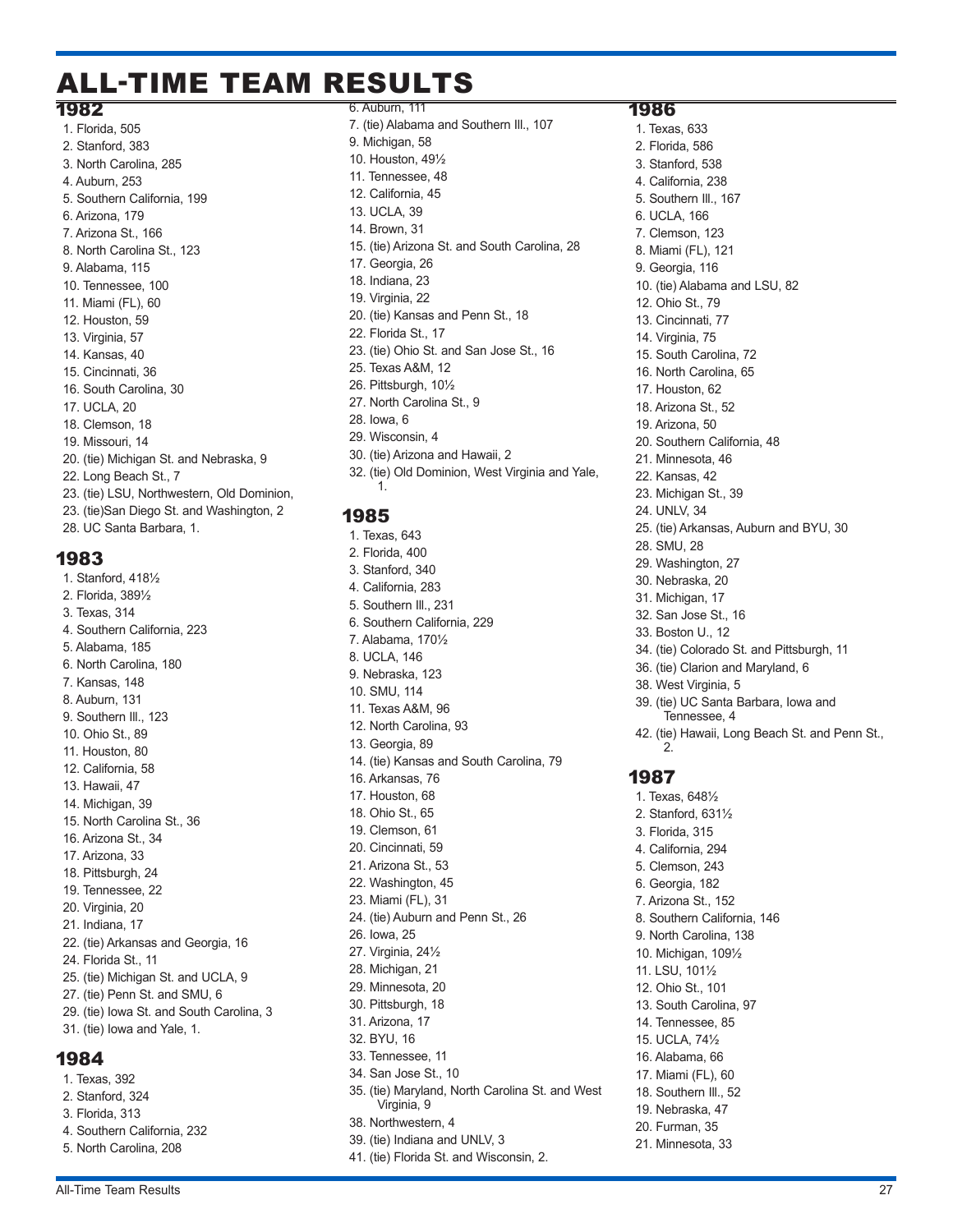- 22. Arizona, 30
- 23. SMU, 28
- 24. Virginia, 27
- 25. Cincinnati, 24
- 26. UNLV, 18½
- 27. Pittsburgh, 18
- 28. Harvard, 16
- 29. Purdue, 14
- 30. (tie) Auburn and Boston U., 10
- 32. (tie) UC Santa Barbara, Indiana, Iowa and Penn St., 6
- 36. Maryland, 4
- 37. (tie) Michigan St., Princeton and Vanderbilt, 3
- 40. Texas A&M, 2
- 41. Long Beach St., 1.

#### 1988

1. Texas, 661 2. Florida, 542½ 3. Stanford, 419 4. California, 241 5. Clemson, 218½ 6. Arizona St., 205 7. Virginia, 173½ 8. Michigan, 167 9. UCLA, 153 10. South Carolina, 123½ 11. Tennessee, 108 12. Ohio St., 99 13. Arizona, 88 14. Georgia, 84 15. Cincinnati, 67 16. Northwestern, 44 17. (tie) Arkansas and Harvard, 42 19. North Carolina, 38 20. Miami (FL), 35 21. SMU, 34 22. LSU, 31 23. Colorado St., 30 24. Boston U., 20 25. Southern California, 18 26. Florida St., 17 27. (tie) UNLV and Southern Ill., 15 29. Penn St., 14 30. (tie) Hawaii and Texas A&M, 13 32. (tie) BYU, UC Santa Barbara and Illinois, 12 35. (tie) Auburn and New Mexico, 11 37. Houston, 10 38. Alabama, 9 39. Nebraska, 6 40. Yale, 5 41. (tie) Indiana and Iowa, 4 43. (tie) Kansas and Minnesota, 3.

### 1989

1. Stanford, 610½ 2. Texas, 547 3. Florida, 536 4. Tennessee, 260½ 5. California, 234 6. (tie) Michigan and UCLA, 172 8. Arizona St., 145 9. Clemson, 142

10. Georgia, 126 11. Alabama, 95 12. South Carolina, 94 13. Miami (FL), 81½ 14. SMU, 67 15. (tie) Arizona and Northwestern, 64 17. (tie) UC Santa Barbara and Furman, 50 19. Michigan St., 48 20. Minnesota, 47 21. LSU, 46 22. Arkansas, 38 23. (tie) Ohio St. and Virginia, 36 25. Southern California, 32 26. Kansas, 27 27. Florida St., 24 28. Houston, 18 29. Nebraska, 16 30. Purdue, 13½ 31. Colorado St., 12 32. (tie) Penn St. and Virginia Tech, 8 34. BYU, 7 35. Vanderbilt, 6 36. (tie) Cincinnati, Eastern Mich., North Carolina and Texas A&M, 4 40. Maryland, 2 41. (tie) Iowa St. and West Virginia, 1. 1990 1. Texas, 632 2. Stanford, 622½ 3. Florida, 477 4. California, 263

- 5. UCLA, 224 6. Southern California, 182½ 7. Michigan, 163 8. SMU, 122 9. Arizona St., 118 10. Northwestern, 100 11. Virginia, 99 12. Alabama, 92 13. Georgia, 85 14. Arizona, 76 15. North Carolina, 74 16. BYU, 66½ 17. Ohio St., 55 18. Tennessee, 50 19. Brown, 48 20. LSU, 37 21. (tie) Miami (FL), Michigan St. and South Carolina, 36 24. Clemson, 33 25. Arkansas, 30 26. Minnesota, 29½ 27. (tie) Auburn and Houston, 29 29. (tie) Colorado St. and Texas A&M, 27 31. Purdue, 17 32. Penn St., 14 33. Cincinnati, 11 34. Illinois, 10 35. Kentucky, 9 36. UC Santa Barbara, 8 37. (tie) Kansas and Maryland, 7
- 39. (tie) Nebraska and Notre Dame, 6

41. Ohio, 4 42. West Virginia, 2.

#### 1991

1. Texas, 746 2. Stanford, 653 3. Florida, 353 4. California, 275 5. UCLA, 192 6. SMU, 190 7. Arizona, 163 8. Georgia, 137 9. Southern California, 135 10. Miami (FL), 127 11. BYU, 99 12. Ohio St., 90 13. Arizona St., 89 14. LSU, 63 15. Michigan, 55 16. Ohio, 53 17. Tennessee, 52½ 18. (tie) Minnesota and Northwestern, 45 20. North Carolina, 44 21. Alabama, 41½ 22. Houston, 40½ 23. South Carolina, 37 24. Michigan St., 36 25. Virginia, 22 26. Kentucky, 19 27. Arkansas, 18 28. Nebraska, 17 29. Villanova, 15 30. (tie) Indiana, Notre Dame and Princeton, 11 33. (tie) Penn St. and Texas A&M, 10 35. Auburn, 9 36. (tie) Purdue and Yale, 6 38. (tie) Kansas and Maryland, 5 40. Colorado St., 4 41. West Virginia, 3½ 42. (tie) Iowa and Northeastern, 3 44. (tie) Bowling Green and Harvard, 2 46. Southern Ill., 1. 1992 1. Stanford, 735½ 2. Texas, 651 3. Florida, 294½ 4. SMU, 285 5. Arizona, 272 6. UCLA, 206½ 7. Michigan, 188 8. Auburn, 154 9. Georgia, 130 10. Minnesota, 117½ 11. California, 107½ 12. Arizona St., 73 13. Miami (FL), 63 14. North Carolina, 57 15. Kansas, 55 16. Southern California, 54 17. Ohio St., 53

- 18. (tie) Northwestern and Tennessee, 50
- 20. Clemson, 39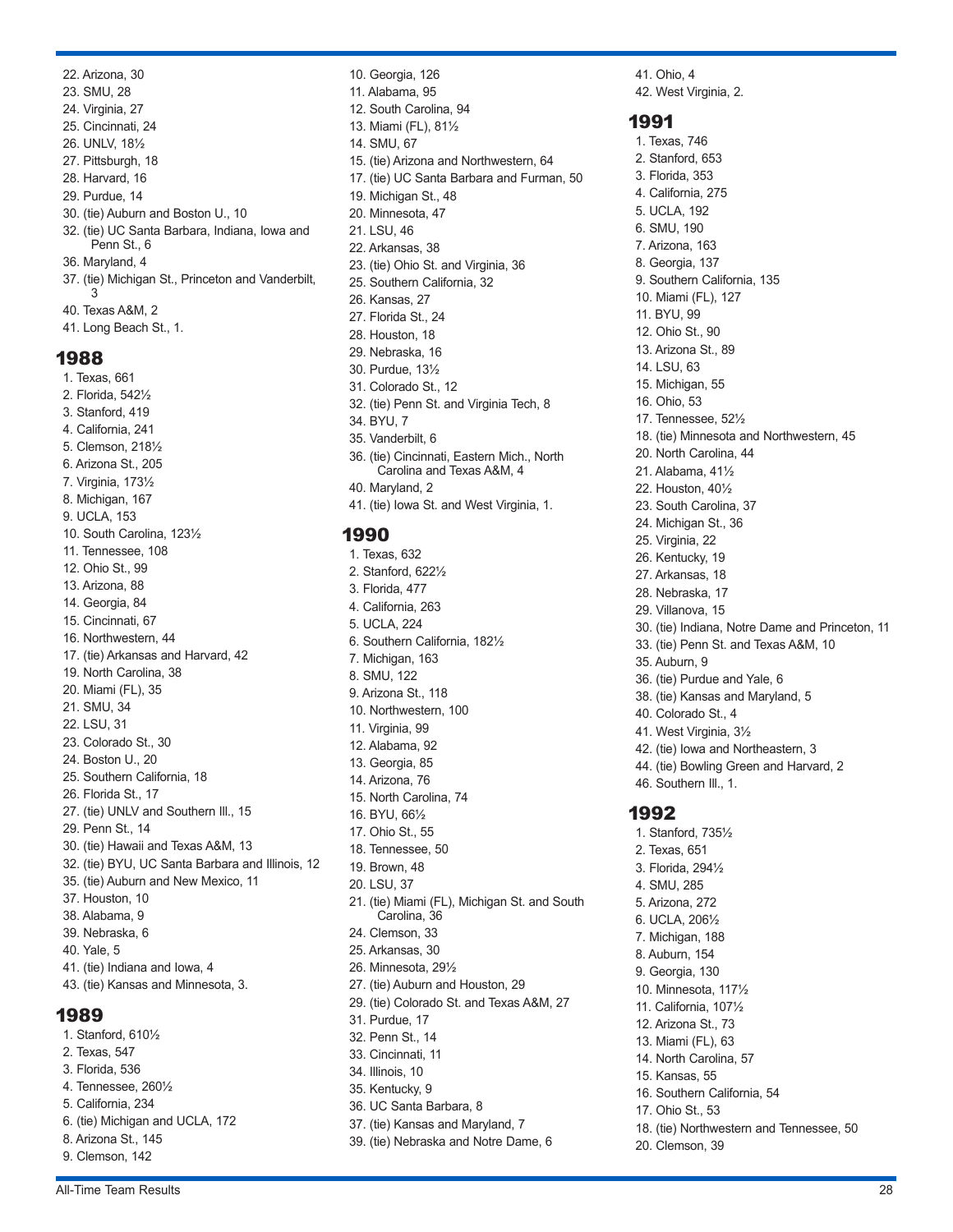21. Indiana, 37 22. Purdue, 31 23. American, 30 24. Villanova, 29 25. LSU, 24 26. Penn St., 23½ 27. Maryland, 21 28. Harvard, 19 29. BYU, 15 30. Cincinnati, 14 31. Nebraska, 13 32. (tie) Virginia and West Virginia, 12 34. Iowa, 11 35. Yale, 10 36. Southern Ill., 9 37. Notre Dame, 7 38. Houston, 6 39. Arkansas, 5 40. (tie) Illinois and Princeton, 3 42. Wyoming, 1.

#### 1993

1. Stanford, 649½ 2. Florida, 421 3. Texas, 407 4. SMU, 273 5. Michigan, 251 6. Arizona, 250 7. UCLA, 240 8. Auburn, 174 9. Arizona St., 132 10. Alabama, 130 11. Northwestern, 126 12. Georgia, 94 13. (tie) LSU and Southern California, 90 15. California, 81 16. North Carolina, 78 17. Ohio St., 69 18. Villanova, 68½ 19. Tennessee, 65 20. Nebraska, 46 21. Minnesota, 39 22. Penn St., 31 23. South Carolina, 29 24. BYU, 28 25. Indiana, 27 26. Virginia, 26 27. (tie) Kansas and Purdue, 18 29. North Carolina St., 16 30. (tie) Notre Dame and Utah\*, 13 32. Arkansas, 10 33. (tie) Kentucky and Princeton, 5 35. Texas A&M, 4 36. (tie) Bowling Green and TCU, 3 38. (tie) Houston and St. Bonaventure, 2. \*Utah's participation vacated.

### 1994

1. Stanford, 512 2. Texas, 421 3. Florida, 387½ 4. SMU, 272 5. Auburn, 242 6. Southern California, 240 7. UCLA, 191

8. Michigan, 173 9. Alabama, 153 10. Arizona, 151 11. Northwestern, 147 12. Colorado St., 136½ 13. Arizona St., 111 14. Tennessee, 96 15. Georgia, 85 16. Nebraska, 78 17. Ohio St., 66 18. LSU, 56 19. Kentucky, 45 20. Texas A&M, 42 21. California, 40½ 22. Minnesota, 34 23. Indiana, 30 24. (tie) BYU and Houston, 27 26. (tie) North Carolina and Purdue, 26 28. South Carolina, 25 29. Northern Ariz., 22 30. (tie) Penn St. and Wisconsin, 20 32. Pittsburgh, 19 33. (tie) Villanova and Virginia, 17 35. Princeton, 15 36. (tie) Cal St. Northridge and Kansas, 12 38. (tie) North Carolina St. and Oregon St., 11 40. Miami (FL), 6 41. Navy, 3 42. Miami (OH), 2½ 43. Bowling Green, 1. 1995 1. Stanford, 497½ 2. Michigan, 478½ 3. Texas, 355 4. SMU, 306½ 5. Arizona, 250 6. Georgia, 247 7. Southern California, 208

8. Florida, 191 9. Nebraska, 170 10. UCLA, 148 11. Northwestern, 118 12. Tennessee, 112 13. Auburn, 92 14. Arizona St., 75 15. Alabama, 70 16. Ohio St., 68 17. LSU, 56 18. Texas A&M, 55

21. Villanova, 52 22. South Carolina, 47 23. North Carolina, 41 24. Houston, 29 25. Kansas, 28½ 26. Wisconsin, 26 27. Pacific, 23 28. California, 22 29. Pittsburgh, 16 30. Penn St., 14 31. Rice, 13 32. UNLV, 12

19. (tie) Kentucky and Minnesota, 53

3. Michigan, 363½ 4. Southern California, 356 5. Georgia, 268 6. Arizona, 256 7. Florida, 220 8. Texas, 189 9. Tennessee, 186 10. Nebraska, 167 11. UCLA, 162 12. Auburn, 130½ 13. Alabama, 112½ 14. Kentucky, 97½ 15. Minnesota, 66 16. Cincinnati, 65 17. California, 64 18. North Carolina, 57 19. Northwestern, 52 20. LSU, 42 21. Wisconsin, 35 22. Kansas, 32 23. Arizona St., 26 24. Miami (FL), 23 25. Indiana, 22 26. Pittsburgh, 21 27. New Hampshire, 17 28. (tie) Ohio St. and Texas A&M, 16 30. Fresno St., 12 31. Notre Dame, 11 32. Miami (OH), 6 33. Clemson, 5 34. (tie) Florida St. and Navy, 4 36. (tie) Arkansas, Nevada, Penn St. and Washington, 2. 1997 1. Southern California, 406 2. Stanford, 395 3. SMU, 353½ 4. Arizona, 351½ 5. Georgia, 312 6. Michigan, 264½ 7. Auburn, 240 8. Nebraska, 174½ 9. California, 148 10. Texas, 146½ 11. Tennessee, 130 12. Northwestern, 123 13. Minnesota, 117½ 14. UCLA, 104

33. (tie) Arkansas and Virginia, 11 35. (tie) Oregon St. and Princeton, 7

38. (tie) Florida St. and Harvard, 5 40. (tie) Illinois and Toledo, 4

42. (tie) George Washington and Indiana, 2.

37. Ohio, 6

1996

1. Stanford, 478 2. SMU, 397

15. Miami (FL), 85½ 16. North Carolina, 80½

#### 17. LSU, 76 18. Ohio St., 67

All-Time Team Results 29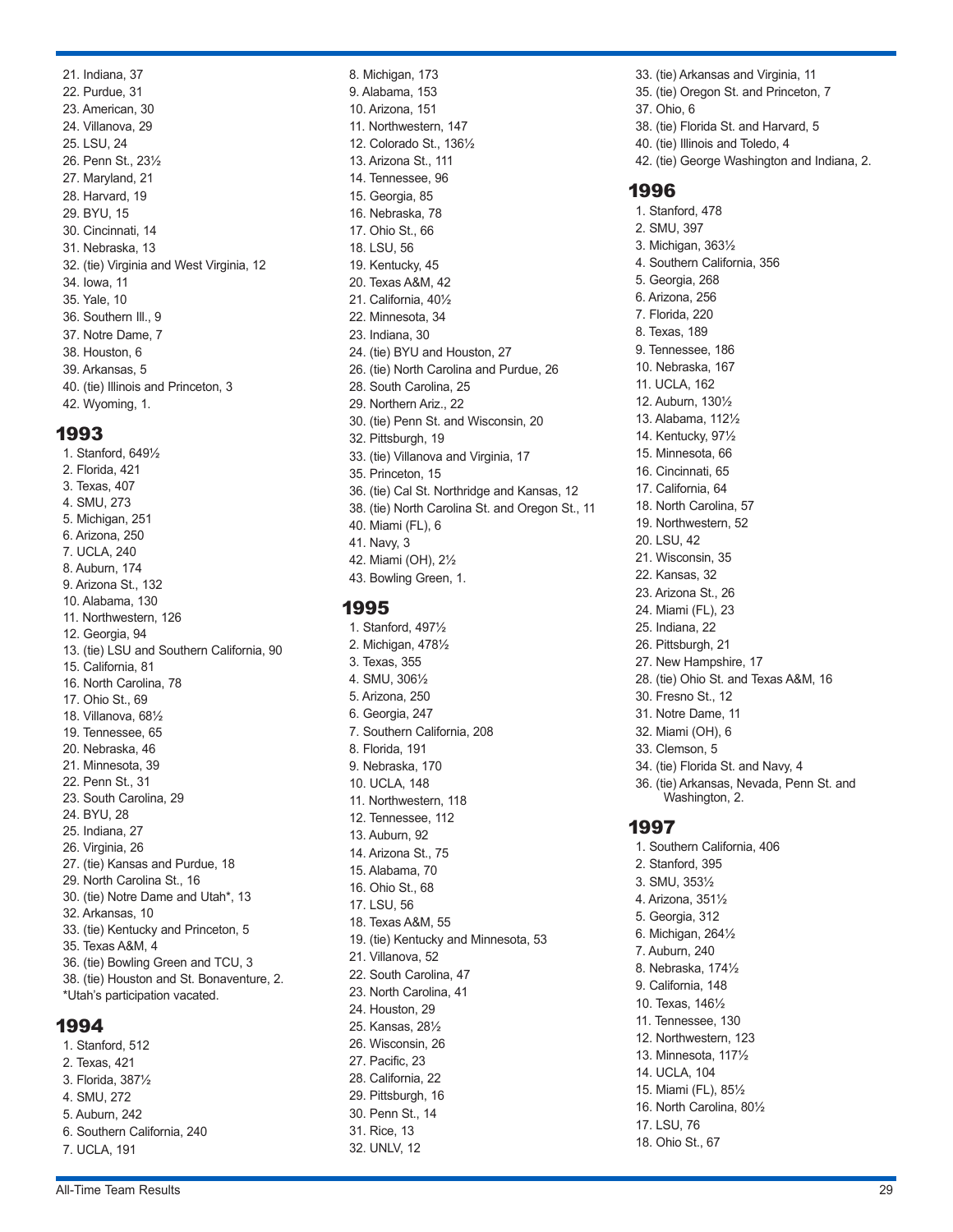19. Nevada, 66½ 20. Florida, 64 21. Wisconsin, 45 22. Alabama, 37½ 23. Cincinnati, 34 24. Kentucky, 20 25. Notre Dame, 19 26. Texas A&M, 16 27. Pittsburgh, 15 28. (tie) Arizona St. and Virginia, 14 30. Florida St., 13 31. Rice, 12 32. Ball St., 11 33. Northeastern, 8 34. (tie) Brown and South Carolina, 7 36. (tie) Indiana and Purdue, 5 38. Colorado St., 4 39. BYU, 3 40. (tie) Fresno St. and Michigan St., 2.

#### 1998

1. Stanford, 422 2. Arizona, 378 3. Georgia, 368 4. SMU, 339 5. Southern California, 277 6. Auburn, 269½ 7. Michigan, 249½ 8. California, 237 9. Texas, 211 10. Northwestern, 149 11. Nebraska, 128 12. North Carolina, 126 13. UCLA, 121 14. Wisconsin, 117 15. Florida, 101 16. Minnesota, 65 17. Nevada, 62 18. Virginia, 51 19. Tennessee, 49 20. Columbia, 40 21. Kentucky, 38 22. South Carolina, 30 23. Notre Dame, 29 24. LSU, 20 25. Cincinnati, 17 26. (tie) Indiana, Miami (FL) and Ohio St., 15 29. (tie) Arizona St. and Fresno St., 11 31. (tie) Purdue and Texas A&M, 7 33. (tie) Alabama and Rice, 6 35. (tie) Clemson and Princeton, 3 37. (tie) Houston and Kansas, 2.

#### 1999

1. Georgia, 504½ 2. Stanford, 441 3. SMU, 370½ 4. Arizona, 332 5. California, 315 6. Southern California, 245 7. Michigan, 163 8. Florida, 147 9. Northwestern, 145 10. Virginia, 140 11. Auburn, 138 12. Nebraska, 133 13. Texas, 126 14. Nevada, 88 15. Wisconsin, 85 16. UCLA, 83 17. Miami (FL), 77½ 18. Tennessee, 72 19. Villanova, 50 20. North Carolina, 47 21. Kentucky, 46 22. Indiana, 40 23. Arizona St., 37½ 24. (tie) Minnesota and South Carolina, 34 26. LSU, 23 27. Cincinnati, 18 28. Notre Dame, 16 29. Utah, 11 30. Washington St., 8 31. Texas A&M, 6 32. Princeton, 5 33. (tie) Houston, Maryland and Penn St., 4 36. (tie) Clemson, Iowa, Pittsburgh and Washington, 3 40. BYU, 2 41. Fresno St., 1.

### 2000

1. Georgia, 490½ 2. Arizona, 472 3. Stanford, 397 4. California, 311½ 5. Auburn, 207 6. Northwestern, 186½ 7. Southern California, 185 8. UCLA, 163 9. (tie) Texas and Virginia, 155 11. Wisconsin, 133 12. SMU, 131 13. Nevada, 104 14. Michigan, 102½ 15. North Carolina, 86½ 16. LSU, 84 17. Miami (FL), 79 18. Notre Dame, 74½ 19. Florida, 58 20. Nebraska, 53 21. (tie) Arizona St. and Indiana, 45 23. Minnesota, 43 24. Columbia, 40

25. Texas A&M, 24 26. Brown, 20 27. Alabama, 18 28. Tennessee, 17 29. BYU, 16 30. Michigan St., 15 31. UNLV, 14 32. (tie) Illinois and Kentucky, 13 34. Washington St., 11 35. (tie) Cincinnati and Florida St., 10 37. Iowa, 9 38. (tie) Pittsburgh and South Carolina, 7 40. Ohio, 5 41. Princeton, 4 42. Clemson, 3 43. (tie) Oakland and Washington, 1. 2001 1. Georgia, 389 2. Stanford, 387½ 3. Texas, 350½ 4. Auburn, 324 5. Arizona, 304

- 6. Southern California, 255
- 7. California, 248
- 8. Florida, 214
- 9. North Carolina, 175
- 10. SMU, 155½
- 11. Penn St., 100 12. Virginia, 92
- 13. Indiana, 90
- 14. Miami (FL), 88½
- 15. UCLA, 83
- 16. Alabama, 69
- 17. LSU, 67
- 18. Michigan, 64 19. Wisconsin, 62
- 20. Tennessee, 58
- 21. Arizona St., 48
- 22. Houston, 40
- 23. Nebraska, 38
- 24. Hawaii, 32
- 25. Princeton, 27
- 26. Texas A&M, 26
- 27. Villanova, 25
- 28. Pacific, 23 29. Rice, 22
- 30. Ohio St., 20
- 31. Maryland, 19
- 32. (tie) Cincinnati, Florida St. and Michigan St., 17
- 35. (tie) Illinois and Northwestern, 16
- 37. Notre Dame, 15
- 38. Arkansas, 9
- 39. Kentucky, 6
- 40. (tie) Iowa and Purdue, 5
- 42. UNLV, 4
- 43. Clemson, 3
- 44. Rutgers, 2
- 45. (tie) Minnesota and Oregon St., 1.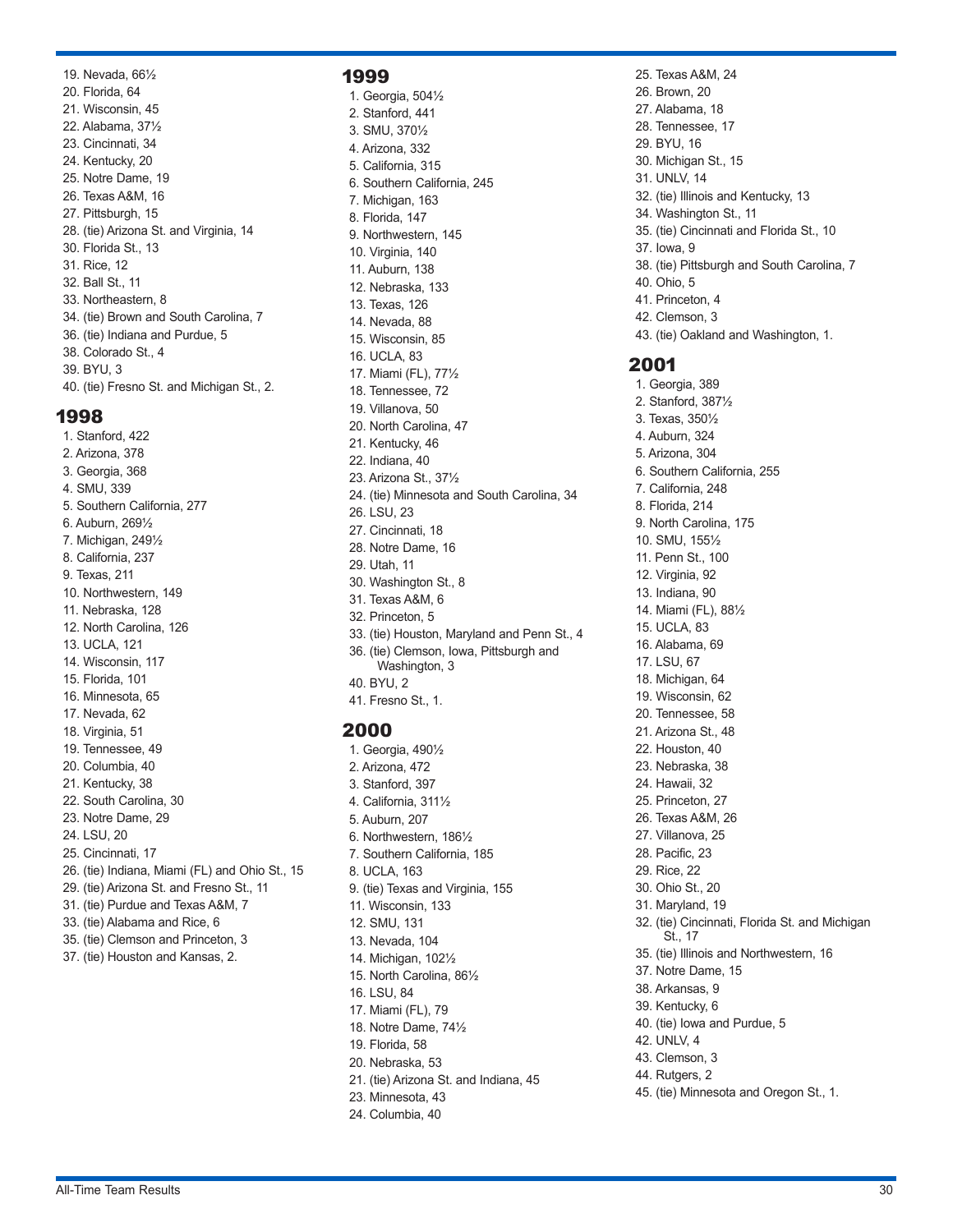#### 2002

1. Auburn, 474 2. Georgia, 386 3. Stanford, 301 4. Southern California, 300½ 5. Arizona, 291 6. Texas, 267½ 7. Florida, 249 8. California, 245 9. SMU, 178 10. (tie) Arizona St. and Indiana, 136 12. Virginia, 125 13. North Carolina, 110 14. Wisconsin, 84 15. (tie) Miami (FL) and Pacific, 76 17. UCLA, 64 18. Alabama, 56 19. Notre Dame, 52 20. LSU, 48 21. Penn St., 46 22. Houston, 37 23. Tennessee, 25 24. Florida St., 24 25. Rice, 23 26. Texas A&M, 21 27. Michigan, 20½ 28. Cincinnati, 17 29. (tie) George Mason and Rutgers, 15 31. Oregon St., 14 32. Minnesota, 13 33. (tie) Purdue and Villanova, 11 35. (tie) Iowa and South Carolina, 9 37. Fla. Atlantic, 7 38. Western Ky., 6½ 39. Michigan St., 6 40. Illinois, 5 41. (tie) Binghamton, Clemson and Kentucky, 4 44. Northwestern, 3 45. Princeton, 1.

#### 2003

1. Auburn, 536 2. Georgia, 373 3. Southern California, 284 4. SMU, 281 5. Florida, 277 6. Stanford, 275½ 7. Texas, 220 8. California, 215 9. Arizona, 209 10. Arizona St., 135 11. UCLA, 128 12. Wisconsin, 123 13. Virginia, 118 14. Michigan, 79 15. Alabama, 71 16. Indiana, 66 17. North Carolina, 64½ 18. Tennessee, 60 19. Washington, 44 20. (tie) Houston and Iowa, 41 22. (tie) Maryland and Penn St., 40 24. South Carolina, 36

25. (tie) Minnesota and Oregon St., 29 27. Pacific, 24 28. Purdue, 23 29. Miami (FL), 22 30. Ohio St., 20 31. Arkansas, 18 32. LSU, 17 33. (tie) Notre Dame and Rice, 12 35. Villanova, 10 36. Florida St., 9 37. Rutgers, 7 38. (tie) Pittsburgh and San Diego, 6 40. Brown, 3 41. (tie) Northeastern and Washington St., 1. 2004 1. Auburn, 569 2. Georgia, 431 3. Arizona, 369 4. Florida, 253 5. Stanford, 237 6. California, 235½ 7. UCLA, 195 8. Texas, 169 9. Southern California, 160

29. (tie) Maryland, Pacific and Rutgers, 14

34. (tie) Minnesota and Villanova, 6 36. (tie) UConn, Ohio St. and Purdue, 5 39. (tie) Clemson, Illinois and Oakland, 2 42. (tie) Brown and Northeastern, 1.

10. Wisconsin, 135 11. South Carolina, 120½

12. Indiana, 119 13. Michigan, 114½ 14. Arizona St., 107 15. Penn St., 101 16. Texas A&M, 100½ 17. Florida St., 84 18. SMU, 72 19. Virginia, 53 20. Oregon St., 45 21. Alabama, 43 22. Houston, 36 23. North Carolina, 31 24. LSU, 29½ 25. Notre Dame, 28 26. Hawaii, 24½ 27. Arkansas, 24 28. Tennessee, 23

32. Richmond, 13 33. Georgia Tech, 7

1. Georgia, 609½ 2. Auburn, 492 3. Arizona, 440 4. Florida, 355 5. Stanford, 313 6. Texas, 218 7. SMU, 170 8. California, 149 9. Indiana, 112

10. Southern California, 108

2005

11. Wisconsin, 107 12. Arizona St., 90 13. Penn St., 87 14. (tie) Michigan and Texas A&M, 84 16. Hawaii, 68 17. Purdue, 59 18. (tie) Kentucky and UCLA, 52 20. Houston, 47 21. Alabama, 44 22. Maryland, 40 23. Iowa, 36 24. (tie) Notre Dame and Tennessee, 32 26. Virginia, 21 27. Miami (FL), 19 28. Richmond, 15½ 29. Rutgers, 13 30. Virginia Tech, 12 31. Florida St., 11 32. Ohio St., 10 33. Cincinnati, 9 34. (tie) Clemson and South Carolina, 6 36. (tie) Harvard and Northwestern, 4 38. New Mexico, 2 39. Illinois, 1.

#### 2006

1. Auburn, 518½ 2. Georgia, 515½ 3. Arizona, 415 4. California, 291 5. Stanford, 209 6. Southern California, 193 7. SMU, 161½ 8. Texas, 151 9. Wisconsin, 146 10. Florida, 135 11. Texas A&M, 118 12. Tennessee, 104 13. Kentucky, 98½ 14. Indiana, 91 15. Hawaii, 90 16. Florida St., 84 17. Michigan, 67½ 18. Rutgers, 61 19. Penn St., 55 20. UCLA, 53 21. Minnesota, 48 22. Purdue, 45 23. (tie) Houston and Virginia, 34 25. Fla. Atlantic, 30 26. South Carolina, 27 27. Iowa, 22 28. Clemson, 18 29. Arizona St., 17 30. Miami (FL), 16 31. Oregon St., 14½ 32. (tie) Alabama, UC Irvine, LSU and Ohio St., 12 36. (tie) Nebraska, Richmond and Virginia Tech, 9 39. Maryland, 7 40. Washington St., 6 41. (tie) Gardner-Webb, North Carolina, Northwestern and Notre Dame, 4 45. (tie) BYU and Harvard, 3.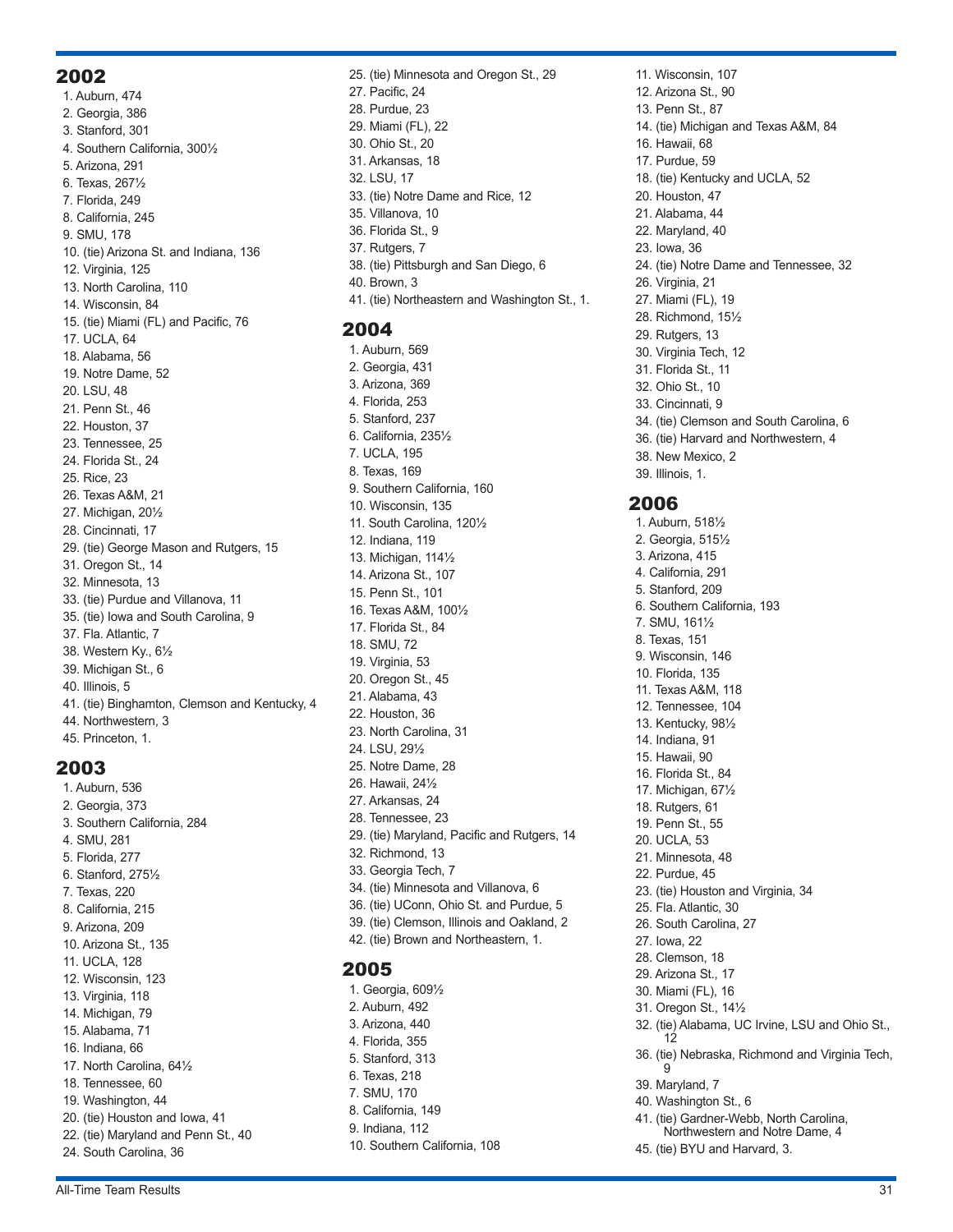#### 2007

1. Auburn, 535 2. Arizona, 477 3. California, 372½ 4. Stanford, 333 5. Georgia, 290 6. Texas, 220 7. Florida, 203 8. Texas A&M, 198 9. Michigan, 191 10. Tennessee, 127 11. Indiana, 109½ 12. Kentucky, 92 13. Minnesota, 59 14. SMU, 58 15. UCLA, 55½ 16. Arizona St., 55 17. (tie) Florida St. and LSU, 52 19. Miami (FL), 48 20. (tie) Purdue and Southern California, 47 22. Virginia Tech, 45 23. Houston, 38 24. (tie) Princeton and Wisconsin, 36 26. Penn St., 30½ 27. Notre Dame, 25 28. Fla. Atlantic, 23 29. Oregon St., 21 30. (tie) Gardner-Webb and North Carolina, 18 32. Hawaii, 15 33. UC Irvine, 11 34. Washington St., 10 35. Washington, 9 36. (tie) Rutgers, South Carolina and Syracuse, 6 39. Virginia, 4 40. BYU, 2 41. (tie) Northwestern, Richmond and Utah, 1.

#### 2008

1. Arizona, 484 2. Auburn, 348 3. Stanford, 343 4. Texas A&M, 315 5. California, 291 6. Florida, 277½ 7. Georgia, 198 8. Tennessee, 179½ 9. Michigan, 130 10. Indiana, 128 11. SMU, 126 12. Washington, 115 13. Minnesota, 96 14. Texas, 87 15. Ohio St., 85 16. Southern California, 76 17. Arizona St., 59 18. Kentucky, 54 19. Northwestern, 51 20. Virginia, 50 21. Oregon St., 45 22. Wisconsin, 44 23. Virginia Tech, 42 24. Princeton, 41

25. UC Santa Barbara, 36 26. Hawaii, 33 27. Miami (FL), 32 28. Houston, 29 29. Penn St., 26 30. Georgia Tech, 21 31. UCLA, 18 32. (tie) North Carolina and South Carolina, 17 34. Purdue, 16 35. Arkansas, 14 36. Missouri, 13 37. Alabama, 11 38. Eastern Mich., 10 39. (tie) Florida St. and Rice, 9 41. Toledo, 7 42. LSU, 5 43. (tie) UC Irvine, Drexel and North Carolina St., 4 46. BYU, 3 47. Rutgers, 2 48. (tie) Clemson, Duke and Louisville, 1. 2009

1. California, 411½ 2. Georgia, 400½ 3. Arizona, 389 4. Stanford, 312½ 5. Texas, 307 6. Auburn, 281½ 7. Florida, 239½ 8. Texas A&M, 186 9. Southern California, 157 10. Indiana, 152 11. Minnesota, 136 12. Virginia, 117 13. Tennessee, 107 14. Wisconsin, 105½ 15. Washington, 61 16. LSU, 57 17. Houston, 47 18. Princeton, 44 19. SMU, 43 20. North Carolina, 41 21. Purdue, 40 22. Louisville, 31 23. Oregon St., 27 24. (tie) Miami (FL), Michigan and Ohio St., 25 27. Arkansas, 23 28. Missouri, 21 29. (tie) Hawaii and North Carolina St., 20 31. Notre Dame, 19 32. IUPUI, 15 33. Duke, 14 34. Virginia Tech, 13½ 35. UC Santa Barbara, 13 36. Kansas, 12 37. UNLV, 11 38. (tie) Alabama, Drexel and Penn St., 9 41. UCLA, 8 42. Towson, 6 43. Clemson, 4 44. (tie) Kentucky and Maryland, 3 46. George Mason, 2

47. Utah, 1½ 48. Nevada, 1.

#### 2010

1. Florida, 382 2. Stanford, 379½ 3. California, 363 4. Arizona, 359½ 5. Georgia, 342½ 6. Texas A&M, 311 7. Southern California, 251 8. Auburn, 153 9. Virginia, 151 10. Indiana, 133 11. Texas, 106½ 12. Minnesota, 102 13. Tennessee, 99½ 14. Wisconsin, 88 15. Michigan, 76 16. Purdue, 57 17. Houston, 53 18. Princeton, 48 19. UCLA, 45½ 20. North Carolina, 42 21. George Mason, 31 22. (tie) Arizona St. and Ohio St., 29 24. Virginia Tech, 26 25. (tie) Maryland and Towson, 24 27. SMU, 22 28. (tie) Duke and Yale, 21 30. (tie) IUPUI and LSU, 20 32. Alabama, 19 33. Kansas, 18 34. (tie) Arkansas, Kentucky, Louisville and Western Ky., 15 38. Notre Dame, 14 39. (tie) Miami (OH) and South Carolina, 12 41. Buffalo, 11 42. (tie) Missouri and San Diego St., 5 44. (tie) BYU, Florida St. and West Virginia, 4 47. (tie) Harvard and Penn St., 1. 2011 1. California, 424 2. Georgia, 394½ 3. Southern California, 351 4. Stanford, 272 5. Arizona, 266 6. Texas, 232 7. Florida, 226 8. Auburn, 202 9. Minnesota, 192 10. Texas A&M, 182 11. Wisconsin, 160 12. Tennessee, 148 13. Virginia, 105 14. LSU, 89 15. Indiana, 86½ 16. Miami (FL), 67 17. Ohio St., 64 18. Arizona St., 59 19. Duke, 54

20. UCLA, 45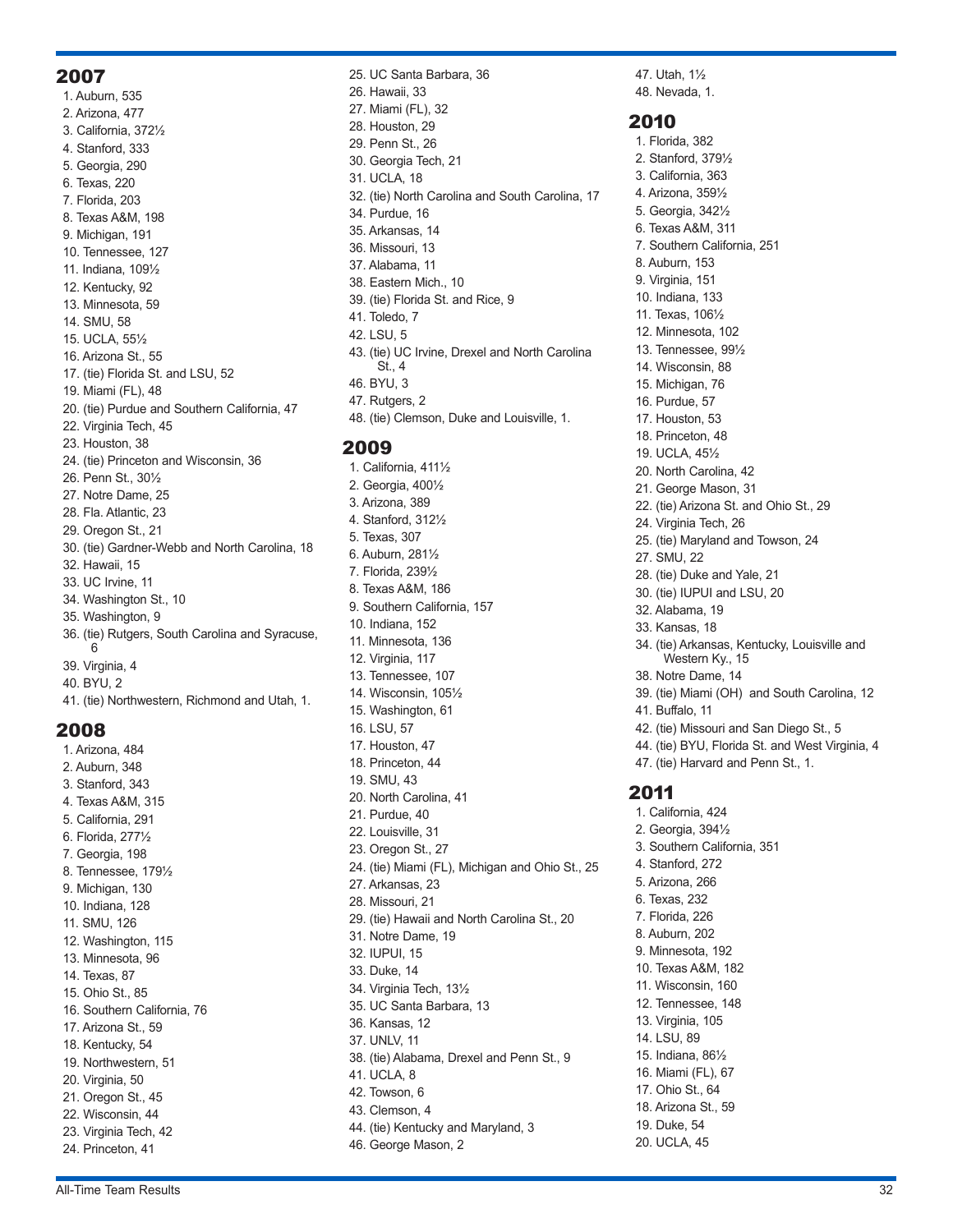21. Towson, 43 22. Maryland, 42 23. (tie) Missouri and North Carolina, 40 25. Purdue, 36 26. George Mason, 33 27. Western Ky., 20 28. Kentucky, 18 29. South Carolina, 15 30. (tie) Iowa and Michigan, 13 32. (tie) Arkansas and Hawaii, 12 34. Denver, 11 35. Penn St., 10 36. (tie) Houston and SMU, 9 38. Wyoming, 7 39. Boise St., 5 40. Louisville, 4 41. (tie) Alabama and Toledo, 2.

#### 2012

1. California, 412½ 2. Georgia, 366 3. Southern California, 325½ 4. Stanford, 318 5. Arizona, 299 6. Texas A&M, 262 7. (tie) Auburn and Tennessee, 249 9. Texas, 201 10. Florida, 160 11. Minnesota, 131 12. Arizona St., 123 13. Indiana, 115 14. Missouri, 98 15. Wisconsin, 91 16. SMU, 67 17. Virginia, 60 18. Virginia Tech, 51 19. North Carolina, 44 20. Ohio St., 34 21. George Mason, 31 22. (tie) Notre Dame and Penn St., 30 24. Louisville, 23 25. Columbia, 21 26. (tie) IUPUI, Miami (FL) and West Virginia, 20 29. South Carolina, 18 30. Florida St., 15 31. (tie) Michigan and Purdue, 14 33. Yale, 13 34. North Carolina St., 12 35. Northwestern, 11 36. Maryland, 10 37. (tie) Iowa, Toledo, UCLA and Wyoming, 9 41. Arkansas, 7 42. Alabama, 6 43. UNLV, 5 44. Liberty, 4 45. (tie) UConn and San Diego St., 3 47. (tie) Boise St. and LSU, 2 49. (tie) New Mexico and Richmond, 1.

### 2013

1. Georgia, 477 2. California, 393 3. Tennessee, 325½ 4. Texas A&M, 323½ 5. Arizona, 311 6. Florida, 305 7. Southern California, 291 8. Stanford, 246 9. Texas, 186 10. Minnesota, 141 11. Indiana, 115 12. North Carolina, 102 13. Auburn, 87 14. Missouri, 71 15. Wisconsin, 65 16. Notre Dame, 55 17. UCLA, 54 18. Virginia, 45 19. Purdue, 44 20. Miami (FL), 40 21. Columbia, 37 22. Louisville, 36 23. Arizona St., 31 24. (tie) Virginia Tech and SMU, 26 26. Arkansas, 24 27. Eastern Mich., 23 28. Ohio St., 22 29. Penn St., 21 30. Massachusetts, 18 31. West Virginia, 13 32. (tie) Florida St. and Milwaukee, 12 34. (tie) Yale and LSU, 11 36. Michigan, 9 37. (tie) Towson, Princeton, Buffalo and North Carolina St., 4 41. (tie) San Diego St. and Fresno St., 2 43. Villanova,1.

#### 2014

1.Georgia, 528 2. Stanford, 402½ 3. California, 386 4. Texas A&M, 336 5. Southern California, 252 6. Florida, 239 7. Tennessee, 223 8. Arizona, 156 9. Texas, 144 10. Minnesota, 136½ 11. Virginia, 123 12. Indiana, 118 13. Wisconsin, 78 14. Auburn, 62 15. Louisville, 55 16. (tie) North Carolina St. and Notre Dame, 48 18. Penn St., 42 19. UNC, 41 20. SMU, 39 21. (tie) Miami (FL) and UCLA, 38 23. Kentucky, 36 24. Virginia Tech, 34 25. Purdue, 33

26. Milwaukee, 29 27. (tie) UMass and San Diego St., 28 29. Utah, 24 30. (tie) Michigan and Florida St., 23 32. (tie) Southern Ill. and FGCU, 22 34. Denver, 21 35. UC Santa Barbara, 18 36 LSU, 17 37. Missouri, 16 38. Illinois St., 15 39. Alabama, 13 40. Princeton, 12 41. (tie) Ohio St. and Arizona St., 8 43. (tie) Liberty and Oregon St., 7 45. (tie) UNLV and Towson, 6 47. (tie) Fresno St. and Florida International, 4 49. Houston, 3 50. Kansas, 2 51. (tie) Rutgers, Duke and Nevada, 1.

### 2015

1. California, 513 2. Georgia, 452 3. Stanford, 363 4. Texas A&M, 231 5. Virginia, 229 6. Louisville, 197 7. Texas, 164 8. Southern California, 163 9. Florida, 129 10. Indiana, 126 11. Tennessee, 125 12. Minnesota, 118 13. Wisconsin, 103 14. Missouri, 100 15. Arizona, 99½ 16. Kentucky, 95 17. North Carolina St., 79 18. Auburn, 66 19. North Carolina, 56½ 20. Penn St., 56 21. Notre Dame, 55 22. Michigan, 49 23. UCLA, 47 24. Florida St., 45 25. Miami (FL), 42 26. FGCU, 37½ 27. Virginia Tech, 36 28. Denver, 33 29. Alabama, 31 30. Purdue, 29 31. SMU, 27 32. Miami (OH), 24 33. Nevada, 16 34. (tie) LSU, Arizona St., 15 36. (tie) Oregon St., Illinois St., 12 38. Iowa, 10 39. San Diego St., 9 40. Ohio St., 5 41. (tie) Kansas, Hawaii, 4 43. UMBC, 2½ 44. (tie) Arkansas, Pittsburgh, 2 46. Cincinnati, 1.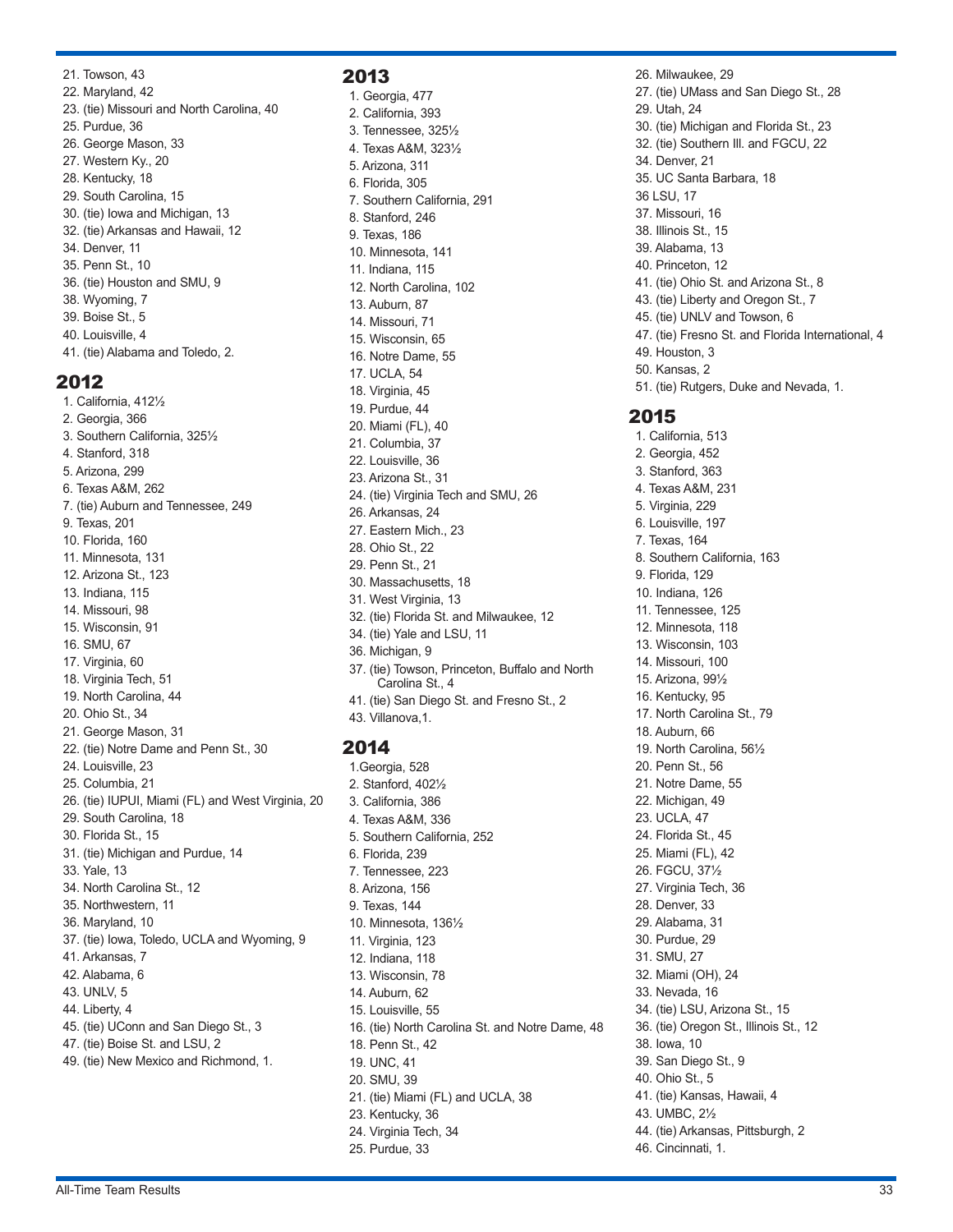#### 2016

1. Georgia, 414 2. Stanford, 395 3. California, 358 4. Texas A&M, 309 5. Virginia, 264 6. Southern California, 244.5 7. Indiana, 228 8. Louisville, 220 9. North Carolina St., 155 10. Michigan, 150 11. Missouri, 139 12. Arizona, 120 13. Tennessee, 111 14. Ohio St., 84 15. Texas, 79 16. Minnesota, 70 17. UCLA, 68 18. North Carolina, 66 19. Florida, 63.5 20. Nevada, 56 21. Wisconsin, 49 22. Kentucky, 40 23. Purdue, 35 24. Miami (OH), 33 25. (tie) Virginia Tech, Penn St., 23 27. LSU, 21 28. Alabama, 20 29. (tie) South Carolina, UMBC, 18 31. Arizona St., 16 32. Northwestern, 15 33. Auburn, 14 34. (tie) Harvard, Kansas, Air Force, 11 37. Denver, 10 38. Iowa, 9 39. Nebraska, 7 40. (tie) Miami (FL), SMU, 6 42. (tie) Hawaii, Pittsburgh, 4 44. (tie) Wyoming, Eastern Mich., 3 46. Cincinnati, 2 47. (tie) FGCU, Rutg

#### 2017

1. Stanford, 526½ 2. California, 366 3. Texas A&M, 292½ 4. Georgia, 252½ 5. Texas, 252 6. Louisville, 194½ 7. NC State, 194 8. Indiana, 185 9. Southern California, 176 10. Minnesota, 168 11. Michigan, 159 12. Virginia, 149 13. Missouri, 135 14. Kentucky, 106 15. Wisconsin, 98 16. Arizona, 89½ 17. North Carolina, 73 18. Auburn, 55 19. Ohio St., 52 20. UCLA, 48

22. Tennesse, 35 23. Purdue, 33 24. UMBC, 30 25. Miami (OH), 29 26. Iowa, 26 27. Nevada, 25 28. Florida St. 24 29. Arizona St., 22 30. Denver, 20 31. Virginia Tech, 18 32. FIU, 16 33. Nebraska, 15 34. LSU, 14 35. Cincinnati, 12 36. (tie) Penn St., Boise St. 10 38. South Carolina, 8 39. (tie) Air Force, Miami (FL), 5 41. (tie) Pittsburgh, Florida Gulf, 4 43. Alabama, 3½ 44. (tie) Notre Dame, Massachusetts, san Diego St., 2 47. (tie) Drexel, Duke, Rutgers, 1

21. Northwestern, 40

#### 2018

1. Stanford, 593 2. California, 373 3. Texas A&M, 299 4. Michigan, 267 5. Louisville, 232 6. Texas, 221½ 7. Tennessee, 180½ 8. Indiana, 169 9. Virginia, 161 10. Minnesota, 157 11. Georgia, 135 12. Southern Cal, 127 13. Ohio St., 123 14. Kentucky, 97 15. Missouri, 86 16. Auburn, 82½ 17. Wisconsin, 78 18. NC State, 70 19. Purdue, 51 20. (tie) Arizona, South Carolina, 46 22. Northwestern, 40 23. Arizona St., 34 24. Nevada, 33 25. UNC, 32 26. UCLA, 31 27. Arkansas, 30 28. Hawaii, 29½ 29. PennSt, 26 30. Alabama, 23 31. Denver, 20 32. Eastern Mich., 18 33. (tie) Virginia Tech, Miami (OH), 14 35. (tie) Nebraska, Florida, 11 37. Wyoming, 9 38. LSU, 8 39. (tie) Akron, Rutgers, 6 41. Notre Dame, 4 42. (tie) Duke, Florida St., 3 44. (tie) West Virginia, Miami (FL) 2

#### 2019

 Stanford 456.5 California 419 Michigan 314 Louisville 235 Texas 190.5 Virginia 188 NC State 187.5 Tennessee 185 Indiana 179 Southern California 159 Minnesota 158.5 Auburn 146 Texas A&M 142.5 Arizona 101.5 Kentucky 100.5 Wisconsin 100 17 UCLA 75 Georgia 66 Arkansas 63 Arizona St. 61 South Carolina 53.5 Missouri 51 23 Duke 47 Florida 44 Ohio St. 43 Purdue 31 (tie) Northwestern, Penn St. 27 Kansas 22 30 LSU 20 31 Miami 19 Eastern Mich. 17 Nebraska 16 (tie) Alabama, Florida St., Hawaii 14 Florida Int'l 11 San Diego St. 9 39 Akron 6 Virginia Tech 5 Notre Dame 4

- 42 North Carolina 2
- 43 (tie) Navy, UConn 1.

#### 2020

The 2020 championship was not contested due to the COVID-19 pandemic

#### 2021

- 1 Virginia 491
- 2 NC State 354
- 3 Texas 344.5
- 4 California 290
- 5 Alabama 266
- 6 Michigan 224.5
- 7 Ohio St 215.5 8 Georgia 181
- 9 Stanford 159
- 10 Tennessee 153
- 11 Kentucky 152
- 12 UNC 144
- 13 Louisville 108
- 14 Texas A&M 107.5